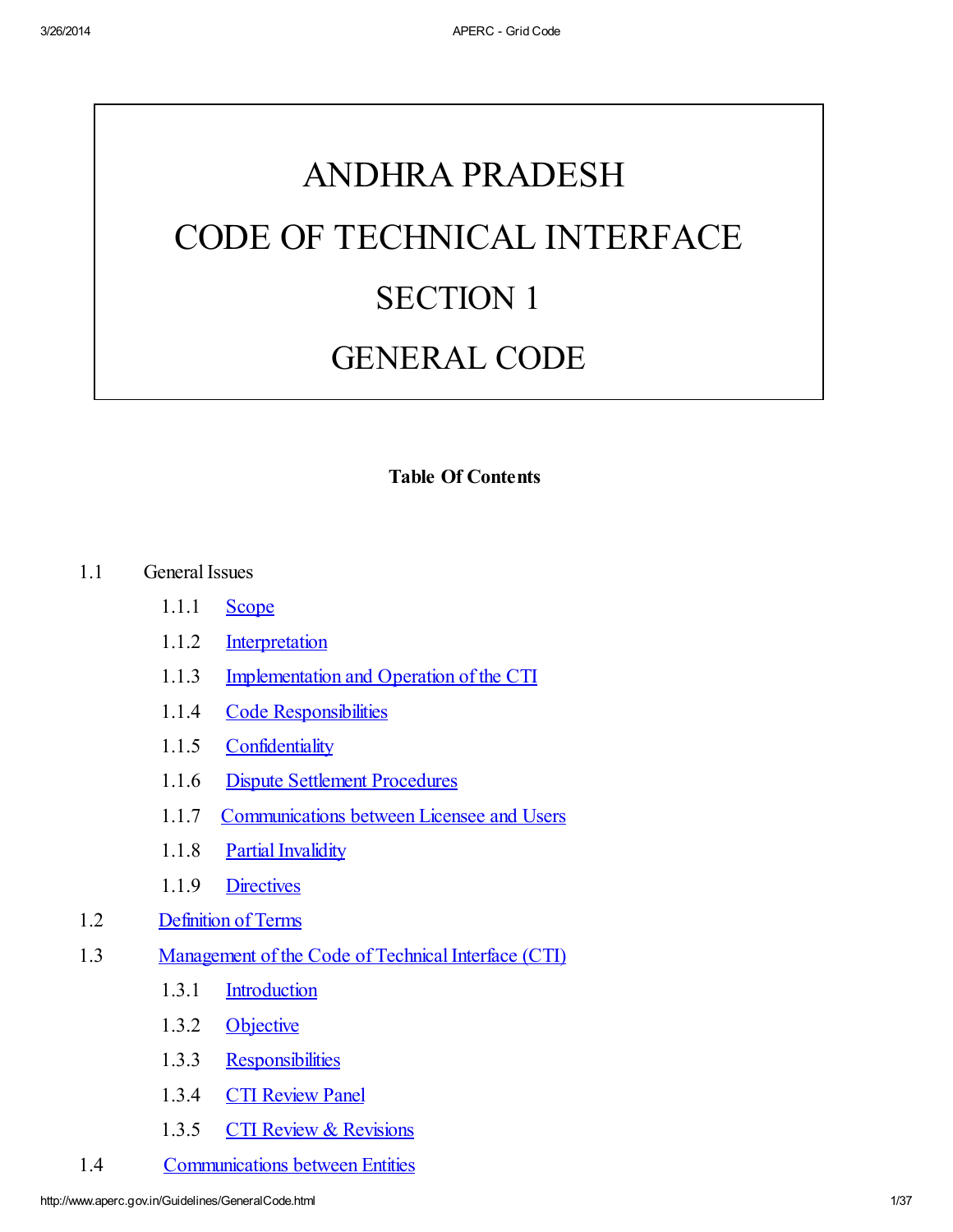| 1.4.1 Head Office Communications |
|----------------------------------|
|                                  |

- 1.4.2 Communications between SLDC & Sub-LDC
- 1.4.3 Communication between SLDC & Generating Stations
- 1.4.4 Communication between Remote Terminal Unit Location & Sub-LDC
- 1.4.5 Communication between Corporate Offices of DISCOMs / District Head Quarters
- 1.4.6 Communication between EHT Substations
- 1.4.7 Communication between EHT Substations & 33 kV SS
- 1.4.8 Communication for Emergency & Disaster Management (Voice, Data & MIS) Inter / Intra entities
- 1.4.9 Written Confirmation
- 1.4.10 Communication between SLDC and SRLDC

### 1.5 Disputes

- 1.5.1 Disputes regarding Interpretation of CTI
	- 1.5.2 Dispute pertaining to issues not covered by CTI
- 1.5.3 Continuity of functioning of Corporations
- 1.6 Unforeseen Circumstances
- 1.7 Equipment owned by third party
- 1.8 System Control
- 1.9 Emergency Periods
- 1.10 Precedence of Indian Electricity Grid Code
- 1.11 Availability based Tariff & other Commercial aspects
- 1.12 Information in the first version of AP CTI

Appendix A Energy Exchange Points

# 1 GENERAL CODE

# 1.1 General Issues

# *1.1.1 Scope*

The Code of Technical Interface is a document that defines the boundary between APTRANSCO and Users and establishes procedures for operation and development of facilities connected to the Transmission system. It lays down both the information requirements and procedures governing the relationship between APTRANSCO and Users.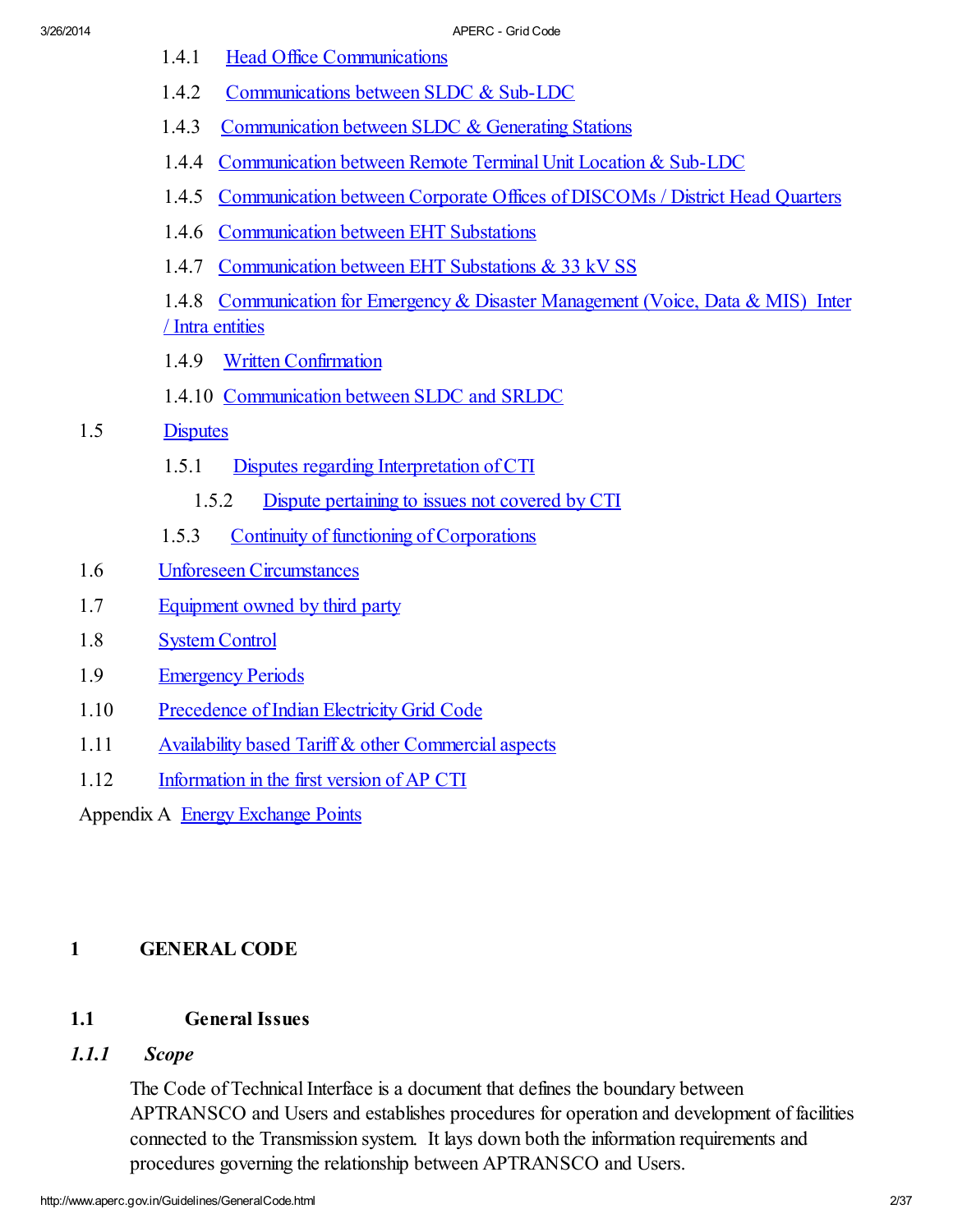The C.T.I. shall be complied with by APTRANSCO, in its capacity as holder of the Transmission and Bulk Supply Licence, and by Generators, Distribution Companies, Suppliers and Bulk Power Consumers in the course of their activities in generation, supply, and utilization of electricity and in the capacity as holders of Retail Supply Licence.

The CTI is designed to facilitate the development, operation and maintenance of an efficient, coordinated and economical AP State transmission system by specifying to all parties connected to that system, including APTRANSCO, their technical and procedural obligations. It seeks to be non-discriminatory and to ensure that interfaces are not areas of weakness in the supply chain.

The Transmission and Bulk Supply License requires APTRANSCO to prepare and continually maintain in force, a Grid Code (or Code of Technical Interface)

Section 18 (Part III) of the License issued by APERC to **APTRANSCO** is reproduced below:

### "Section-18 Grid Code

- 18.1 Except as provided in paragraph 18.4, the Licensee shall ensure that, within six months from the issue of the Licence, there is in force at all times a Grid Code, which meets the requirements of this paragraph 18. Subject to Paragraph 18.11, the Licensee shall implement and comply with the Grid Code.
- 18.2 The Grid Code shall include:
- (a) All material technical aspects relating to, connections to, and the operation and use of the Transmission System including the operation of electric lines and electrical plant and apparatus connected to the Transmission System in so far as relevant to the operation and use of the Transmission System including, but not limited to connections specifying the technical, design and operational criteria to be complied with Transmission System or by any Generating Company who is connected with or seeks connection with the transmission System or the Distribution System of any Supplier.
- (b) An Operating Code, specifying the conditions under which the Licensee shall operate the Transmission System and under which Generating Companies shall operate their plant and the Suppliers shall operate their Distribution System, in so far as necessary to protect the security and quality of supply and safe operation of the Transmission System under both normal and abnormal operating conditions.
- (c) A Planning Code, specifying the technical and design criteria and procedures to be applied by the Licensee in the planning and development of the Transmission System;
- (d) A Scheduling and Despatch Code specifying the system for the scheduling and despatch of Generating Sets.
- (e) Procedures relating to the co-ordination of outages for scheduled maintenance of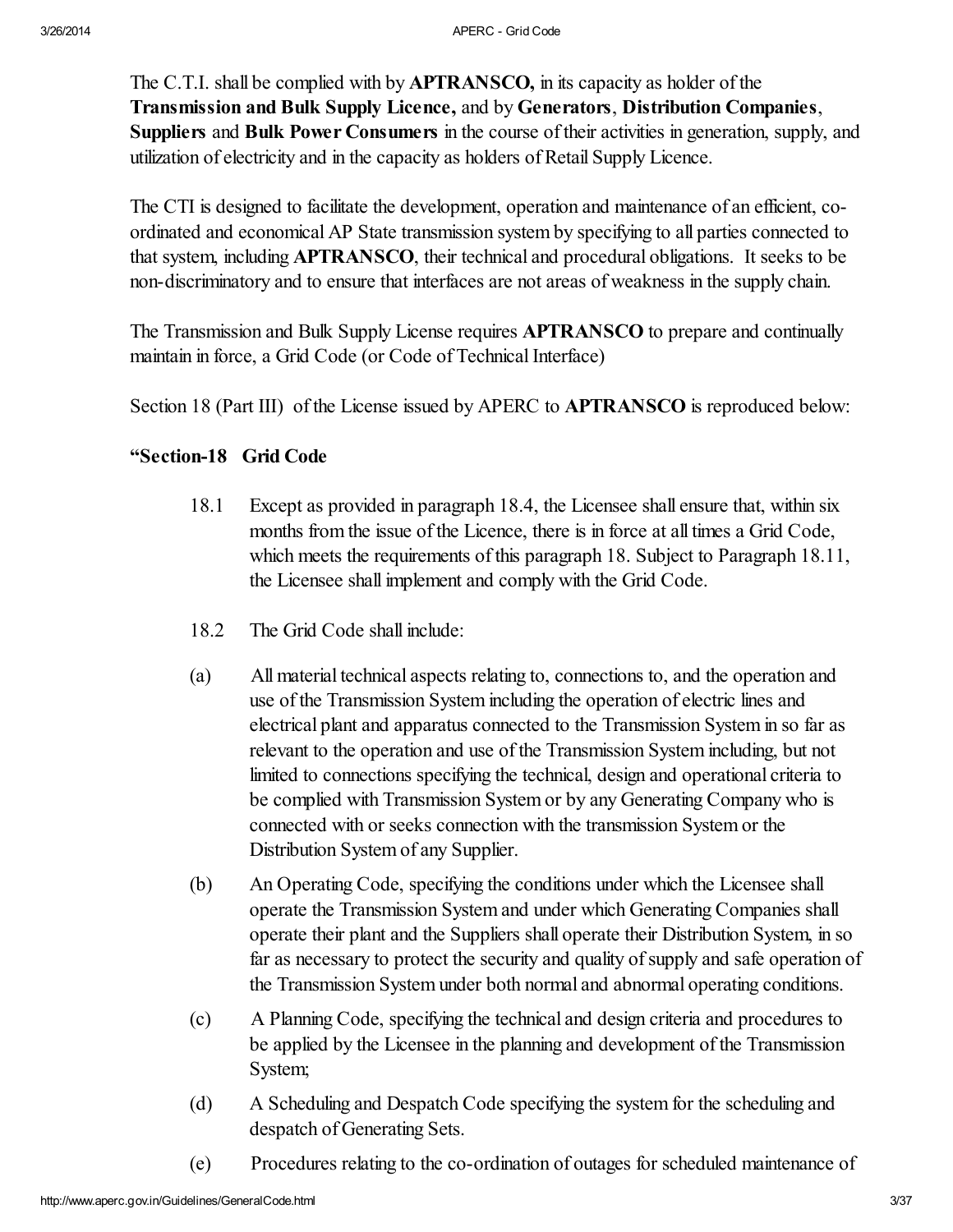Generating Sets and transmission and distribution circuits;

- (f) A Metering Code, setting out requirements and procedures for metering, and
- (g) A Protection Code, setting out the requirements and co-ordination of protection systems.
- 18.3 The Grid Code shall:
- (a) be designed so as to permit the development, maintenance and operation of an efficient, coordinated and economical system for Transmission and Bulk supply in the state of Andhra Pradesh; and
- (b) allow the Licensee to comply with its obligations in relation to the inter–state transmission of power.
- 18.4 Where no Grid Code in the form provided for in this paragraph 18 is in force at the effective date of this license it shall not be considered a breach of this paragraph 18 provided that:
- (a) the Licensee shall file with the Commission a compilation of the Interim Grid Code within 60 days of the grant of this License;
- (b) the Licensee shall implement and comply with the Interim Grid Code from the date of its submission to the Commission, subject to such modifications as the Commission may direct; and
- (c) Within six months of the commencement of this License, the Licensee shallsubmit the comprehensive Grid Code described in Paragraph 18.2 and 18.3 for the approval of the Commission, which must be formulated by the Licensee after consultation with Suppliers, Generating Companies, Distribution Licensees, Central Transmission Utility, Regional Electricity Board and such other Persons as the Commission may direct.
- 18.5 The Interim Grid Code shall continue to remain in effect untilsuch time as the Commission has approved the final Grid Code.
- 18.6 The Licensee shall, in consultatant with Distribution Licensees, Generating Companies, the Central Transmission Utility, the Regional Electricity Board and such other persons as the Commission may specify, review the Grid Code and its implementation from time to time. The Licensee shall also undertake such review as and when directed to do by the Commission. All the representations received during the interim period shall be considered by the Licensee. Following any such review, the Licensee shall send to the Commission:
	- (a) a report on the outcome of such review; and
	- (b) any proposed revisions to the Grid Code from time to time as the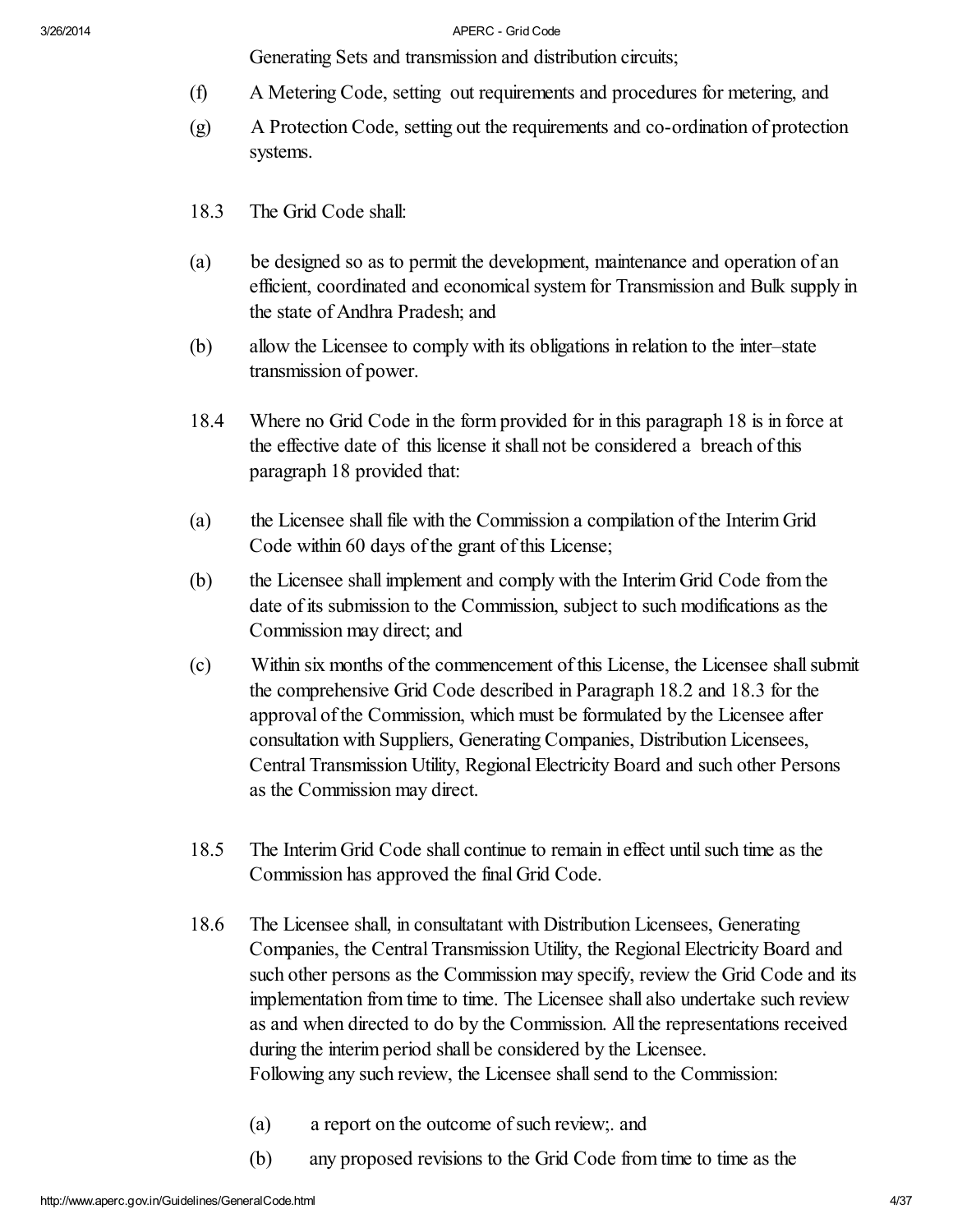Licensee reasonably thinks fit for the achievement of the objectives referred to in paragraph 18.2 and

- (c) all written representations or objections from suppliers arising during the consultation process.
- 18.7 Allrevisions to the Grid Code shallrequire the prior written approval of the **Commission**
- 18.8 The Commission may issue directions requiring the Licensee to revise, supplement or replace the Grid Code in such manner as may be specified in the directions, and the Licensee shall comply with any such directions.
- 18.9 The Licensee shall make available a copy of the Grid Code in force to any person requesting it at a price not exceeding the reasonable cost of duplicating it.
- 18.10 In preparing , implementing and complying with the Grid Code (including in respect of the scheduling of maintenance of the Transmission System), the Licensee shall not unduly discriminate against or unduly prefer:
	- (a) any one or any group of Persons or
	- (b) itself in the conduct of any business other than the Transmission Business.
- 18.11 The Commission may issue directions relieving the Licensee or (following consultation with the Licensee) third parties of their obligations to implement or comply with the Grid Code to the extent as may be specified in the directions."

The Code of Technical Interface is not concerned with the detailed design and operation of the Generator's Power Stations and Supplier's Distribution systems, provided that their overall compatibility with the needs of the Grid is assured. The responsibilities of the entities are defined and demarcated. Similarly, the CTI is not meant to be the internal operating instructions of APTRANSCO's transmission system.

# *1.1.2 Interpretation*

The meaning of certain terms (which are usually printed in bold letters and/or capitalized) used in the Code of Technical Interface (CTI) shall be in accordance with the definitions listed in Section 1.2, "Definitions" of the C.T.I..

# *1.1.3 Implementation and Operation of the C.T.I.*

APTRANSCO has the duty to implement the Code of Technical Interface (CTI). All Users are required to comply with the CTI, which will be enforced by **APTRANSCO**. Users must provide APTRANSCO reasonable rights of access, service and facilities necessary to discharge its responsibilities in the User's premises. Users shall comply with instructions issued by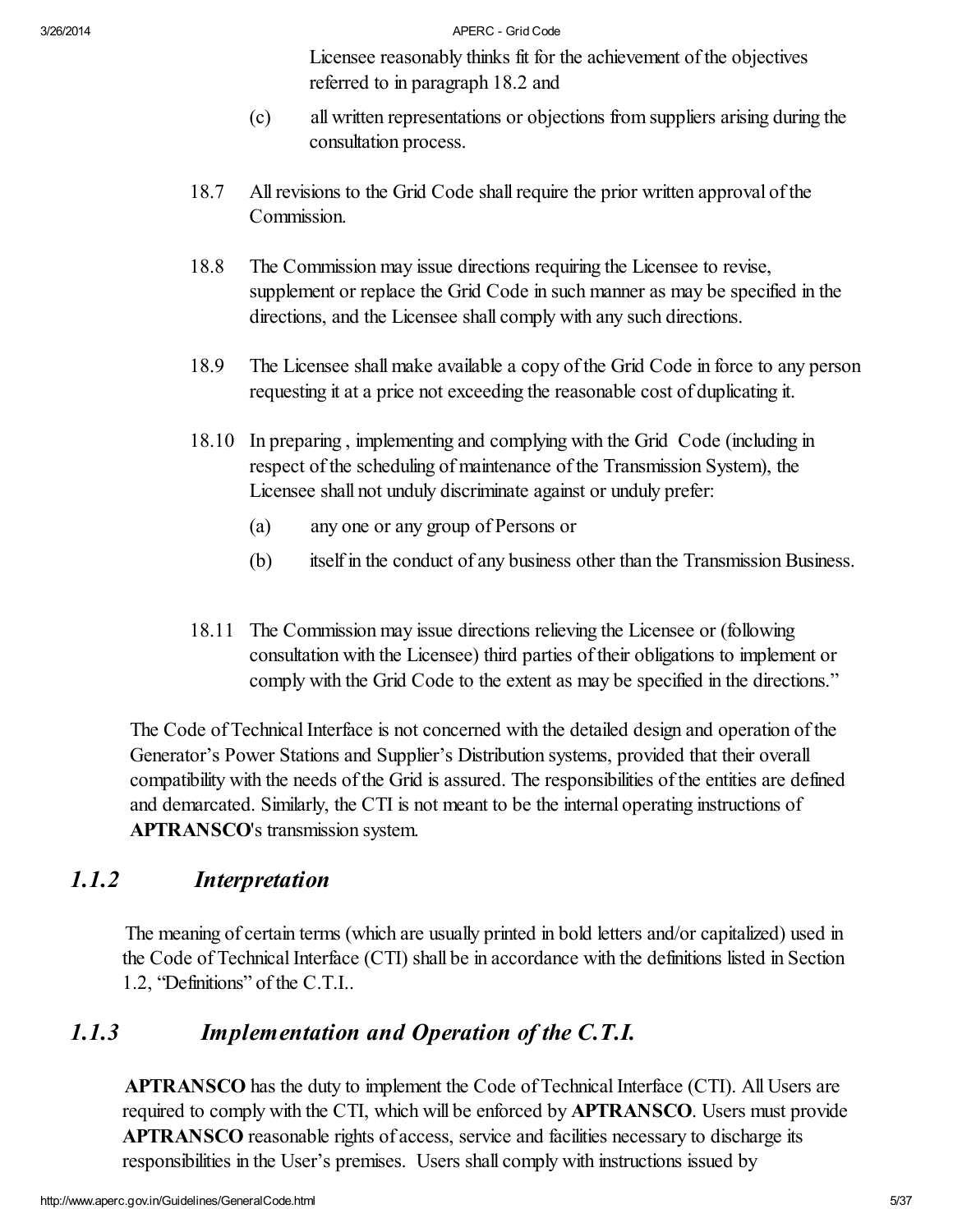APTRANSCO which are reasonably required to implement and enforce the Code.

If any User fails to comply with any provisions of the C.T.I., the User shall inform APTRANSCO without delay of the reason for its non-compliance. Repeated failures to comply with the C.T.I. may lead to the disconnection of the User's plant and/or facilities. The responsibility for the consequences of disconnection including payment of damages and compensation to consumers rests with the User who consistently violates the CTI.

The Operation of the C.T.I. will be reviewed regularly by the C.T.I. Review Panel in accordance with the provisions of the relevant Section of the C.T.I..

The C.T.I. contains procedures to permit equitable management of day to day technical situation in the Electricity supply system, taking into account a wide range of operational conditions likely to be encountered under both normal and abnormal circumstances, relevant both in the present conditions and future expanded system and in the present generation shortage period, as well as surplus generation period which may come in the future.

However, the C.T.I. cannot predict and address all possible operational conditions. APTRANSCO is therefore empowered in such unforeseen circumstances to act decisively to discharge its obligations under its License. Users shall provide such reasonable cooperation and assistance as APTRANSCO may request in such circumstances. It is to be recognized that the SLDC is required to make quick decisions for remedying Grid crises and the instant judgments and decisions may contain oversight errors. Post-event corrections shall be made by SLDC itself, taking into consideration the feedback from various stakeholders and consumers. The Users and consumers have the right to approach the Regulator for redressing their grievances and unfairness. All parties must first comply with the spot instructions of SLDC and if injustice is experienced, the matter shall be represented to SLDC. If SLDC does not carry out the necessary changes in the subsequent operation, the aggrieved party may complain to the APERC.

# *1.1.4 Code Responsibilities*

In discharging its duties under the Code of Technical Interface, **APTRANSCO** has to rely on information which Users supply regarding their requirements and intentions. APTRANSCO shall not be held responsible for any consequences that arise from its reasonable and prudent actions on the basis ofsuch information.

# *1.1.5 Confidentiality*

Under the terms of the Code of Technical Interface **APTRANSCO** will receive information from Users relating to their intentions in respect of their generation or supply businesses. APTRANSCO shall not, other than as required by the Code of Technical Interface, disclose such information to any other person without the prior written consent of the provider of the information.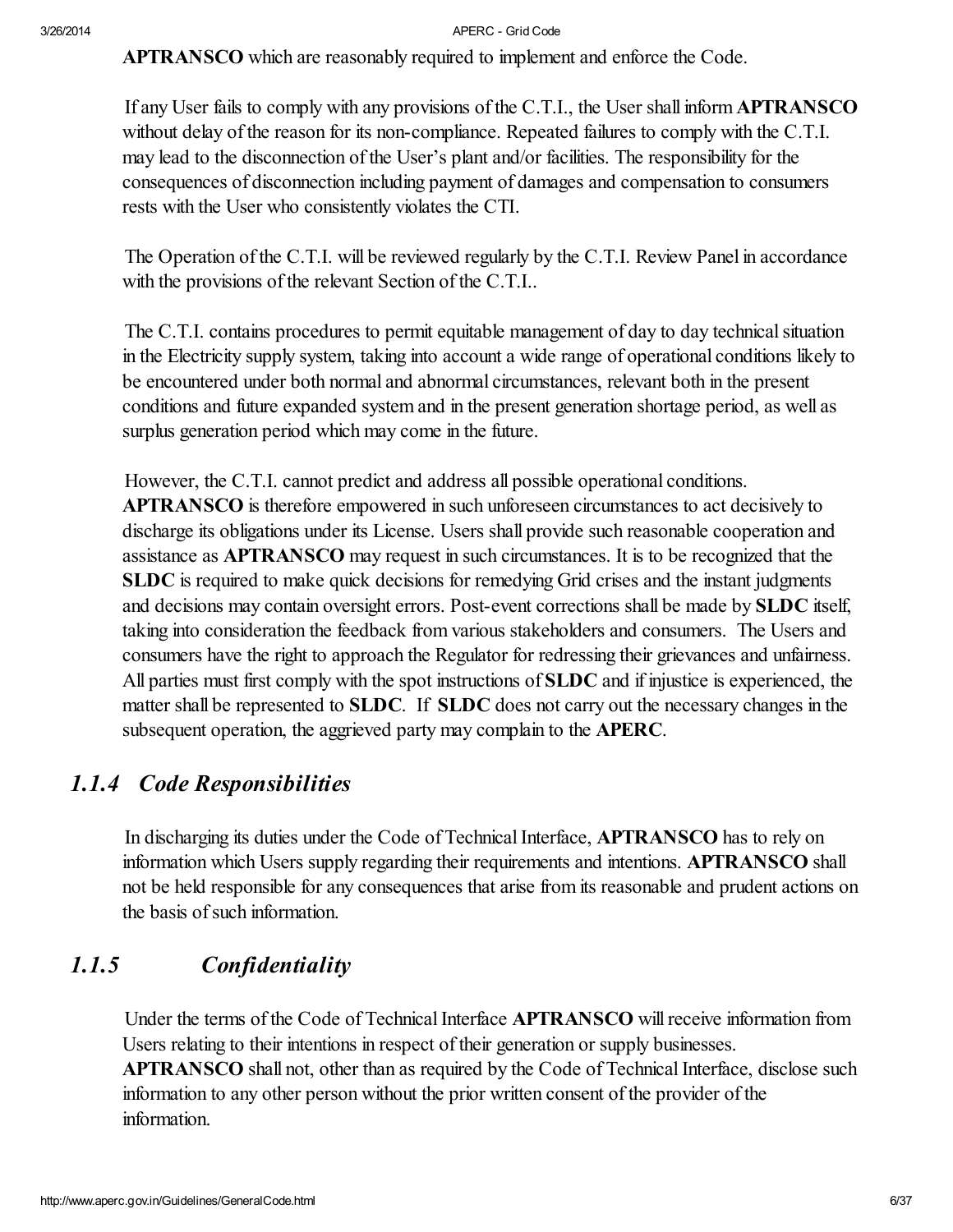# *1.1.6 Dispute Settlement Procedures*

In the event of any dispute between any Users and **APTRANSCO**, or between Users, regarding interpretation of any Clause of the Code of Technical Interface, the matter will be resolved according to procedures set up in this Code (Section 1.5). The Commission will be the final arbitrator whose decision shall be final and binding. In the event of any conflict between any provision of the Code of Technical Interface and any contract or Agreement between APTRANSCO and a User, the provision of the Code of Technical Interface shall prevail.

# *1.1.7 Communications between Licensee and Users*

All communications between **APTRANSCO** and Users shall be in accordance with the provision of the relevant section of the Code of TechnicalInterface. Unless otherwise specifically required by the Code of Technical Interface, all communications shall be in writing, except where operation time scales require oral communication, in which case these communications shall be confirmed in writing as soon as practicable.

# *1.1.8 Partial Invalidity*

If any provision or part of a provision of the Code of Technical Interface should become or be declared unlawful for any reason, the validity of all remaining provisions or parts of provisions of the Code of Technical Interface shall not be affected.

# *1.1.9 Directives*

Under the provisions of the Act, the State Government may issue policy directives in certain matters. The Licensee shall promptly inform the Commission and all Users of the requirement of such directives. The Users, subject to the relevant section of the Act, shall comply with the directive.

# 1.2 Definition of Terms

In the Code of Technical Interface the following words abbreviations and expressions shall bear the following meanings:

| <b>TERM</b>            | <b>DEFINITION</b>                                            |
|------------------------|--------------------------------------------------------------|
|                        | The A.P. State Electricity Reforms Act 1998                  |
| <b>Active Power or</b> | Product of voltage and current and cosine of the phase angle |
| <b>MW</b>              | between them measured in units of                            |
|                        | Watt $(W)$                                                   |
|                        | Kilowatt (kW) = $10^3$ W                                     |
|                        | Mega Watt (MW) = $10^6$ W<br>Giga Watt (GW) = $10^9$ W       |
|                        |                                                              |
|                        | Tera Watt $(TW) = 10^{12}$ W                                 |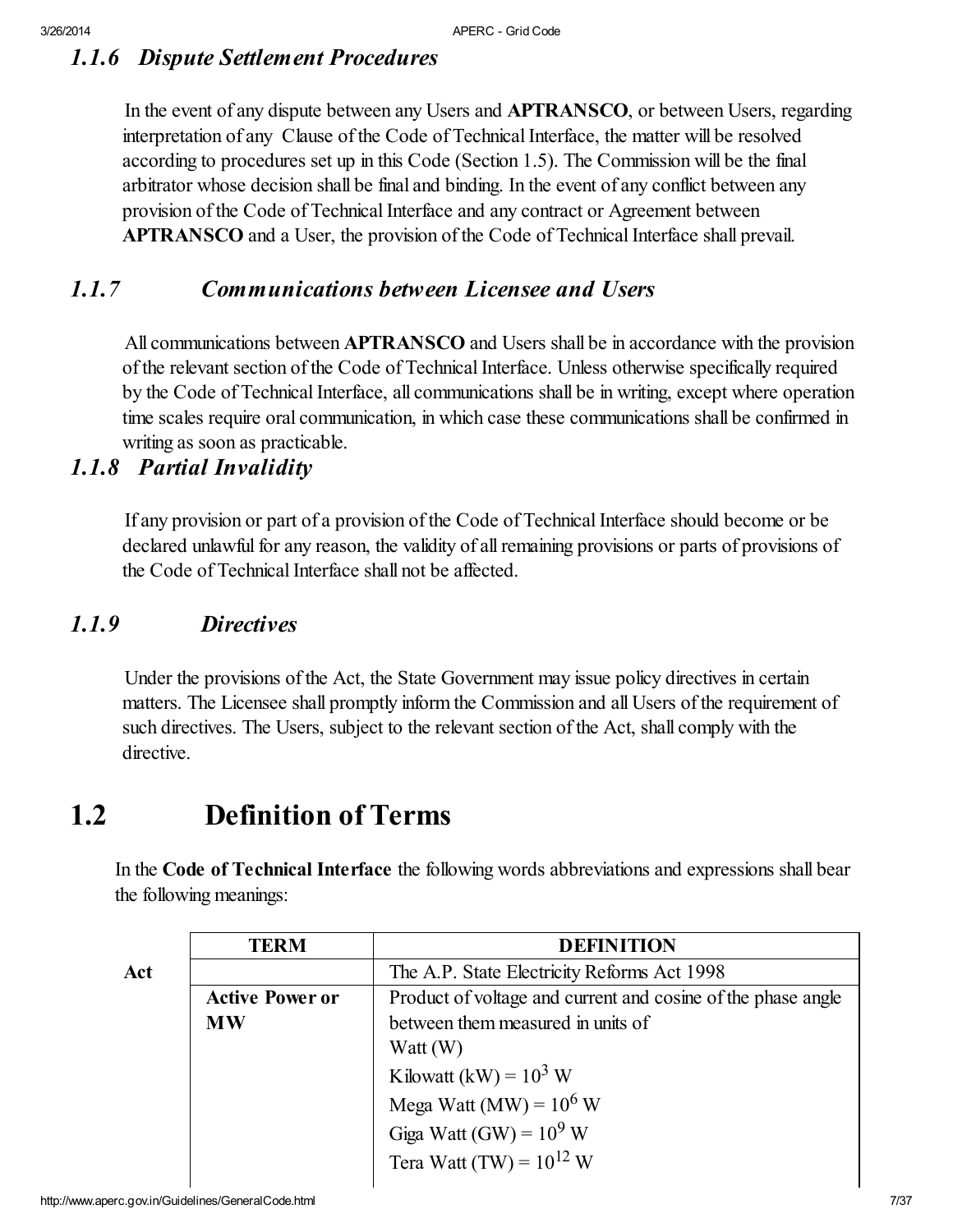| <b>Active Energy</b> |                                    | The electrical energy produced, flowing in or supplied by an          |
|----------------------|------------------------------------|-----------------------------------------------------------------------|
|                      |                                    | electrical circuit during a time interval, being the integral with    |
|                      |                                    | respect to time of Active Power, measured in units of watt-           |
|                      |                                    | hours or standard multiples thereof, that is :-                       |
|                      |                                    | $1000 \text{ Wh} = 1 \text{kWh} = 1 \text{ unit}$                     |
|                      |                                    | $1000$ KWh = $1$ MWh                                                  |
|                      |                                    | $1000$ MWh = $1$ GWh = $1$ MU (Million units)                         |
|                      |                                    | $1000$ GWh = 1 TWh = $10^{12}$ Wh                                     |
| A.C.                 |                                    | <b>Alternating Current</b>                                            |
|                      | <b>Agreed Procedure</b>            | Procedure for dealing with specific situations in metering as         |
|                      |                                    | specified in Section 5.2.3 of the Metering Code.                      |
| <b>Alternator</b>    |                                    | The electrical machine which is driven by a prime mover and           |
|                      |                                    | generates AC electric power. The term Generator is                    |
|                      |                                    | reserved for another meaning to avoid confusion (see def. of          |
|                      |                                    | Generator)                                                            |
|                      | <b>Annual Hydro</b>                | The plan prepared by APTRANSCO on the instructions of                 |
|                      | Plan                               | High Power Electricity Irrigation Coordination Committee by           |
|                      |                                    | mid September each year relating to Water Resource                    |
|                      |                                    | Management during the period of twelve months                         |
|                      |                                    | commencing on 1st October in that year.                               |
|                      |                                    | $S = P + JQ$ . Magnitude is calculated by the formula S =             |
|                      |                                    | $\sqrt{(P^2 + Q^2)}$ expressed in units of Volt-amps (VA) or          |
|                      | <b>Apparent Power</b>              | multiples like kVA, MVA                                               |
|                      | A.P. Code of                       | The set of principles and guidelines prepared by                      |
|                      | <b>Technical Interface</b>         | APTRANSCO in accordance with the terms of the                         |
|                      |                                    | Transmission License, as amended from time to time by the             |
|                      |                                    | direction of the Commission, relating to the Planning, Design         |
|                      |                                    | and Operation of the APTRANSCO System and all Users                   |
|                      |                                    | connected to it.                                                      |
| <b>APERC</b>         |                                    | Andhra Pradesh Electricity Regulatory Commission. (referred           |
|                      |                                    | to as the 'Commission')                                               |
|                      |                                    |                                                                       |
| Apparatus            |                                    | All equipment in which electrical conductors are used,                |
|                      |                                    | supported or of which they may form part.                             |
| <b>Appendix</b>      |                                    | An Appendix to a Section of the Code of Technical Interface           |
|                      | <b>APGENCO</b> or                  | Andhra Pradesh Generation Corporation Ltd., registered                |
|                      | <b>APGC</b>                        | under the Companies Act and successor of APSEB in                     |
|                      |                                    | generation of power                                                   |
|                      | <b>APTRANSCO</b> or<br><b>APTC</b> | Transmission Corporation of A.P Limited, Registered in                |
|                      |                                    | 1999 under the Act of 1998 which is the successor to                  |
|                      |                                    | APSEB in Transmission of Electricity and other general                |
|                      |                                    | functions like coordinating all Power Sector entities in AP<br>State. |
|                      | <b>APTRANSCO</b>                   |                                                                       |
|                      |                                    | A location used for the purpose of control $\&$ operation of the      |
|                      | <b>Control Centre</b>              | APTRANSCO system which, on the transfer date is at                    |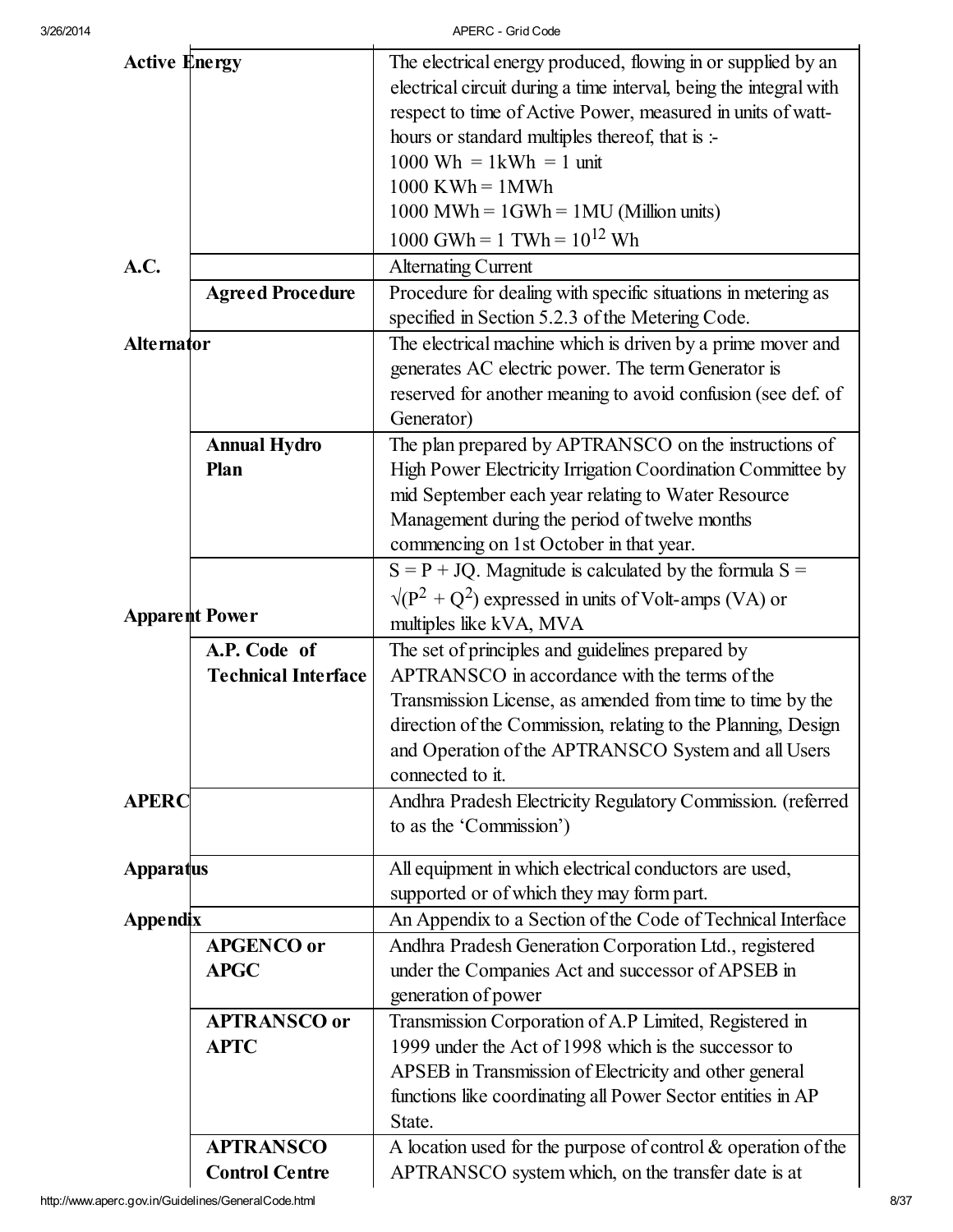|                      |                          | Vidyut Soudha in Hyderabad, Andhra Pradesh                              |
|----------------------|--------------------------|-------------------------------------------------------------------------|
|                      | <b>APTRANSCO</b>         | A data collecting device owned by APTRANSCO which                       |
|                      | <b>Data Collector</b>    | transmits data to the Data Collection System of                         |
|                      |                          | APTRANSCO for the purpose of compiling information                      |
|                      | <b>APTRANSCO</b>         | The Demand on the APTRANSCO system less the output                      |
|                      | <b>Demand</b>            | of Independent Generating Plant limited to provision by the             |
|                      |                          | <b>Connection Agreement</b>                                             |
|                      | <b>APTRANSCO</b>         | A Site owned by APTRANSCO, or owned by a User but                       |
|                      | <b>Site</b>              | occupied by APTRANSCO, in which there is a Connection                   |
|                      |                          | point.                                                                  |
|                      | <b>APTRANSCO</b>         | The transmission system at voltage levels of 400 kV, 220                |
|                      | <b>System</b>            | kV, 132 kV and 66 kV.                                                   |
|                      |                          | (The Distribution system shall be treated as a separate entity)         |
|                      |                          | of the Supplier.)                                                       |
|                      | <b>APTRANSCO</b>         | Data concerning the APTRANSCO System to be supplied                     |
|                      | <b>System Data</b>       | by APTRANSCO to Users. APTRANSCO system data                            |
|                      |                          | consists of salient features to the existing system and future          |
|                      |                          | system as per the perspective plan. Such data shall contain             |
|                      |                          | details of EHV lines (i.e.132KV and above) and shall include            |
|                      |                          | the following:                                                          |
|                      |                          | (a) Single line diagram of the APTRANSCO system                         |
|                      |                          | indicating the existing lines and proposed lines (shown                 |
|                      |                          | dotted).                                                                |
|                      |                          | (b) Map of A.P showing the existing lines of the                        |
|                      |                          | APTRANSCO system and proposed lines (dotted)                            |
|                      |                          | preferably to scale $1 \text{Cm} = 10 \text{ kM}$                       |
| Area of Supply       |                          | As defined in the license concerned.                                    |
|                      | Area Load                | One of the four stations in AP State being established under            |
|                      | <b>Despatch Centre</b>   | Southern Region System Coordination and Control Project,                |
|                      |                          | having as main functions: - Data acquisition and transfer to            |
|                      |                          | SLDC and supervisory control of 132 kV and 33 kV                        |
|                      |                          | equipment.                                                              |
|                      | <b>Automatic Load</b>    | A Load shedding scheme implemented by APTRANSCO to                      |
|                      | <b>Shedding</b>          | prevent frequency collapse or other problems and to restore             |
|                      |                          | the balance between generation output and demand on the                 |
|                      |                          | APTRANSCO system                                                        |
|                      | <b>Automatic Voltage</b> | A continuously acting automatic excitation system to control            |
|                      | <b>Regulator (AVR)</b>   | the voltage of a Generating Unit measured at the Generator<br>Terminals |
|                      |                          |                                                                         |
| <b>Back Supply</b>   |                          | Supply of electricity to the APTRANSCO and for its own                  |
|                      |                          | use                                                                     |
| BIS                  |                          | Bureau of Indian Standards.                                             |
| Black s <b>t</b> art |                          | The procedure necessary for a recovery from a Total                     |
|                      |                          | Shutdown or Partial Shutdown.                                           |
| BPTA                 |                          | <b>Bulk Power Transmission Agreement</b>                                |

http://www.aperc.gov.in/Guidelines/GeneralCode.html 9/37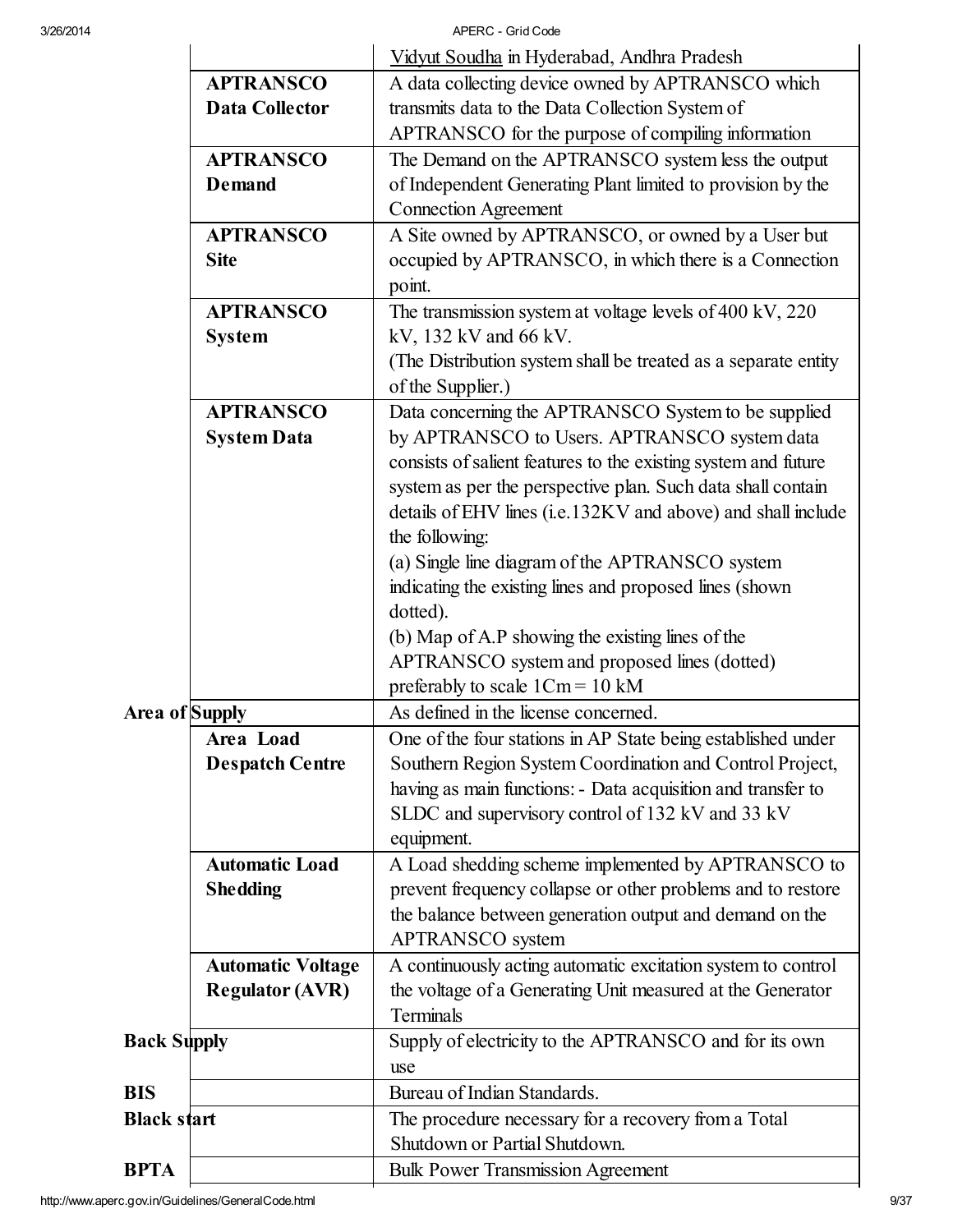| <b>Break-down</b>  |                         | An occurrence relating to equipment of supply system which<br>prevents its normal functioning |
|--------------------|-------------------------|-----------------------------------------------------------------------------------------------|
| Cancelled start    |                         | A response by a Generator to an instruction from                                              |
|                    |                         | APTRANSCO canceling a previous instruction to                                                 |
|                    |                         | synchronize to the APTRANSCO system                                                           |
| Capability         |                         | The Capability of a Generating unit, expressed in MW, to                                      |
|                    |                         | generate electricity determined at the Interconnection point                                  |
|                    |                         | (after deducting consumption of auxiliaries)                                                  |
|                    | <b>Captive Power</b>    | A Power Station which is primarily operated to meet a                                         |
|                    | <b>Plant (CPP)</b>      | <b>Captive Demand</b>                                                                         |
|                    |                         | A group of Generating Units comprising one or more Gas                                        |
|                    |                         | Turbine Units and one or more Steam Units wherein the                                         |
| <b>CCGT</b> Module |                         | waste heat from the gas turbines is passed to the                                             |
|                    |                         | water/steam system of the steam units thereby increasing the                                  |
|                    |                         | overall efficiency of CCGT Module.                                                            |
|                    | <b>CEA</b>              | The Central Electricity Authority of India.                                                   |
| <b>CCGT</b>        |                         | Combined Cycle Gas Turbine                                                                    |
| <b>CCGT</b> Unit   |                         | A Generating Unit within a CCGT Module                                                        |
|                    | <b>Central Despatch</b> | The process of scheduling and issuing Despatch Instructions                                   |
|                    |                         | in relation to CDGUs direct to a Generating plant by                                          |
|                    |                         | APTRANSCO pursuant to the Code of Technical Interface                                         |
| <b>CERC</b>        |                         | Central Electricity Regulatory Commission established under                                   |
|                    |                         | Electricity Regulatory Commission Act 1998 and Electricity                                    |
|                    |                         | Laws (Amendment) Act 1998 (Central Acts)                                                      |
|                    | <b>Central Sector</b>   | Power Projects and Transmission Projects built and                                            |
|                    | Projects                | operated by Central Organisations such as National Thermal                                    |
|                    |                         | Power Corporation (NTPC), National Hydro Power                                                |
|                    |                         | Corporation (NHPC), Power Grid Corporation of India                                           |
|                    |                         | Limited (PGCIL)                                                                               |

|                 |                           | A Generating Unit within a Generating Plant                            |
|-----------------|---------------------------|------------------------------------------------------------------------|
|                 | <b>Centrally</b>          |                                                                        |
|                 | <b>Despatched</b>         |                                                                        |
|                 | <b>Generating Unit or</b> |                                                                        |
|                 | <b>CDGU</b>               |                                                                        |
|                 | <b>Changed Status</b>     | Newly arisen factors pertaining to a CDGU and its parameters which     |
|                 | Data of a CDGU            | may have a material effect on the probable output of a CDGU and        |
|                 |                           | which must promptly be intimated to the SLDC by the Generator          |
|                 |                           | concerned (Refer also "GSDP" Notice)                                   |
| Civil Emergency |                           | Any National disaster or other emergency which is declared by the      |
|                 |                           | State/National Government as one that is likely to disrupt Electricity |
|                 |                           | supplies                                                               |
|                 |                           |                                                                        |
|                 |                           |                                                                        |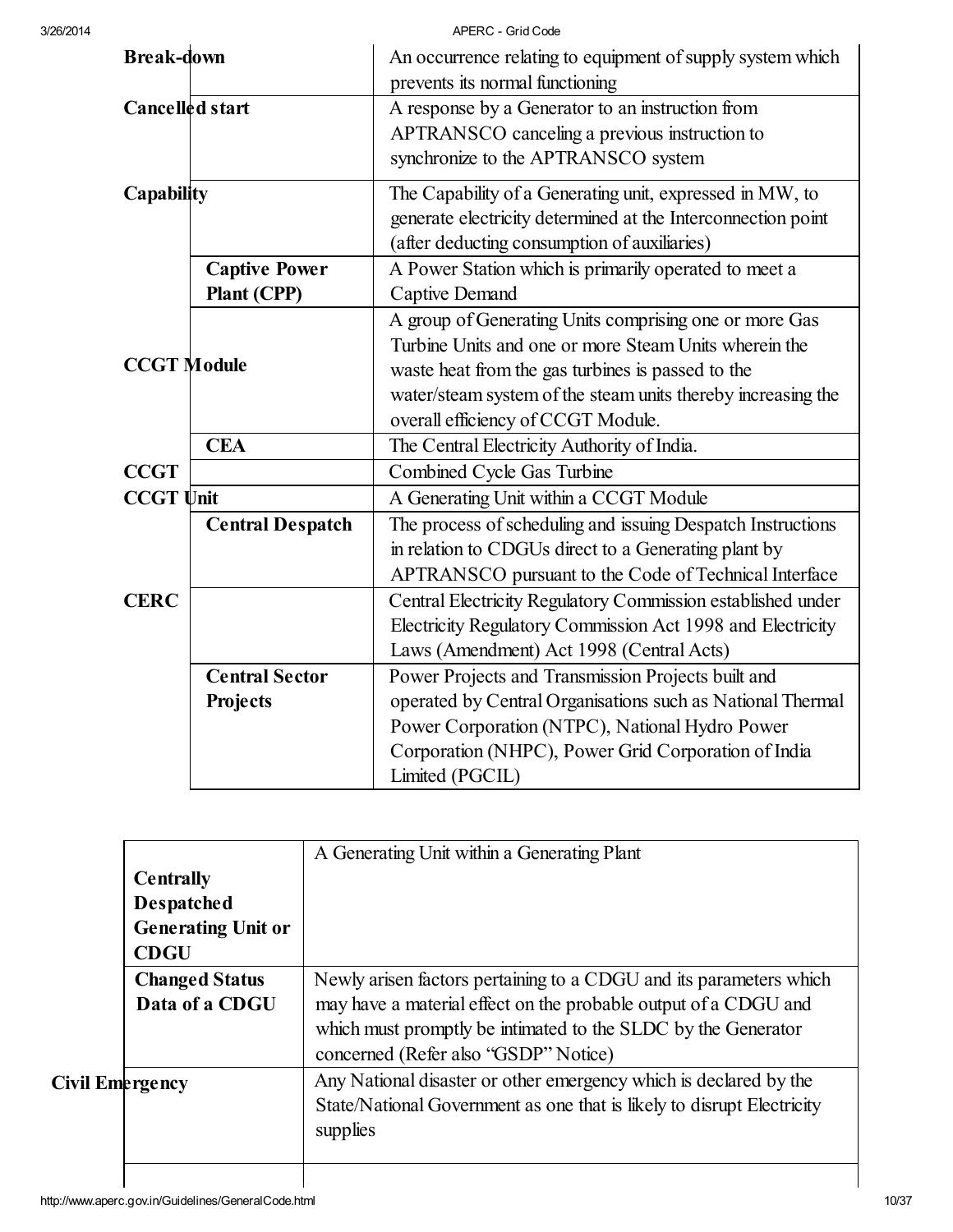| <b>Code of Technical</b> | A standing body established by APTRANSCO to carry out the             |  |  |
|--------------------------|-----------------------------------------------------------------------|--|--|
| <b>Interface Review</b>  | following functions.                                                  |  |  |
| Panel                    | (a) Keep the Code of Technical Interface and its working under        |  |  |
|                          | periodic review                                                       |  |  |
|                          | (b) Review any suggestions for amendments to the CTI at meetings of   |  |  |
|                          | the panel held in accordance with the Panel's constitution, and       |  |  |
|                          | (c) Give guidance in relation to the Code of Technical Interface, its |  |  |
|                          | implementation, performance and interpretation on the reasonable      |  |  |
|                          | request of any User.                                                  |  |  |
| Commission               | The A.P Electricity Regulatory Commission established pursuant to     |  |  |
|                          | Sec.3 of the A.P. Electricity Reforms Act 1998, same as APERC.        |  |  |
| <b>Confirmation</b>      | A daily statement prepared by a Generator and submitted to            |  |  |
| <b>Statement</b>         | APTRANSCO in accordance with the relevant PPA.                        |  |  |
| <b>Connected Load</b>    | Aggregate of rated capacity of all apparatus including portable       |  |  |
|                          | apparatus in the Consumer's premises which are supplied or declared   |  |  |
|                          | by the Consumer to be taking supply from the system. This shall be    |  |  |
|                          | expressed in kW, kVA                                                  |  |  |
|                          |                                                                       |  |  |
|                          |                                                                       |  |  |
| <b>Connection</b>        | An Agreement between APTRANSCO and a User setting out the             |  |  |
| <b>Agreement</b>         | terms relating to a connection to and/or use of the APTRANSCO         |  |  |
|                          | system                                                                |  |  |
| <b>Connection</b>        | Chapter of the Code of Technical Interface dealing with the condition |  |  |
| <b>Conditions</b>        | of connection of a User's system to the APTRANSCO System.             |  |  |
| <b>Connection Point</b>  | A point at which a User's Plant and/or Apparatus connects to the      |  |  |
|                          | APTRANSCO system or Inter-State Transmission system.                  |  |  |
| <b>Connection Site</b>   | A site containing a Connection point                                  |  |  |
| Consumer                 | Any person supplied with electrical energy by the supplier either as  |  |  |
|                          | owner or lawful occupier and whose premises are for the time being    |  |  |
|                          | connected to the supplier's system and includes the consumer whose    |  |  |
|                          |                                                                       |  |  |
|                          | power supply, notwithstanding the subsistence of agreement has been   |  |  |

| Contingency            | The margin of generating capacity over forecasted Demand required in  |
|------------------------|-----------------------------------------------------------------------|
| <b>Reserve</b>         | the period from 24 hours ahead down to real time to cover against     |
|                        | uncertainties in Generating plant availability, imports from external |
|                        | connections and against Demand forecast variations. It is provided by |
|                        | Generating plants not required to be synchronized but must be held    |
|                        | available to synchronize within 10 to 15 minutes.                     |
| <b>Contract Demand</b> | Maximum kW or kVA agreed to be supplied by the Supplier and           |
|                        | reflected in the agreement executed between the parties               |
|                        |                                                                       |
|                        |                                                                       |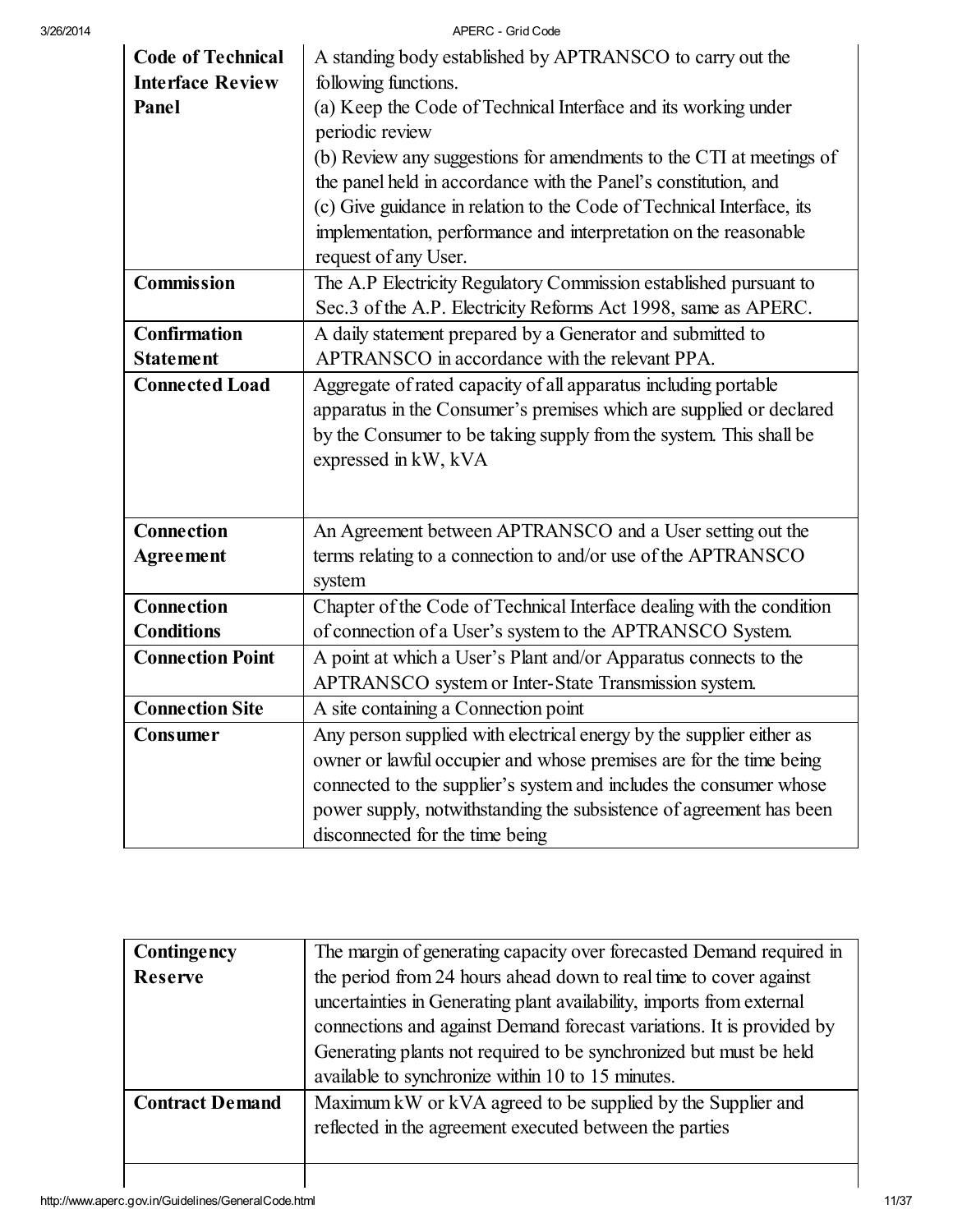| <b>Contracted</b>        | In relation to a CDGU, the maximum capability of the CDGU as                                                                                     |
|--------------------------|--------------------------------------------------------------------------------------------------------------------------------------------------|
| Capacity                 | specified in the relevant PPA. It is the net active power that can be                                                                            |
|                          | injected by the CDGU into the Transmission System at the connection                                                                              |
|                          | point, excluding the power consumed in the auxiliaries of the CDGU.                                                                              |
| <b>Control Person</b>    | A person identified as having responsibility for cross boundary safety                                                                           |
|                          | under relevant Section. (Cross Boundary Safety) of the Code of                                                                                   |
|                          | <b>Technical Interface</b>                                                                                                                       |
| <b>Control Phase</b>     | The phase that follows the Programming phase and starts with the issue                                                                           |
|                          | of the Indicative Running Notification for the next schedule day and                                                                             |
|                          | covers the period down to real time.                                                                                                             |
| <b>CTU</b>               | Central Transmission Utility. It is an organisation which owns and                                                                               |
|                          | operates inter-state and inter-regional transmission system in the                                                                               |
|                          | territory of India.                                                                                                                              |
| <b>Data Acquisition</b>  | A device provided to record the sequence of operation in time, of the                                                                            |
| <b>System (DAS)</b>      | relays / equipment / system parameters at a location.                                                                                            |
| <b>Data Collection</b>   | A system operated by APTRANSCO to collect data from Generating                                                                                   |
| <b>System</b>            | Stations and Connection points of EHT consumers and Distribution                                                                                 |
|                          | Systems.                                                                                                                                         |
| <b>Delivery Point at</b> | The point at which a generator transfers power and energy to the                                                                                 |
| Generating               | APTRANSCO system and with reference to which the transaction of                                                                                  |
| <b>Stations</b>          | power and energy between Generators and APTRANSCO are made.                                                                                      |
|                          | This normally corresponds to the interface boundary. Meters are                                                                                  |
|                          | usually connected at this point and if connected at some other point, the                                                                        |
|                          | quantities of power and energy will be adjusted with respect to this                                                                             |
|                          | point.                                                                                                                                           |
|                          | Generally the delivery point corresponds to the relevant connection site.                                                                        |
| <b>Delivery Point of</b> | The point at which energy is delivered by APTRANSCO to a                                                                                         |
| <b>Bulk Supply</b>       | DISCOM and with reference to which the transaction between                                                                                       |
|                          | APTRANSCO and the DISCOM is made. This normally corresponds                                                                                      |
|                          | to the interface boundary. Meters are usually connected at this point,<br>and if located at some other point, the quantities of energy and power |
|                          | will be adjusted with respect to this point.                                                                                                     |
|                          | Generally the delivery point corresponds to the relevant connection site.                                                                        |
|                          |                                                                                                                                                  |
| D.G.C                    | The part of the Distribution Code which is identified as the Distribution                                                                        |
|                          | General Supply Code.                                                                                                                             |
| <b>Disclosee</b>         | Person to whom confidential information has been disclosed because it                                                                            |
|                          | is essential for that person to know the particular confidential                                                                                 |
|                          | information in order to fulfill his duties/obligations and statutory                                                                             |
|                          | requirements.                                                                                                                                    |
| <b>Disputes</b>          | The procedure detailed in a PPA for resolving disputes between                                                                                   |
| <b>Procedure</b>         | APTRANSCO and another party.                                                                                                                     |
| D.O.C                    | That portion of the Distribution Code which is identified as the                                                                                 |
|                          | <b>Distribution Operating Code</b>                                                                                                               |
| D.P.C                    | That portion of the Distribution Code which is identified as the                                                                                 |
|                          |                                                                                                                                                  |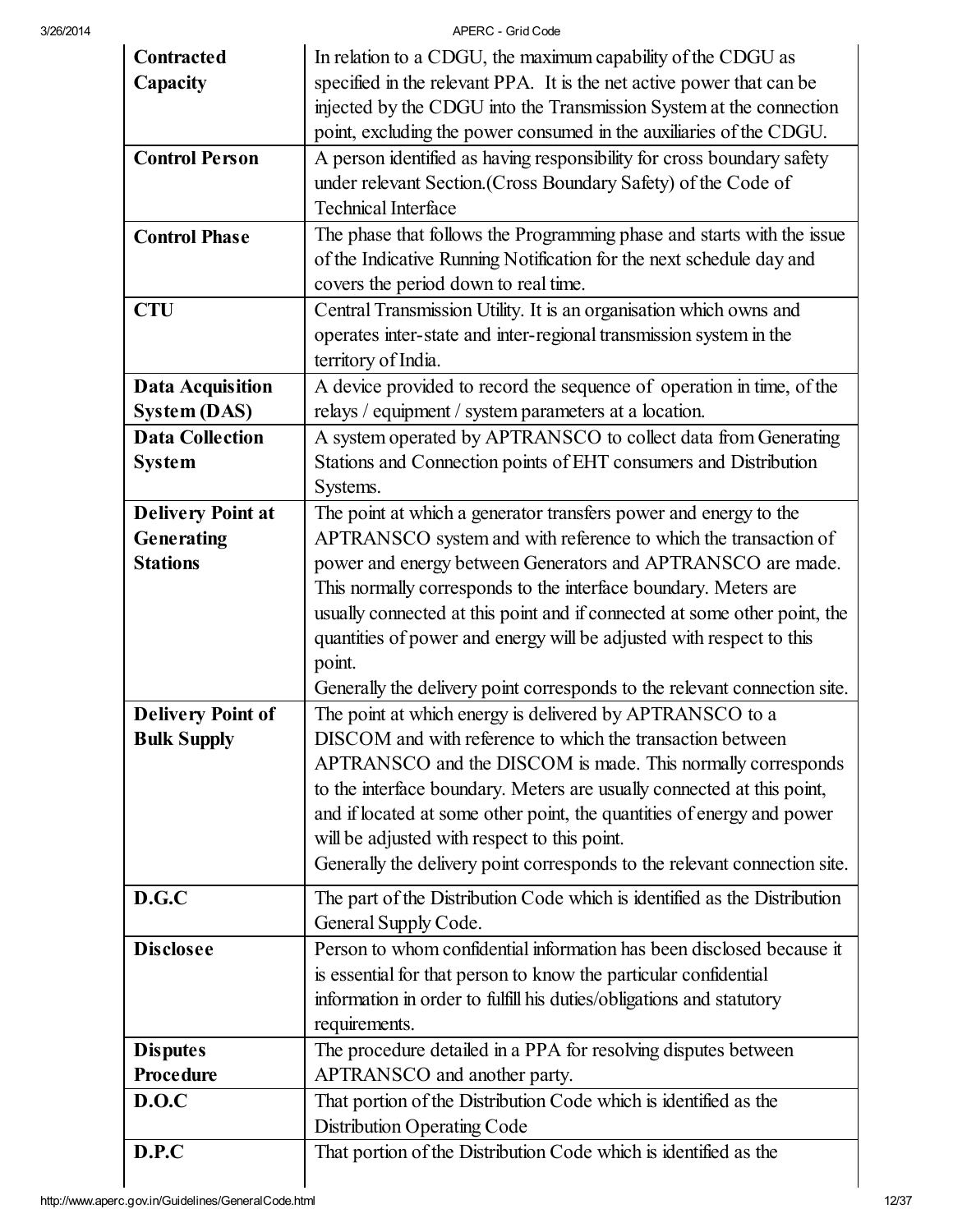| 3/26/2014             |                           | APERC - Grid Code                                                                                                                                                                          |
|-----------------------|---------------------------|--------------------------------------------------------------------------------------------------------------------------------------------------------------------------------------------|
|                       |                           | Distribution Planning and Connecting code.                                                                                                                                                 |
|                       | De-Loaded                 | The condition in which a Generating unit has reduced or is not                                                                                                                             |
|                       |                           | delivering electric power to the System to which it is synchronized and                                                                                                                    |
|                       |                           | the terms "De-Loading" and "De-Load" shall be construed                                                                                                                                    |
|                       |                           | accordingly.                                                                                                                                                                               |
|                       | De-synchronised           | The act of taking out a Generating unit from the APTRANSCO system to<br>which it has been synchronized; like terms shall be construed accordingly.                                         |
|                       | Demand                    | The Demand of active power and reactive power unless otherwise<br>stated                                                                                                                   |
|                       | <b>Demand Charges</b>     | Fixed charges payable by the Consumer at the rate fixed by the<br>Supplier per KVA of Maximum Demand attained by the consumer's<br>system or 80% of Contracted Demand whichever is higher. |
| <b>Demand</b> Control |                           | All or any of the methods of achieving a Demand reduction set out to                                                                                                                       |
|                       |                           | the provisions made by APTRANSCO and procedures to be followed                                                                                                                             |
|                       |                           | by APTRANSCO and Users to permit reductions in Demand                                                                                                                                      |
|                       | <b>Demand Forecast</b>    | The process which specifies procedures to be followed and data to be                                                                                                                       |
|                       |                           | supplied to APTRANSCO to enable APTRANSCO to forecast                                                                                                                                      |
|                       |                           | Demand on the APTRANSCO system through time scales ranging                                                                                                                                 |
|                       |                           | from Two years in advance plus the current year through to the control                                                                                                                     |
|                       |                           | phase and into real time operation.                                                                                                                                                        |
| Despatch              |                           | The issue by APTRANSCO of instructions to Generating plant                                                                                                                                 |
|                       |                           | pursuant to Scheduling and Despatch Section(4.3) of Operation Code                                                                                                                         |
|                       |                           | and the term 'Despatched' shall be construed accordingly.                                                                                                                                  |
|                       | <b>Despatch</b>           | An instruction by APTRANSCO to a Generator to operate a CDGU                                                                                                                               |
|                       | <b>Instructions</b>       | issued in accordance with Section 4.3 (Scheduling and Despatch) of                                                                                                                         |
|                       |                           | Operation Code.                                                                                                                                                                            |
|                       | <b>Detailed Panning</b>   | Data specified in Planning Code.                                                                                                                                                           |
|                       | Data                      |                                                                                                                                                                                            |
|                       | Development               | A Modification relating to a User's Plant and/or Apparatus already<br>connected to the APTRANSCO system.                                                                                   |
|                       | <b>Disconnect</b>         | The act of physically separating User's (or Customer's) equipment                                                                                                                          |
|                       |                           | from the APTRANSCO system.                                                                                                                                                                 |
|                       | <b>Distribution Code</b>  | The document produced by Distribution Company pursuant to                                                                                                                                  |
|                       |                           | condition of the Electricity Supply License                                                                                                                                                |
|                       | <b>Distribution Mains</b> | Portion of main supply line owned and managed by Supplier with which                                                                                                                       |
|                       |                           | the service line is or intended to be connected.                                                                                                                                           |
|                       | <b>Distribution</b>       | The Distribution System comprising electric lines and apparatus at                                                                                                                         |
|                       | <b>System</b>             | voltage levels of 240V, 400V, 11 kV, 33 kV which as at the Transfer                                                                                                                        |
|                       |                           | Date, is owned by APTRANSCO.                                                                                                                                                               |
|                       | <b>Distributor</b>        | A person appointed through an operating agreement for the operation                                                                                                                        |
|                       |                           | of a part of the Distribution system                                                                                                                                                       |
|                       | <b>Earthing</b>           | A way of providing a connection between conductors and earth by an                                                                                                                         |
|                       |                           | Earthing Device.                                                                                                                                                                           |
|                       | <b>Earthing Device</b>    | A means of providing a connection between a conductor and earth                                                                                                                            |
|                       |                           | being of adequate strength and capability and conforming to Indian                                                                                                                         |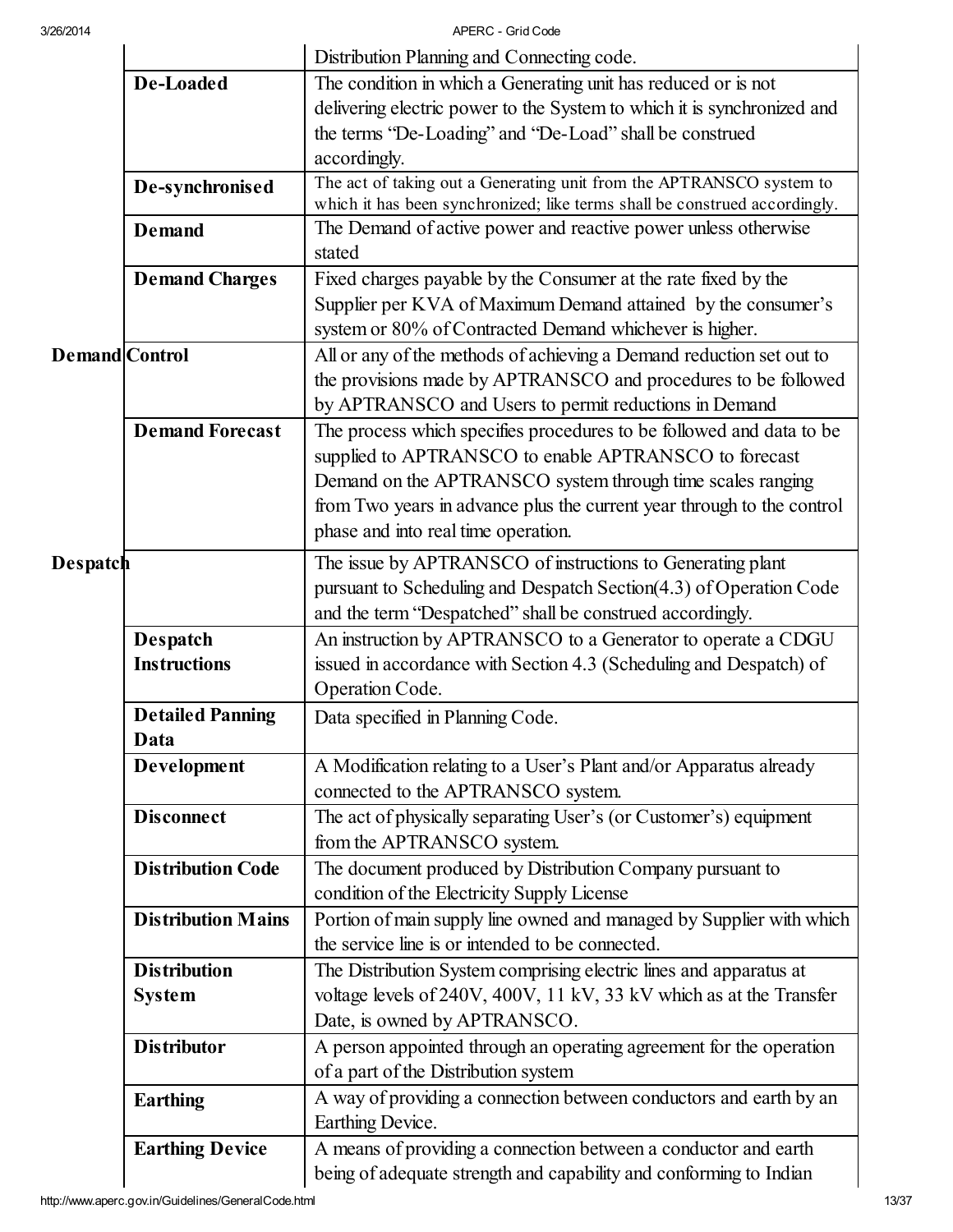| 3/26/2014<br>APERC - Grid Code |                                  |                                                                                                                                                                   |
|--------------------------------|----------------------------------|-------------------------------------------------------------------------------------------------------------------------------------------------------------------|
|                                |                                  | Standard Code of Practice.                                                                                                                                        |
|                                | Earth Fault Factor               | EFF at a particular location is the ratio of the highest RMS phase                                                                                                |
|                                |                                  | voltage at Power frequency in a sound phase during earth fault in other                                                                                           |
|                                |                                  | phases to the RMS phase voltage without fault.                                                                                                                    |
|                                | <b>Effective Date</b>            | The Transfer Date                                                                                                                                                 |
|                                | <b>Electricity Board</b>         | The erstwhile A.P. State Electricity Board                                                                                                                        |
|                                | <b>Electricity Supply</b><br>Act | The Electricity Supply Act'1948 as amended up to date                                                                                                             |
|                                |                                  | Load shedding carried out at short notice or no notice for safety of                                                                                              |
|                                | <b>Emergency</b>                 | personnel and equipment or when a Regulating Margin cannot                                                                                                        |
|                                | <b>Manual</b>                    | otherwise be achieved.                                                                                                                                            |
|                                | <b>Energy</b>                    | Quantity of electrical energy measured in units equal to one Kilowatt<br>hour (kWh) or multiples thereof such as:<br>$1000 \text{ Wh} = 1 \text{ kWh}$ (One Unit) |
|                                |                                  | $1000KWh = 1$ MWh                                                                                                                                                 |
|                                |                                  | $1000MWh = 1 MU$ (Million units)<br>$= 1$ GWh                                                                                                                     |
|                                |                                  |                                                                                                                                                                   |
| <b>Engineer</b>                |                                  | The Executive Engineer of the Division having jurisdiction over the area<br>of supply in which the premises to be served are located and includes                 |
|                                |                                  | any other subordinate Engineer duly authorised by him or his superior                                                                                             |
|                                |                                  | officer.                                                                                                                                                          |
|                                | <b>Event</b>                     | An unscheduled or unplanned occurrence on a Grid including faults,                                                                                                |
|                                |                                  | incidents and breakdowns.                                                                                                                                         |
|                                | <b>Event Logger (EL)</b>         | A device provided to record the sequence of operations in time, of the                                                                                            |
|                                | <b>or</b>                        | relays/equipments at a location during an event.                                                                                                                  |
|                                | <b>Event Recorder</b>            |                                                                                                                                                                   |
|                                | (ER)                             |                                                                                                                                                                   |
|                                | <b>Export</b>                    | In respect of any party, a flow of electricity from the plant or apparatus                                                                                        |
|                                |                                  | of such party to the plant or apparatus of another party and the verb                                                                                             |
|                                |                                  | "export" and its respective tenses shall be construed accordingly.                                                                                                |
|                                | <b>External</b>                  | Apparatus for the transmission of Electricity to or from the                                                                                                      |
|                                | <b>Interconnections</b>          | APTRANSCO system into or out of a Transmission system located                                                                                                     |
|                                |                                  | outside A.P.State.                                                                                                                                                |
|                                | <b>Extra High Voltage</b>        | A voltage exceeding 33000 volts under normal conditions subject,                                                                                                  |
|                                | or EHV                           | however, to the percentage variation allowed by the Indian Electricity                                                                                            |
|                                |                                  | Rules, 1956 as amended up to date.                                                                                                                                |
|                                | <b>Fault Locator (FL)</b>        | A device provided at the end of a transmission line to measure /                                                                                                  |
|                                |                                  | indicate the distance at which a line fault may have occurred.                                                                                                    |
|                                | <b>Final Metering</b>            | A Tariff Metering scheme as set out in Metering Code Sub-Code 2,                                                                                                  |
|                                | <b>Scheme</b>                    | intended to be the permanent metering system after the FMS Date                                                                                                   |
| <b>Financial Year</b>          |                                  | Period commencing on 1st day of April and ending on 31st day of                                                                                                   |
|                                |                                  | March of next year                                                                                                                                                |
|                                |                                  |                                                                                                                                                                   |

 $\mathsf{l}$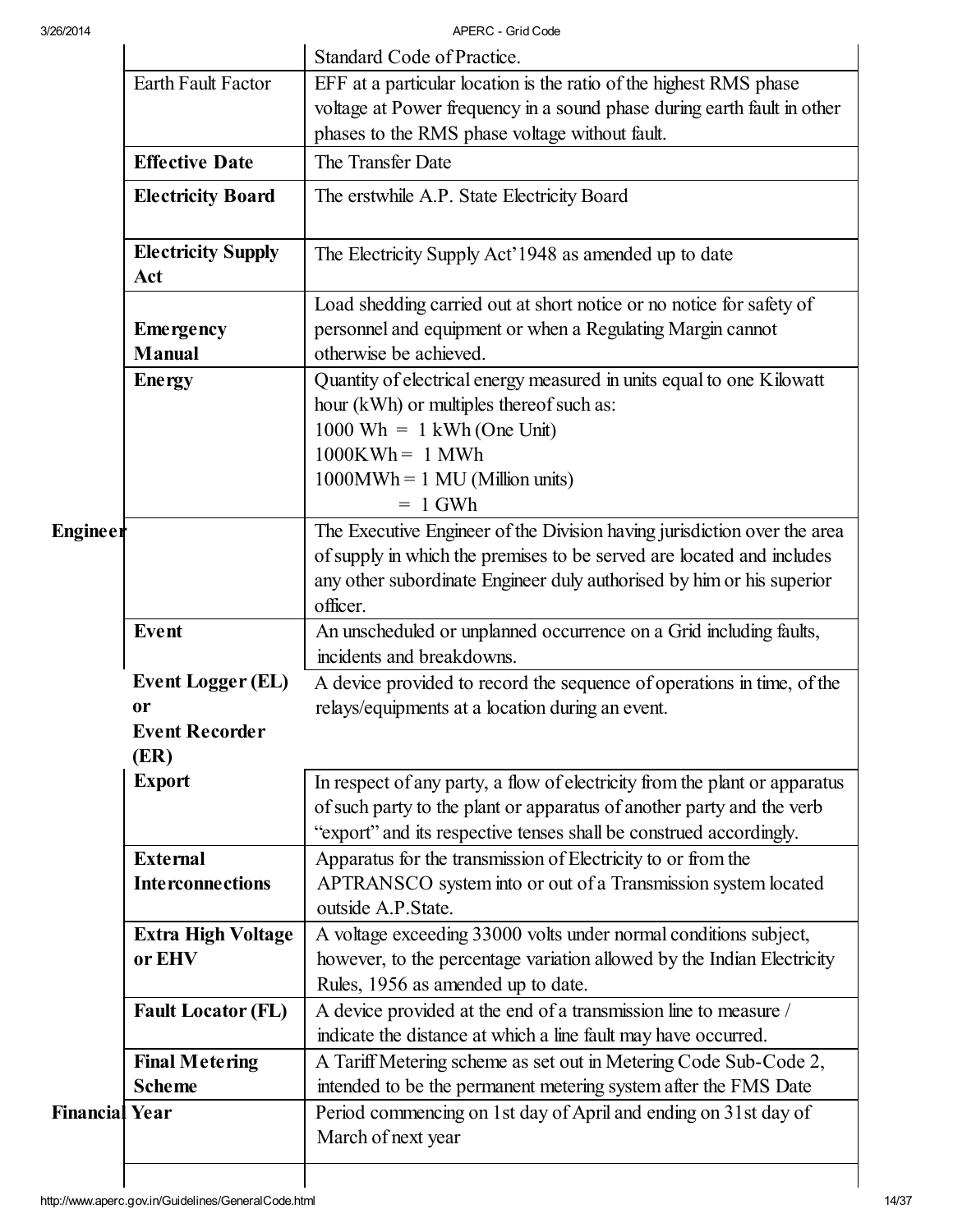| 3/26/2014            |                            | APERC - Grid Code                                                         |
|----------------------|----------------------------|---------------------------------------------------------------------------|
|                      | <b>Five Minute</b>         | That component of the Operating Reserve which is fully available within   |
|                      | <b>Reserve</b>             | 5 minutes from the time of a frequency drop or a Despatch Instruction     |
|                      |                            | pursuant to Section 4.3 (Scheduling and Despatch) of Operation Code       |
|                      |                            | and which is sustainable for a period 24 hours.                           |
|                      | <b>Flexible</b>            | Facilities that enable power flows on AC lines to be regulated, to        |
|                      | <b>Alternating</b>         | control loop flows, line loadings etc.                                    |
|                      | <b>Current</b>             |                                                                           |
|                      | <b>Transmission</b>        |                                                                           |
|                      | (FACT)                     |                                                                           |
| <b>FMS</b> Date      |                            | In respect of Generation Metering, the date on which the Final            |
|                      |                            | Metering Scheme comes into effect for all Units and Relevant              |
|                      |                            | Connection Sites subject to such exceptions as may be agreed with the     |
|                      |                            | Commission after consultation in each separate case with the party        |
|                      |                            | which operates the Generating Unit or occupies the Relevant               |
|                      |                            | connection site which is subject to such exception.                       |
| <b>Force Majeure</b> |                            | Has the meaning ascribed to that term in the relevant PPA                 |
| <b>Forced Qutage</b> |                            | An outage of a CDGU or item of Power Station equipment of which no        |
|                      |                            | notice can be given by the Generator to APTRANSCO.                        |
| Frequency            |                            | The number of alternating current cycles per second (expressed in         |
|                      |                            | Hertz or Hz) at which a System is running.                                |
|                      | <b>Frequency Control</b>   | The control of the frequency of the APTRANSCO System. (Practically        |
|                      |                            | it is the control of frequency of the Southern Grid).                     |
|                      | Frequency                  | The operation of a Generating unit whereby its generation level is varied |
|                      | <b>Sensitive Mode</b>      | automatically to compensate for variations in the frequency of the        |
|                      |                            | <b>APTRANSCO</b> System.                                                  |
|                      | <b>Frequency Transient</b> | An abrupt increase or decrease of 0.5 Hz or more in the frequency of      |
|                      |                            | the APTRANSCO System (and therefore in the frequency of Southern          |
|                      |                            | Region.)                                                                  |
|                      | <b>Frequency Variation</b> | A performance index representing the degree of frequency variation        |
|                      | Index (FVI)                | from the nominal value of 50.00 HZ over a specified period of time        |
|                      |                            |                                                                           |
|                      |                            |                                                                           |
|                      |                            | N                                                                         |
|                      |                            |                                                                           |
|                      |                            | $\sum (f_i - 50)^2$                                                       |
|                      |                            |                                                                           |
|                      |                            |                                                                           |
|                      |                            | $i = 1$                                                                   |
|                      |                            |                                                                           |
|                      |                            |                                                                           |
|                      |                            | N                                                                         |
|                      |                            |                                                                           |
|                      |                            | Where $F$ i = actual frequency in Hz at i the time period                 |
|                      |                            |                                                                           |
|                      |                            |                                                                           |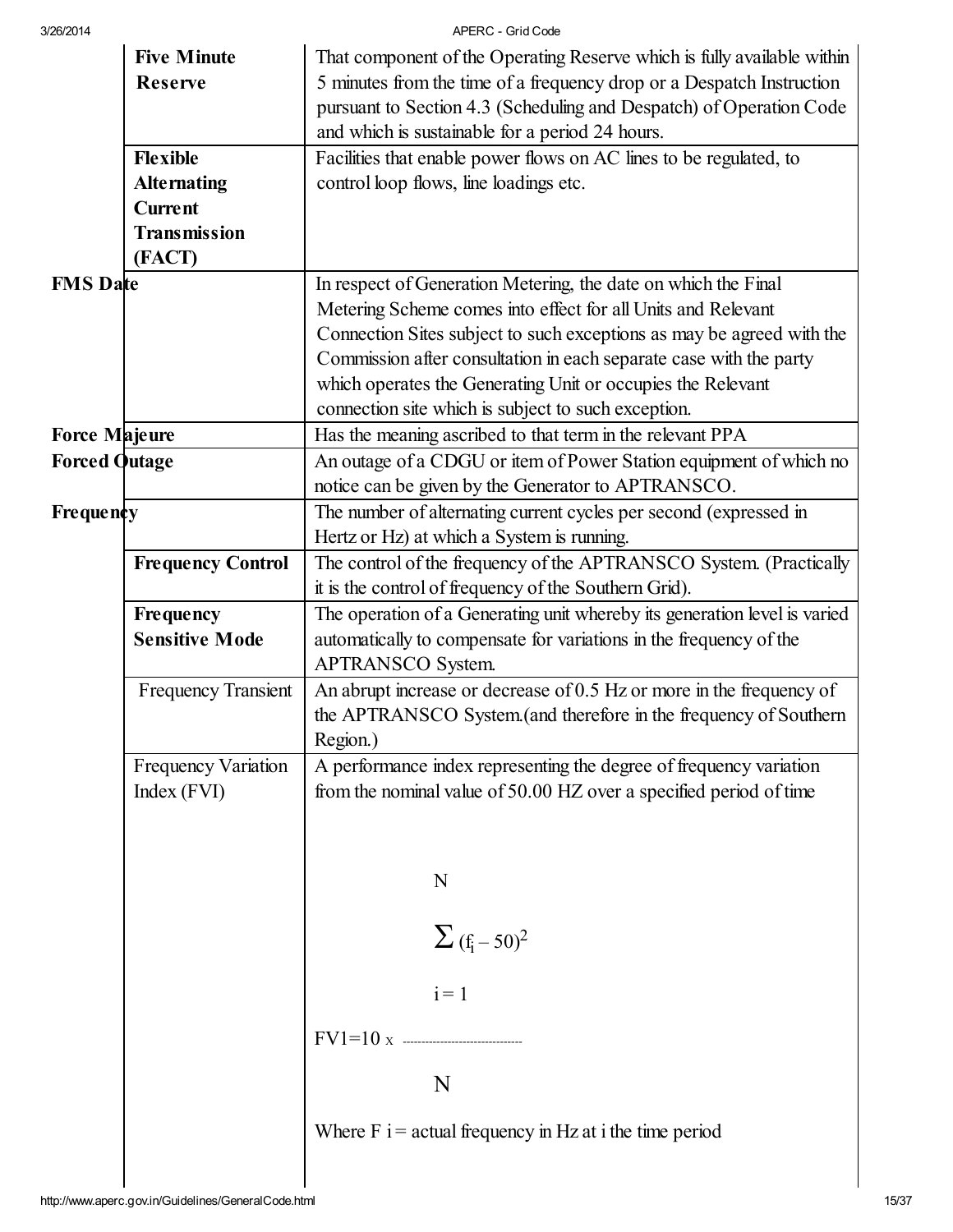|                        |                          | $N$ = number of measurements over the specified period of time                |
|------------------------|--------------------------|-------------------------------------------------------------------------------|
| <b>Full Load</b>       |                          | Maximum net electrical output of a Generating Unit after Auxiliaries,         |
|                        |                          | measured at the Interconnection point.                                        |
|                        | <b>Generating Plant</b>  | A Power Station subject to Central Despatch                                   |
| <b>Generator Data</b>  |                          | A data collecting device owned by a Generator available to transmit           |
| Collector              |                          | data directly to the relevant Generator and dedicated at all times to         |
|                        |                          | such transmission of data to such Generator.                                  |
| Generating             |                          | Information provided by Generator to APTRANSCO pursuant to the                |
| <b>Scheduling and</b>  |                          | relevant section of the PPA and Section 4.3 of the Code of Technical          |
| Despatch               |                          | Interface to enable APTRANSCO to formulate the generation schedule            |
| <b>Parameters</b>      |                          | and dispatch instructions. Such information shall comprise the capacity       |
|                        |                          | and availability of all generating units and any special factors that may     |
|                        |                          | affect the output of the CDGU                                                 |
| <b>Generating Unit</b> |                          | Any Apparatus which produces electrical energy including a CCGT               |
|                        |                          | Unit.                                                                         |
| <b>Generation</b>      |                          | A statement prepared by APTRANSCO detailing the generation                    |
| <b>Schedule</b>        |                          | schedule of each CDGU for a Schedule Day (00 to 24 Hrs) and issued            |
|                        |                          | by 1600 hrs on the previous day with the object of maintaining quality        |
|                        |                          | and security of supply (with adequate margin if available) taking into        |
|                        |                          | account inter-state transfers, the output of central generating stations,     |
|                        |                          | IPPs, JVCs and CPPs.                                                          |
| Generator              |                          | A person or agency who generates electricity and who is subject to the        |
|                        |                          | Code of Technical Interface either pursuant to any agreement with             |
|                        |                          | APTRANSCO or otherwise.                                                       |
|                        |                          |                                                                               |
| Generator              |                          | A diagram which shows the MW and MVAR Capability limits within                |
| <b>Reactive</b>        |                          | which a CDGU is expected to operate under steady state conditions in          |
|                        | <b>Performance Chart</b> | the manner prescribed by the manufacturer of the alternator. The              |
|                        | (Capability Curve)       | diagram shall indicate the output under different power factors.              |
| Generator              |                          | The stator terminals of an alternator.                                        |
| <b>Terminals</b>       |                          |                                                                               |
|                        | Good Utility Practice    | Any of the practices, methods and acts engaged in or approved by a            |
|                        |                          | significant portion of the electric utility industry during the relevant time |
|                        |                          | period which could have been expected to accomplish the desired               |
|                        |                          | results at a reasonable cost consistent with good business practices,         |
|                        |                          | reliability, safety and with expedition.                                      |

| <b>Governor Droop</b> | In relation to the operation of the Governor of a Generating Unit, the<br>percentage drop in APTRANSCO system frequency which would<br>cause the Generating Unit under free governor action to change its<br>output from zero to full load. |
|-----------------------|---------------------------------------------------------------------------------------------------------------------------------------------------------------------------------------------------------------------------------------------|
| <b>Grid Code</b>      | Synonym of the Code of Technical Interface.                                                                                                                                                                                                 |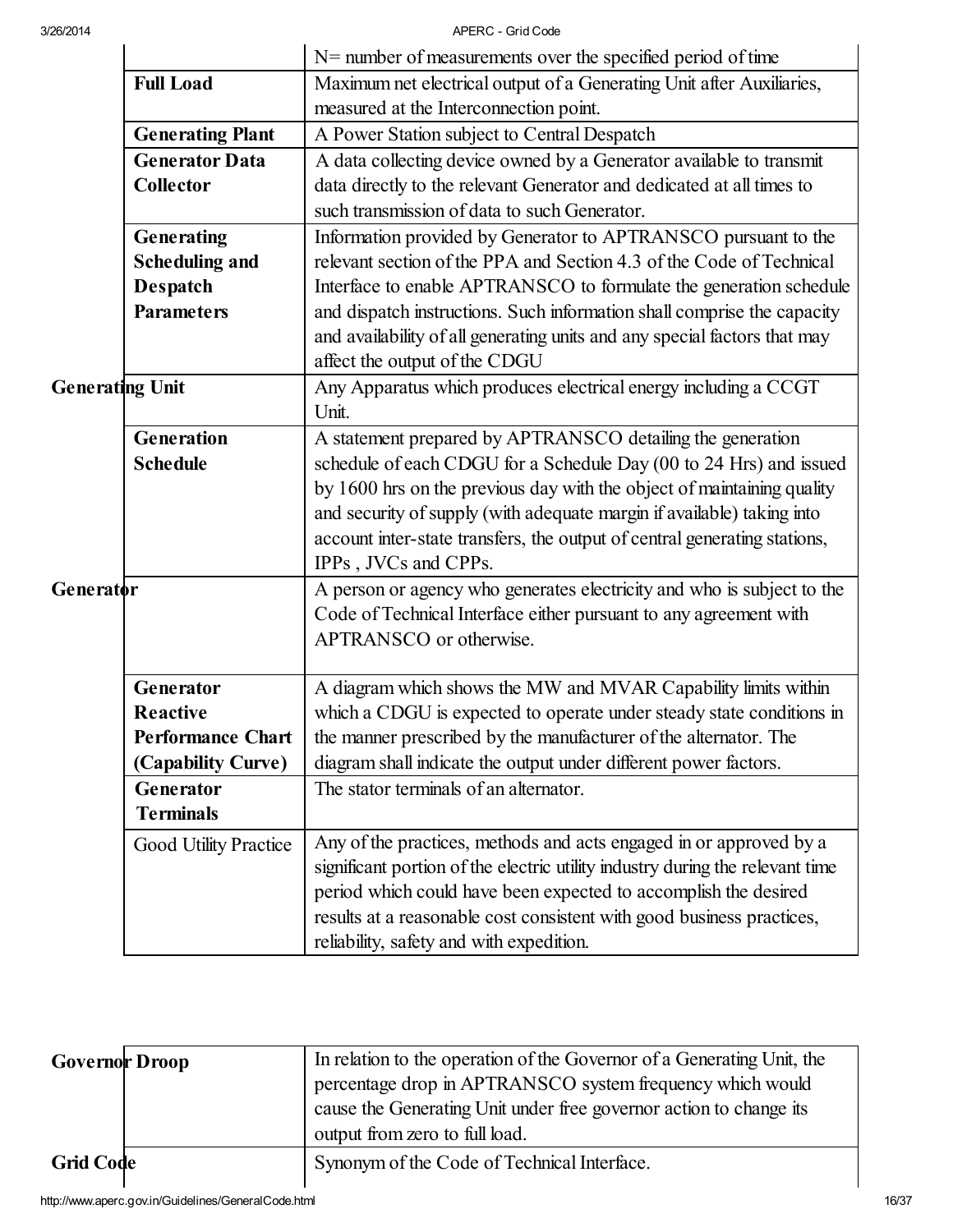| 3/26/2014               |                           | APERC - Grid Code                                                        |
|-------------------------|---------------------------|--------------------------------------------------------------------------|
| <b>Grid Entry Point</b> |                           | A point at which a Generating Unit or an External Interconnection        |
|                         |                           | connects to the APTRANSCO system                                         |
|                         |                           |                                                                          |
| Grid Exit point         |                           | A point at which electricity may be delivered from the APTRANSCO         |
|                         |                           | system to a customer or to a Distribution System.                        |
| <b>GSDP Notice</b>      |                           | A notification by a Generator to APTRANSCO of any change in the          |
|                         |                           | GSDP values of any of its CDGUs previously notified by the Generator     |
|                         |                           | in its last GSDP Notice                                                  |
|                         |                           | (a) given by 10.00 hours on the day before the relevant Schedule Day     |
|                         |                           | in accordance with Section 4.3.4.1 of Operation Code in respect of       |
|                         |                           | revised values of which the generator is then aware of.                  |
|                         |                           | (b) given after 10.00 hours on the day before the relevant Schedule      |
|                         |                           | Day in accordance with Section 4.3.4.1 of Operation Code in respect      |
|                         |                           | of revised values of which the generator subsequently becomes aware      |
|                         |                           | of.                                                                      |
|                         | <b>High Voltage or</b>    | Voltage exceeding 650 Volts.                                             |
|                         | HV                        |                                                                          |
|                         | <b>Hot Standby</b>        | In relation to a Generating Unit, a condition of readiness of the        |
|                         |                           | Generating Unit's boiler to enable the Generating Unit to be             |
|                         |                           | synchronized to the APTRANSCO System and attain an instructed            |
|                         |                           | output in a specified time scale.                                        |
| <b>HV</b> Apparatus     |                           | High Voltage electrical circuits forming part of a System                |
| <b>Hydro Station</b>    |                           | A Hydro-electric Power Station.                                          |
| <b>IEGC</b>             |                           | Indian Electricity Grid Code, a document developed by the Central        |
|                         |                           | Transmission Utility and approved by the Central Electricity Regulatory  |
|                         |                           | Commission which lays down procedures for operation and                  |
|                         |                           | development of Regional Grids and the relationship between various       |
|                         |                           | constituents and users of each Regional Grid and the relationship        |
|                         |                           | between the Regional Electricity Board/RLDC and the constituents in      |
|                         |                           | the Region and which primarily deals with ISTS and ISGS and              |
|                         |                           | incidentally with the State Systems.                                     |
| <b>Import</b>           |                           | In respect of any party, a flow of electricity to the Plant or Apparatus |
|                         |                           | of such Party from the Plant or Apparatus of another Party and the       |
|                         |                           | verb "import" and its respective tenses shall be construed accordingly.  |
|                         | <b>Implementing</b>       | A person nominated by APTRANSCO and/or a User to be                      |
|                         | <b>Safety Coordinator</b> | responsible for the co-ordination of safe working procedures at a        |
|                         |                           | connection point when cross boundary work is carried out which           |
|                         |                           | necessitates the provision of safety precautions on HV Apparatus. An     |
|                         |                           | Implementing Safety Coordinator may be responsible for more than         |
|                         |                           | one connection point.                                                    |
|                         | Independent               | A Power Station which is not subject to Central Despatch.                |
|                         | <b>Generating Plant</b>   |                                                                          |
|                         | <b>Independent Power</b>  | A generating company not owned /controlled by the Central/State          |
|                         | <b>Producer (IPP)</b>     | Government.                                                              |
|                         |                           |                                                                          |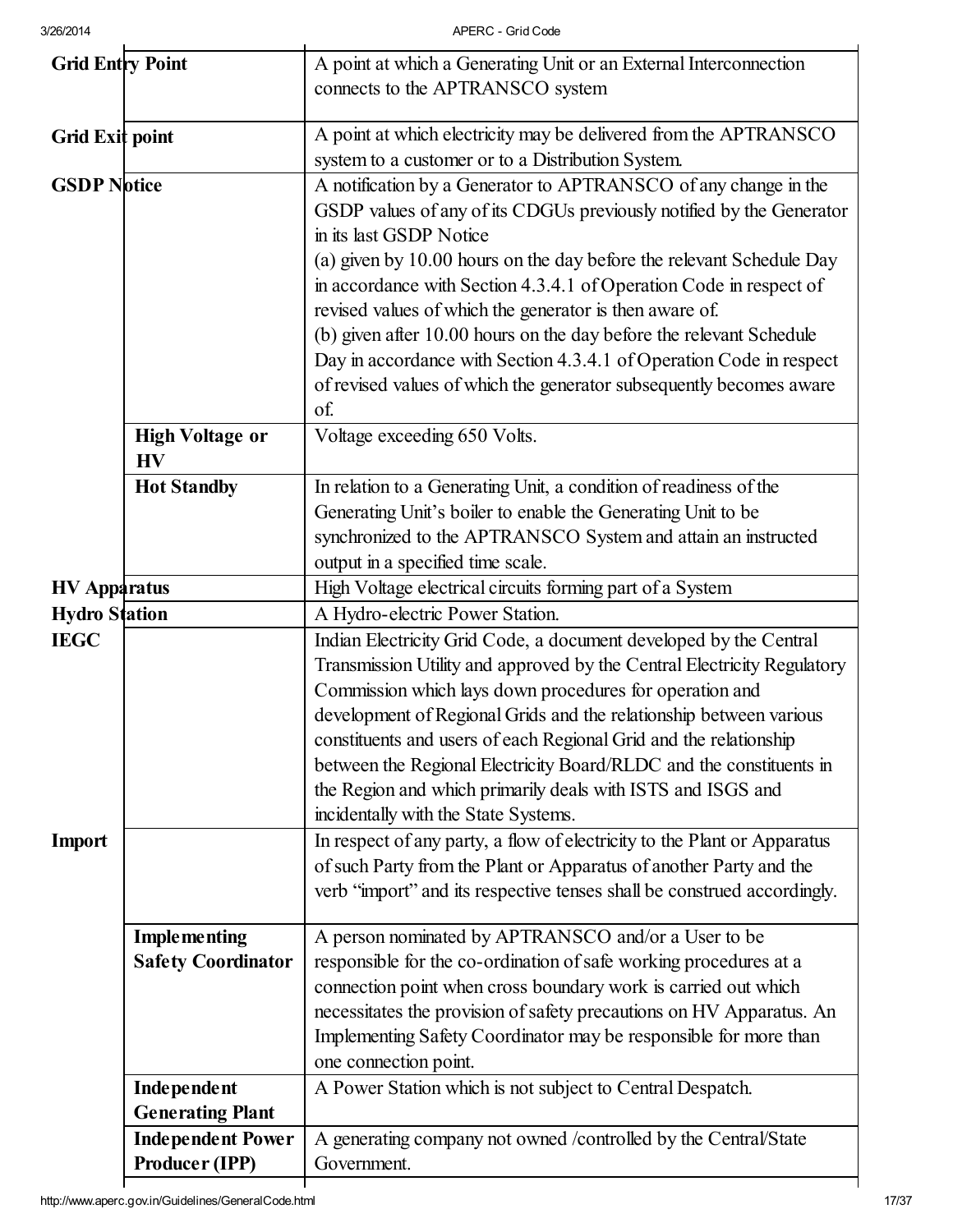|                         | <b>Indicative Running</b> | A notification issued by APTRANSCO informing the CDGUs the                                 |
|-------------------------|---------------------------|--------------------------------------------------------------------------------------------|
|                         | <b>Notification (IRN)</b> | period and the loading for which the CDGUs may schedule their units                        |
|                         |                           | during the following scheduled day. The Generator may confirm or                           |
|                         |                           | seek modification immediately.                                                             |
|                         | <b>In-Situ test</b>       | A test or calibration made on a meter, CT or PT in its normally located                    |
|                         |                           | place, with respect to physical mounting, and where it normally                            |
|                         |                           | functions.                                                                                 |
|                         | <b>Interconnection</b>    | In relation to a CDGU or generating station the point at which the                         |
|                         | Point                     | CDGU or generating station is connected to the APTRANSCO                                   |
|                         |                           | system and at which Energy is delivered to APTRANSCO, as                                   |
|                         |                           | specified in the relevant PPA.                                                             |
| <b>Interconnections</b> |                           | The electric lines, plant or apparatus and meters for the transfer of                      |
|                         |                           | electricity to or from the APTRANSCO Transmission System include                           |
|                         |                           | into or out of the transmission system of the Power Grid Corporation of                    |
|                         |                           | India (PGCIL) or neighboring States.                                                       |
| <b>Interested Party</b> |                           | In relation to Metering of Generator Circuits at any Relevant                              |
|                         |                           | Connection Site of a Generating unit, the Generator which operates                         |
|                         |                           | such Generating unit; in relation to Substation metering, APTRANSCO                        |
|                         |                           | are the interested parties.                                                                |
|                         | <b>Inter-State</b>        | A Central /MPP/ other generating station in which two or more than                         |
|                         | <b>Generating Station</b> | two States have a share and whose scheduling is to be coordinated by                       |
|                         | (ISGS)                    | RLDC.                                                                                      |
|                         | <b>Inter-State</b>        | Any system for the conveyance of energy by means of a main                                 |
|                         | <b>Transmission</b>       | transmission line from the territory of one State to another State and                     |
|                         | <b>System (ISTS)</b>      | includes:                                                                                  |
|                         |                           | The transmission system to convey energy across the<br>$\overline{1}$                      |
|                         |                           | territory of an intervening State as well as the system for                                |
|                         |                           | conveyance of energy within a State, which is incidental to                                |
|                         |                           | such inter-state transmission of energy.                                                   |
|                         |                           | The system for transmission of energy within the territory of<br>$\overline{(\mathbf{u})}$ |
|                         |                           | a State built, owned, operated, maintained or controlled by                                |
|                         |                           | the Central Transmission Utility or by any person/agency                                   |
|                         |                           | under the supervision and control of the Central                                           |
|                         |                           | Transmission Utility.                                                                      |
|                         |                           |                                                                                            |

| <b>Interim Metering</b> | In respect of Generation Metering, a Tariff Metering scheme as set out  |  |
|-------------------------|-------------------------------------------------------------------------|--|
| <b>Scheme</b>           | in the Metering Code, Sub-Code 1, which takes effect from the           |  |
|                         | Effective Date in relation to Generating Units and Relevant Connection  |  |
|                         | Sites, commissioned on or prior to such date, until the Final Metering  |  |
|                         | Scheme comes into effect.                                               |  |
| Intertripping           | A method of tripping a circuit breaker on receipt of a signal initiated |  |
|                         |                                                                         |  |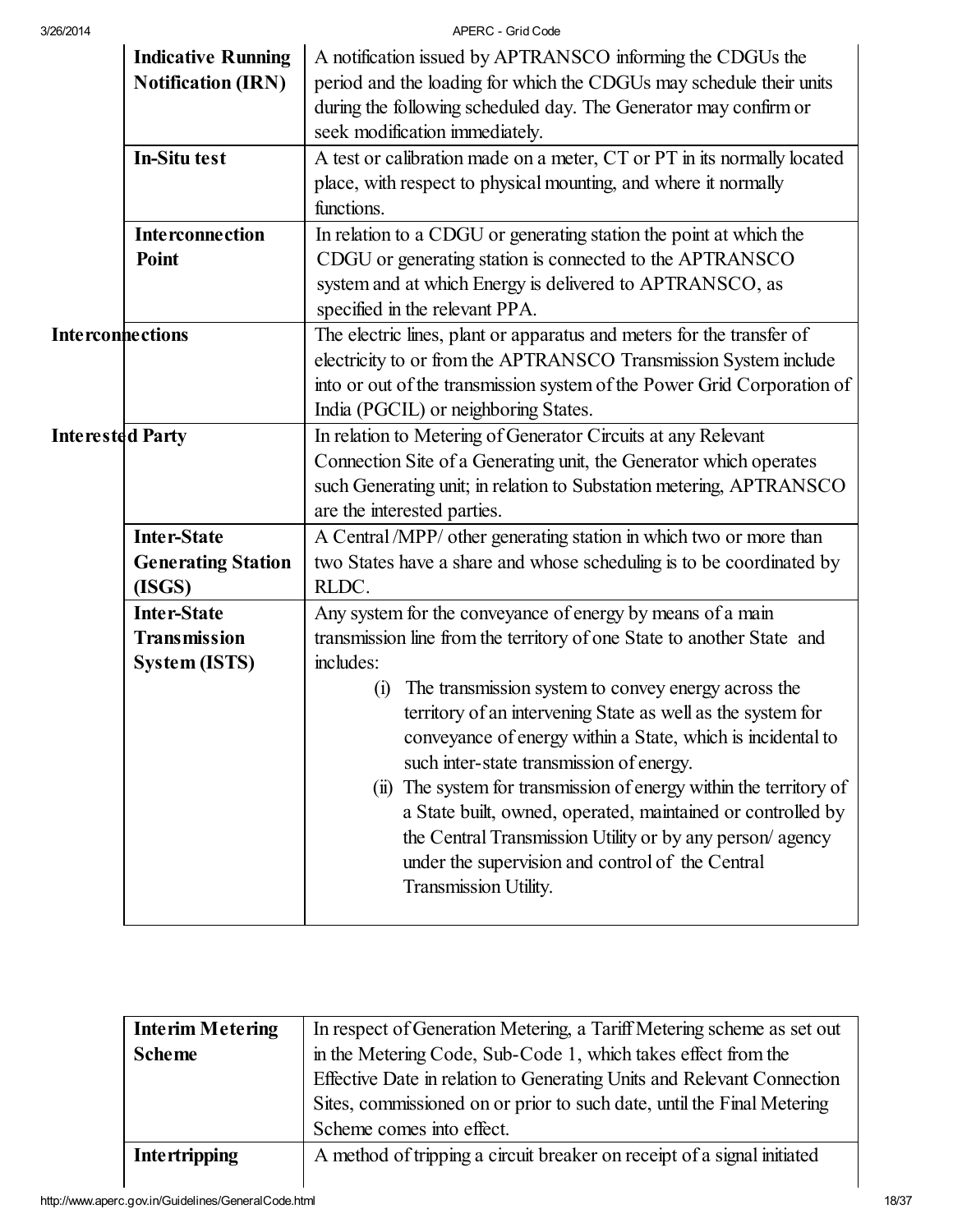| 3/26/2014          |                          | APERC - Grid Code                                                                                                                  |
|--------------------|--------------------------|------------------------------------------------------------------------------------------------------------------------------------|
|                    |                          | from protection at another location                                                                                                |
|                    | <b>Isolating Device</b>  | A switching device which when in the open position provides an                                                                     |
|                    |                          | isolation distance. It shall be possible to observe the isolation distance.                                                        |
|                    | <b>Isolation</b>         | The disconnection of any HV Apparatus from the remainder of the                                                                    |
|                    |                          | System in which the HV Apparatus is isolated by approved means                                                                     |
|                    |                          | such that electricity cannot pass through the Apparatus and the                                                                    |
|                    |                          | Apparatus is de-energised. The state of isolation must be capable of                                                               |
|                    |                          | observation.                                                                                                                       |
|                    | Joint System             | An event occurring anywhere on the Total System which has or may                                                                   |
|                    | <b>Incident</b>          | have a serious and widespread effect on a User System or on the                                                                    |
|                    |                          | APTRANSCO system or may result in cross-boundary                                                                                   |
|                    |                          | consequences.                                                                                                                      |
| <b>JVC</b>         |                          | Joint Venture Company, it is a company in which both Government and                                                                |
|                    |                          | a private party hold substantial stocks.                                                                                           |
| <b>KVA</b>         |                          | Kilovolt Ampere                                                                                                                    |
| <b>LCP</b>         |                          | Line Clear Permit                                                                                                                  |
| License            |                          | A License granted under the Act for the purpose specified                                                                          |
| Licensee           |                          | Licensee or License Holder is a person or Corporation to whom a                                                                    |
|                    |                          | License or Authorisation is issued by the AP State Government or,                                                                  |
|                    |                          | under Section 15 of AP Electricity Reform Act 1998, by the AP                                                                      |
|                    |                          | Electricity Regulatory Commission for carrying out transmission, bulk                                                              |
|                    |                          | supply or retail supply of electrical energy in AP State, or a territory                                                           |
|                    |                          | inside AP State for a given period.                                                                                                |
|                    | <b>License Standards</b> | The standards set out or referred to in the Transmission License                                                                   |
| Load               |                          | The Active and Reactive Power, as the context requires, generated,                                                                 |
|                    |                          | transmitted or distributed and all like terms shall be construed                                                                   |
|                    |                          | accordingly.                                                                                                                       |
| <b>Load Factor</b> |                          | Ratio of total number of units consumed during a given period to the                                                               |
|                    |                          | total number of units that could have been consumed, had the contract<br>demand/maximum demand been maintained throughout the same |
|                    |                          | period. It is usually expressed as a percentage.                                                                                   |
|                    | <b>Load Management</b>   | Agreement between certain large Users and APTRANSCO for Users                                                                      |
|                    | <b>Arrangements</b>      | to reduce their Demand at certain times of the year having been given                                                              |
|                    |                          | an advance notice of this requirement by APTRANSCO.                                                                                |
|                    | <b>Load Price</b>        | That element of the Generation prices for a CDGU (expressed in                                                                     |
|                    |                          | Rupees/hour of operation of the CDGU) which relates to the operation                                                               |
|                    |                          | of the CDGU at no load but which is applicable for all loads of output                                                             |
|                    |                          | of the CDGU.                                                                                                                       |
|                    | <b>Local Safety</b>      | The combined sets of safety instructions supplied by a User to                                                                     |
|                    | <b>Instructions</b>      | APTRANSCO and by APTRANSCO to a User which provide                                                                                 |
|                    |                          | necessary information pertaining to safety precautions and safe working                                                            |
|                    |                          | procedures such as, but not limited to, isolation and earthing, on its side                                                        |
|                    |                          | of the connection point at each connection site. The timing of the issue                                                           |
|                    |                          | of the safety instructions shall be as stated in the connection agreement.                                                         |
|                    | <b>Loss of Load</b>      | The probability of not being able to meet the peak load of                                                                         |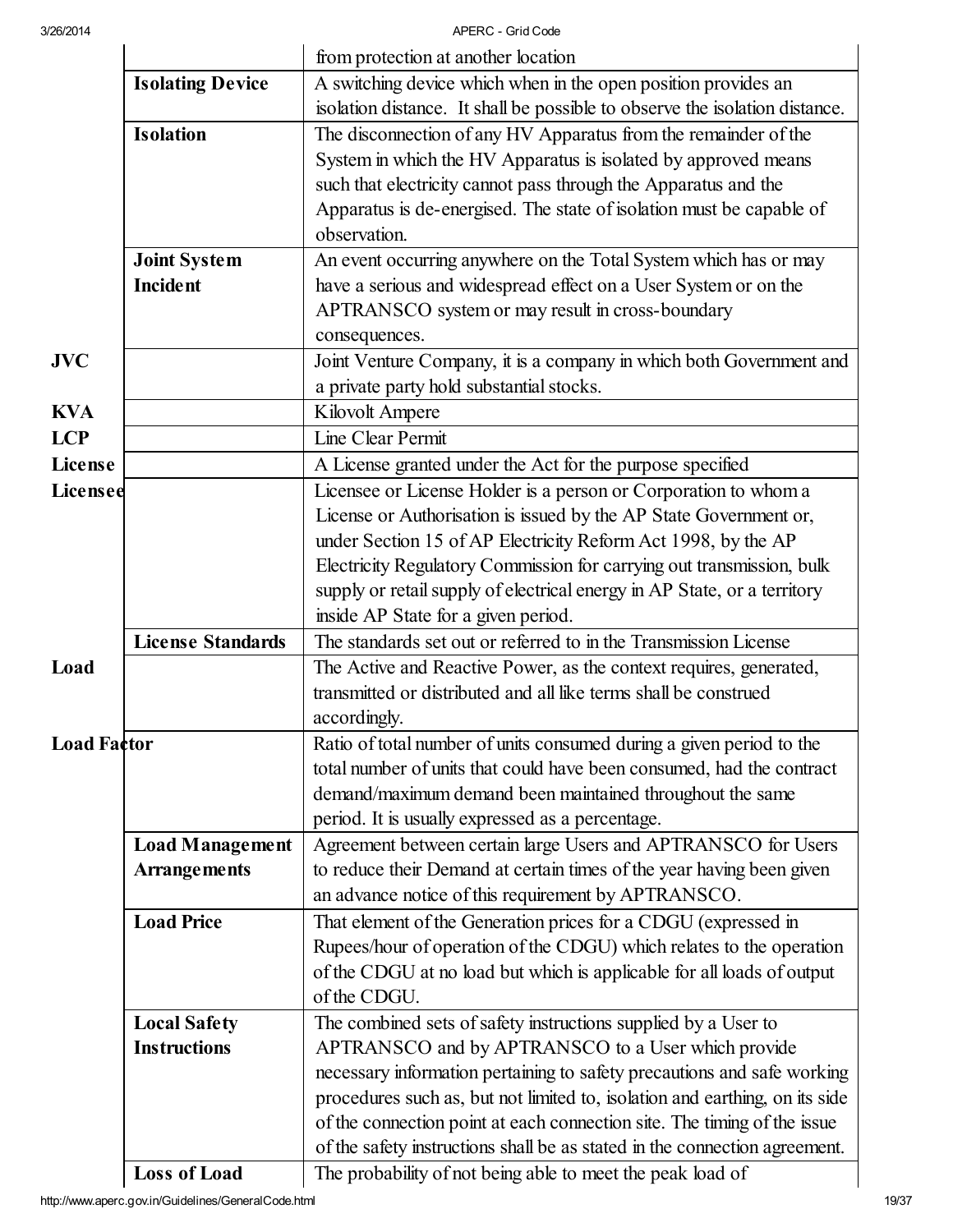|        | Probability (LOLP)                                                      | APTRANSCO system due to planned or forced outage of Generating<br>units.                                                                                                                                                                                                                                   |
|--------|-------------------------------------------------------------------------|------------------------------------------------------------------------------------------------------------------------------------------------------------------------------------------------------------------------------------------------------------------------------------------------------------|
|        | <b>Low Frequency</b><br><b>Relay or Under</b><br><b>Frequency Relay</b> | An electrical measuring relay intended to operate when the frequency<br>falls below predetermined value.                                                                                                                                                                                                   |
|        | Low Voltage or LV                                                       | A voltage below 250 volts under normal conditions subject, however to<br>the percentage variation allowed by the I.E.Rules 1956.                                                                                                                                                                           |
| M.U.   |                                                                         | Million Units of Energy $(10^6 \text{ kWh})$                                                                                                                                                                                                                                                               |
| Margin |                                                                         | An appropriate Operational Planning margin, set by APTRANSCO, of<br>generating capacity over that required to meet APTRANSCO<br>Demand.                                                                                                                                                                    |
|        | <b>Maximum Demand</b>                                                   | In respect of any Settlement Period, four times the largest number of<br>Kilowatt hours supplied and taken during any continuous fifteen minute<br>period (calculated from either the commencement or the middle of an<br>hour).                                                                           |
|        | <b>Mega Power</b>                                                       | A generating station of an IPP having two or more States as                                                                                                                                                                                                                                                |
|        | Project (MPP)                                                           | beneficiaries.                                                                                                                                                                                                                                                                                             |
|        | <b>Merit Order</b>                                                      | A priority order of CDGUs compiled by APTRANSCO pursuant to<br>Schedule and Despatch Section (4.3), generally in ascending order of<br>cost of energy and taking into account the PPAs, flood water utilisation<br>at hydel stations, conservation of fuel and lowest cost consideration for<br>APTRANSCO. |
|        | Metering                                                                | Tariff Metering in respect of energy transfer from Generating Stations to<br>the Grid and from the Grid to Distribution Systems and operational<br>metering at Generating Stations and EHT Sub-Stations for operational<br>purposes.                                                                       |
|        | <b>Metering Code</b>                                                    | That part of the Code of Technical Interface identified as the Metering<br>Code and dealing with Interface Metering.                                                                                                                                                                                       |
|        | Metering Committee                                                      | The Committee in the relevant form established in accordance with<br>5.15                                                                                                                                                                                                                                  |
|        | <b>Minimum Demand</b>                                                   | That margin of Active Power sufficient to provide a regulating margin                                                                                                                                                                                                                                      |
|        | <b>Regulation</b>                                                       | for adequate frequency control.                                                                                                                                                                                                                                                                            |

|     | <b>Minimum</b>       | The minimum output which a Generating Unit can generate                |
|-----|----------------------|------------------------------------------------------------------------|
|     | Generation           | continuously. This parameter is registered with APTRANSCO as           |
|     |                      | GSDP.                                                                  |
|     | <b>Monthly</b>       | For Independent Generating Plants which cannot be despatched the       |
|     | <b>Contribution</b>  | Generator shall furnish a monthly schedule of contribution of power to |
|     | <b>Schedule</b>      | the APTRANSCO system.                                                  |
| MVA |                      | Mega Volt Ampere = $1000 \text{ kVA}$                                  |
|     | <b>National Grid</b> | The entire inter-connected electric power network of the country,      |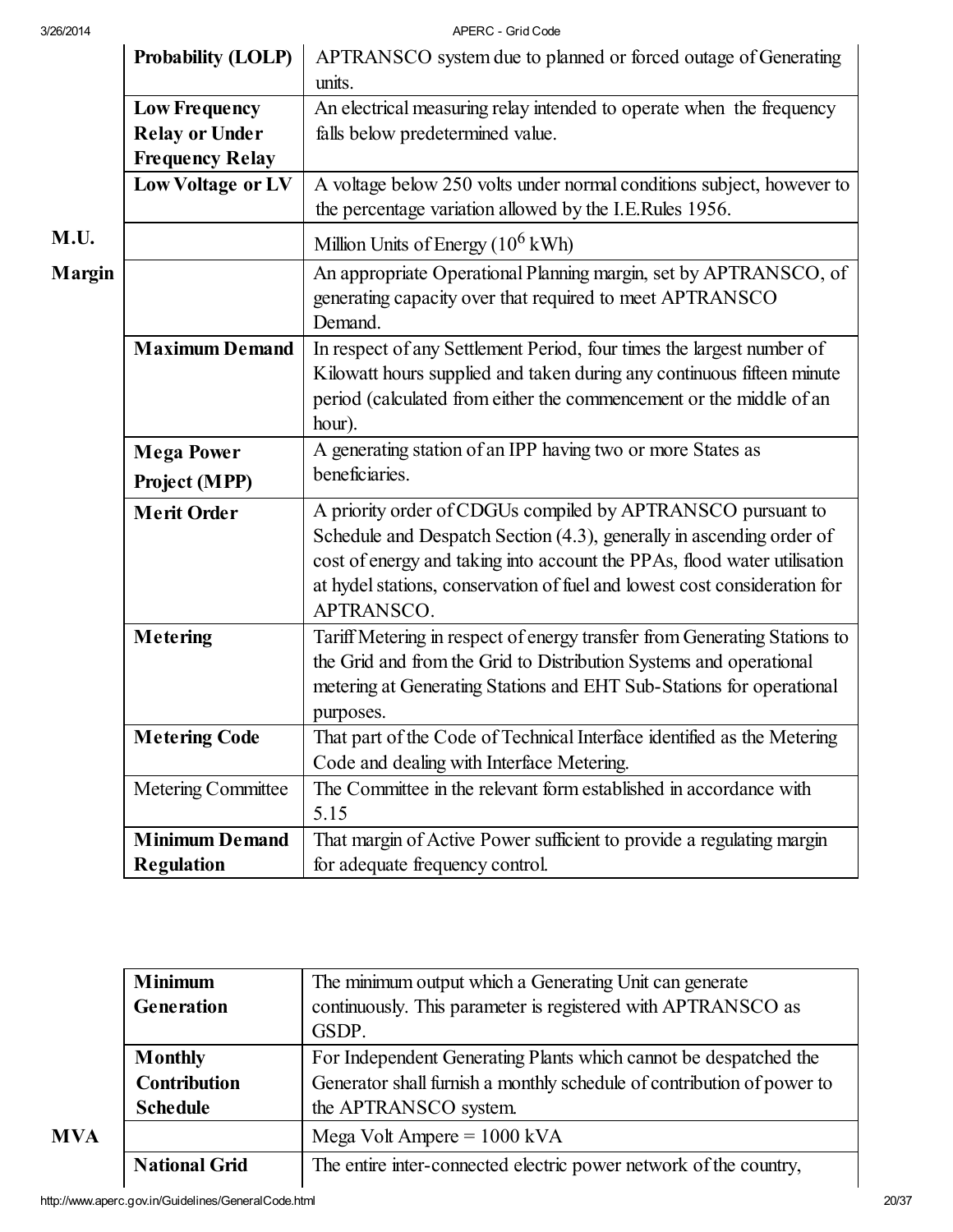|                |                          | which would evolve after inter connection of Regional Grids.               |
|----------------|--------------------------|----------------------------------------------------------------------------|
|                | <b>Non-Tariff</b>        | A Consumer who purchases electricity under the terms of a special          |
|                | Consumer                 | agreement and who is subject to Code of Technical Interface either by      |
|                |                          | virtue of a License or pursuant to an agreement with APTRANSCO, or         |
|                |                          | otherwise.                                                                 |
|                | Notice to                | A Despatch instruction given by APTRANSCO to a Generator                   |
|                | Synchronize              | requiring a CDGU to synchronize to the APTRANSCO system                    |
| Notified  Area |                          | Scheduled areas within which the Distribution Company/Corporation or       |
|                |                          | Supplier is licensed to distribute and sell electricity.                   |
| <b>NTPC</b>    |                          | National Thermal Power Corporation                                         |
|                | <b>Operating Margin</b>  | Extra generation capacity comprising Contingency Reserve and               |
|                |                          | Operating Reserve, that is required in a system to cover uncertainties in  |
|                |                          | plant availability, variation in Demand forecast, loss of external         |
|                |                          | connections, loss of Generation, weakness of APTRANSCO system              |
|                |                          | and other factors so that the system is operated within the specifications |
|                |                          | and standards of the License. (APTRANSCO will issue timely                 |
|                |                          | instructions to Generators to hold the required reserves).                 |
|                | <b>Operating Reserve</b> | The additional output from the Generating plant and/or the reduction in    |
|                |                          | Demand which is available to respond/contribute to containing and          |
|                |                          | correcting any APTRANSCO system frequency deviation to an                  |
|                |                          | acceptable level in the event of a loss of generation, or a loss of import |
|                |                          | from an External Interconnection, or mismatch between generating           |
|                |                          | output and Demand.                                                         |
|                | Operational              | The boundary between the systems of any two entities in the total          |
|                | <b>Boundary</b>          | system or network. It divides the responsibilities and facilities between  |
|                |                          | the Corporations and defines jurisdiction.                                 |
|                | Operational              | Meters and associated equipment including metering and protection          |
|                | Metering                 | equipment installed by or on behalf of APTRANSCO for:                      |
|                |                          | i) Operational and System control purposes                                 |
|                |                          | ii) Monitoring Power stations in order to check the output of generating   |
|                |                          | units or any part thereof, excluding any tariff metering and generator     |
|                |                          | circuits.                                                                  |

| <b>Operational</b>   | The process carried out by APTRANSCO which involves planning                                                                                                                                                                    |
|----------------------|---------------------------------------------------------------------------------------------------------------------------------------------------------------------------------------------------------------------------------|
| <b>Planning</b>      | through various time scales, the matching of Generating Capacity with<br>forecasted APTRANSCO Demand, together with a reserve of                                                                                                |
|                      | generation, to provide a suitable system margin, taking into account the<br>output of Independent Generating Plant and External Interconnections,<br>in order to maintain the security and integrity of the APTRANSCO<br>system |
| <b>Operational</b>   | In respect of Grid Operation and Generation despatching the period                                                                                                                                                              |
| <b>Planing Phase</b> | between the fourth week from real time to the end of year II.                                                                                                                                                                   |
|                      |                                                                                                                                                                                                                                 |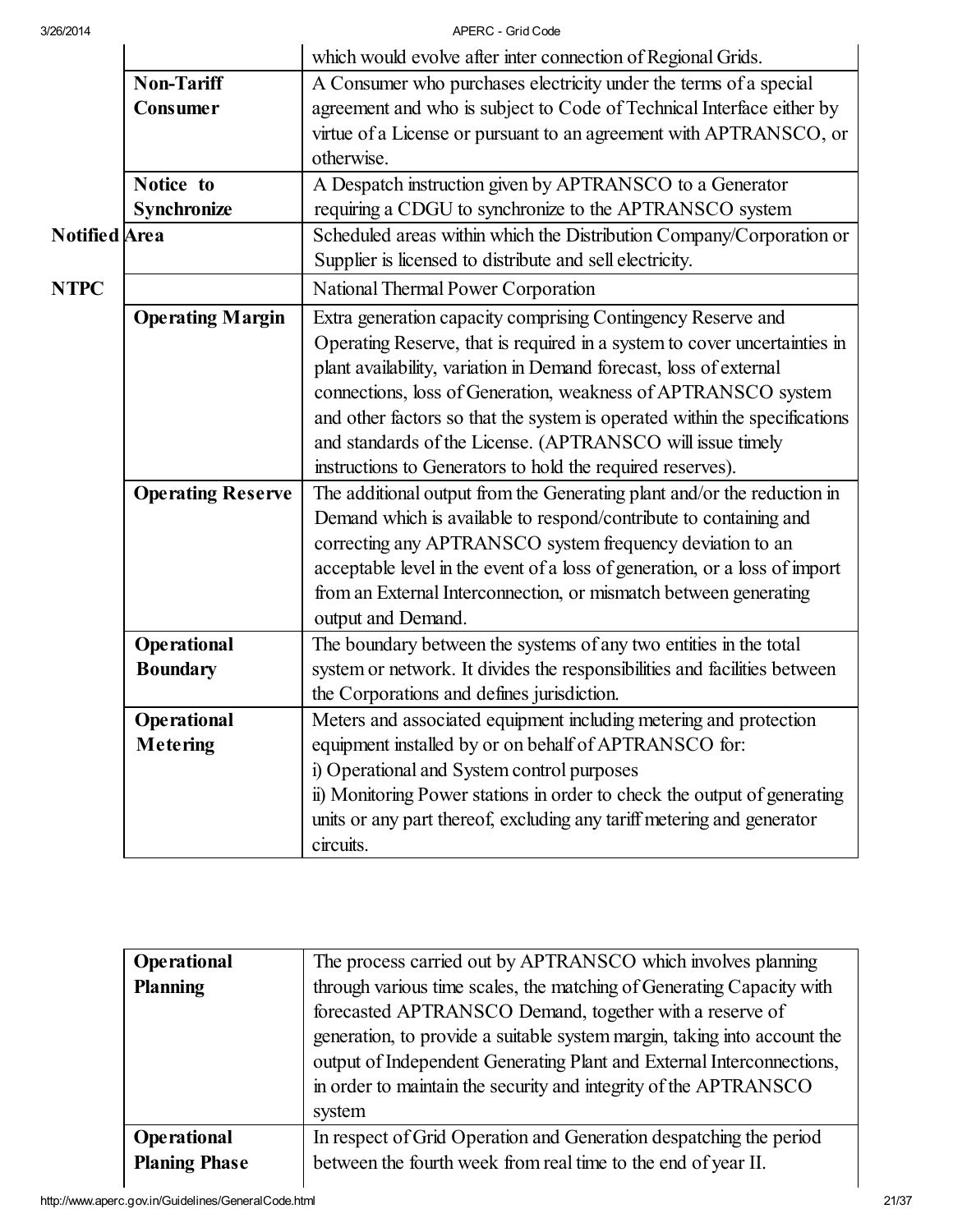|                       | <b>Other User's</b>     | A system of a co-generator having a network of its own connected to                                |
|-----------------------|-------------------------|----------------------------------------------------------------------------------------------------|
|                       | <b>Network</b>          | the transmission system of APTRANSCO.                                                              |
| Outage                |                         | In relation to a CDGU, a total or partial reduction in Availability due to                         |
|                       |                         | failure or maintenance of the CDGU or its auxiliary system; or an                                  |
|                       |                         | interruption in supply of fuel. In relation to APTRANSCO system, the                               |
|                       |                         | removal of any part of the APTRANSCO system due to breakdown or                                    |
|                       |                         | maintenance.                                                                                       |
| <b>Outage Notice</b>  |                         | A notice submitted by a Generator under the relevant clause of the                                 |
|                       |                         | Operating Code notifying APTRANSCO of an unplanned outage or a                                     |
|                       |                         | notice issued by APTRANSCO to a DISCOM, notifying the                                              |
|                       |                         | DISCOM of an unplanned outage of APTRANSCO's                                                       |
|                       |                         | system/equipment which affects the supply to the DISCOM's System.                                  |
|                       | Outage                  | The programme of outages prepared by APTRANSCO under                                               |
|                       | Programme               | Operation Code.                                                                                    |
| Output                |                         | The actual output at the Interconnection point of a CDGU derived from                              |
|                       |                         | data measured pursuant to the Metering Code.                                                       |
|                       | <b>Overall Accuracy</b> | The combined accuracy of meters and instrument transformers whose                                  |
|                       |                         | secondary circuits feed the meters.                                                                |
|                       | Ownership               | A Diagram containing numbering and nomenclature prepared for each                                  |
|                       | Diagram                 | connection site indicating the ownership of plant and apparatus by each                            |
|                       |                         | Corporation.                                                                                       |
| Part Load             |                         | Condition of a Generating Unit which is loaded but is not running at its                           |
|                       | <b>Partial Shutdown</b> | declared availability.<br>The condition of a complete loss of generation in a separate part of the |
|                       |                         | total system with no electricity supply available from any other part of                           |
|                       |                         | the total system or external interconnection. (That part of the total                              |
|                       |                         | system which cannot begin to function again without APTRANSCO                                      |
|                       |                         | direction relating to a Black Start). Planned outage is also applied to the                        |
|                       |                         | outage of any part of APTRANSCO, system which may affect supply                                    |
|                       |                         | to any DISCOM's system of which APTRANSCO intimates the                                            |
|                       |                         | DISCOM one year ahead.                                                                             |
| Party                 |                         | Any person, company, organisation, authority, firm or association                                  |
|                       |                         | subject to the provisions of the Code of Technical Interface                                       |
| <b>Planned Outage</b> |                         | An Outage in relation to a CDGU or items of Power Station Equipment                                |
|                       |                         | which has been planned and agreed with APTRANSCO in advance of                                     |
|                       |                         | the year in which it is to be taken. Planned outage also means the                                 |
|                       |                         | outage of any part of APTRANSCO's System which may affect supply                                   |
|                       |                         | to a DISCOM's System which is intimated by APTRANSCO to the                                        |
|                       |                         | DISCOM one year ahead.                                                                             |
| <b>Power Factor</b>   |                         | Ratio of active power $(kW)$ to apparent power $(kVA)$                                             |
|                       | Power Grid (or          | The Power Grid Corporation of India Limited                                                        |
|                       | PGCIL)                  |                                                                                                    |
|                       | <b>Power Purchase</b>   | The Agreement entered into between a Generator and APTRANSCO                                       |
|                       | <b>Agreement or PPA</b> | pursuant to which APTRANSCO amongst other matters, agrees to                                       |
|                       |                         | purchase from the Generator the capacity of its Generating Units.                                  |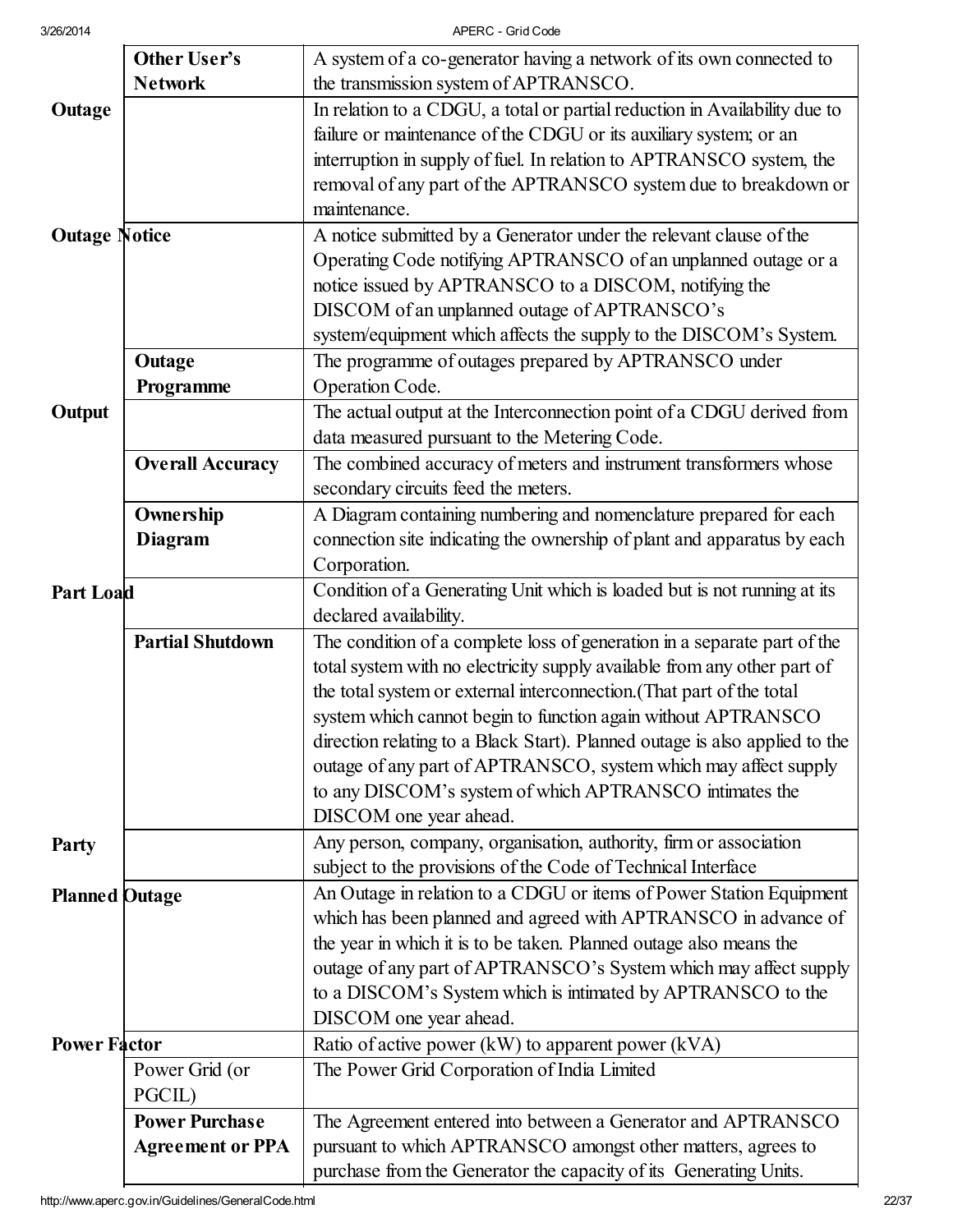| <b>Power Station</b>     | An installation comprising one or more Generating units (even where          |
|--------------------------|------------------------------------------------------------------------------|
|                          | sited separately) owned and/or controlled by the same Generator,             |
|                          | which may reasonably be considered as being managed as one Power             |
|                          | Station.                                                                     |
| <b>Power Station</b>     | Items of plant in a Power Station which are integral to the operation of     |
| Equipment                | a CDGU, but which are not used exclusively in the operation of such          |
|                          | CDGU, the outage of which will, or is likely to reduce the output or         |
|                          | availability of a CDGU.                                                      |
|                          | A device into which is fed data of speed, frequency and power and            |
| <b>Power System</b>      | which controls the output of the exciter of an alternator such that power    |
| <b>Stabilizers (PSS)</b> | oscillations of the synchronous machines are dampened.                       |
| <b>Primary Response</b>  | The automatic response of the Governor of a generation unit to               |
|                          | APTRANSCO system frequency changes over a time period of 0 to                |
|                          | 30 seconds, from the time of frequency changes and fully available by        |
|                          | 30 seconds and sustainable for up to 3 minutes.                              |
| Programming              | The period between the Operational Planning Phase and the Control            |
| <b>Phase</b>             | Phase, i.e., reckoning from real time, the period from the issue of IRN      |
|                          | to the end of the Fourth week                                                |
| Protected                | A Customer in relation to whom, in accordance with guidelines                |
| <b>Customer</b>          | prepared by APTRANSCO and approved by the Commission, Load                   |
|                          | Shedding shall, so far as possible, not be exercised.                        |
| <b>Protection</b>        | Provisions for detecting abnormal conditions on a System and initiating      |
|                          | fault clearance and activating alarms and indications.                       |
| <b>Prudent Utility</b>   | Those practices, methods, techniques and standards as changed from           |
| <b>Practice</b>          | time to time, that are generally accepted internationally for use in         |
|                          | electric utility industries taking into account conditions in India and      |
|                          | commonly used in prudent electric utility engineering and operations to      |
|                          | design, engineer, construct, test, operate and maintain equipment            |
|                          | lawfully, safely, efficiently and economically as applicable to power        |
|                          | stations and substations of the size, service and type of project; and       |
|                          | which practices, methods, standards and acts shall be adjusted, to the       |
|                          | extent necessary in order:                                                   |
|                          | 1) to conform to operation and maintenance guidelines recommended            |
|                          | by the equipment manufacturers and suppliers to the project and              |
|                          | according to the guidelines given in the IS code of practice for such        |
|                          | equipment.                                                                   |
|                          | 2) to ensure compliance with the Indian Electricity Act and Rules and        |
|                          | all other Acts and Laws                                                      |
|                          | 3) to take into account the site location, including without limitation, the |
|                          | climatic, hydrological and other environmental or general conditions         |
|                          | thereof.                                                                     |
|                          | to conform to energy conservation and<br>4)                                  |
|                          | to conform to General Safety Standards.<br>5)                                |
| <b>Reactive Power or</b> | The product of voltage and current and the sine of the phase angle           |
| <b>MVAr</b>              | between them measured in units of volt-amperes reactive (Var) and            |
|                          |                                                                              |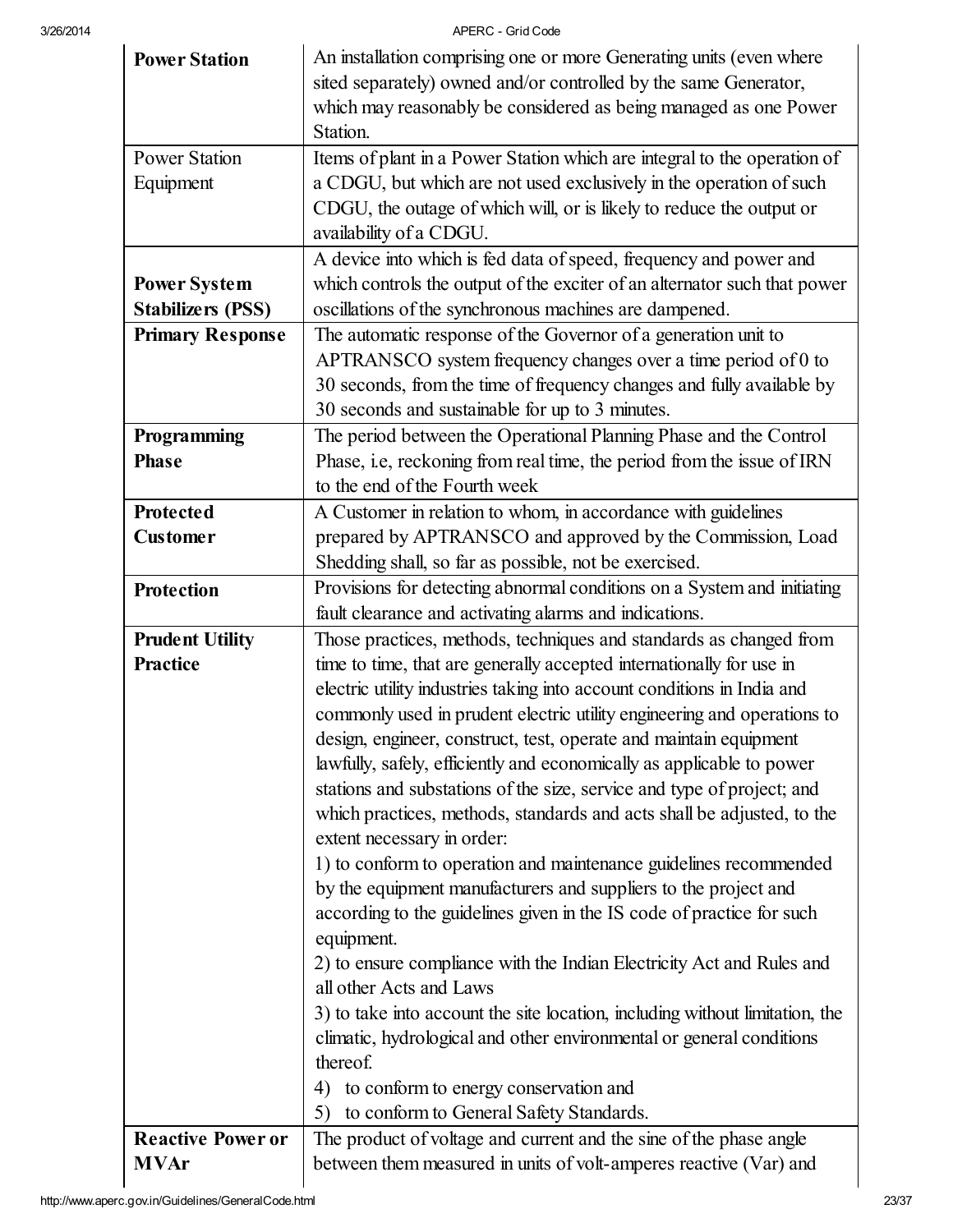| 3/26/2014              |                          | APERC - Grid Code                                                           |
|------------------------|--------------------------|-----------------------------------------------------------------------------|
|                        |                          | standard multiples thereof i.e                                              |
|                        |                          | $1000$ VAr. = 1kVAr                                                         |
|                        |                          | $1000$ KVAr = $1$ MVAr                                                      |
| <b>Reactive Energy</b> |                          | the integral with respect to time of the Reactive Power measured in         |
|                        |                          | units of volt ampere hours reactive or standard multiples thereof, that is: |
|                        |                          | $1000$ VArh = $1$ kVArh                                                     |
|                        |                          | $1000 \text{ k}$ VArh = 1 MVArh                                             |
| Recorder               |                          | An apparatus that stores a series of instantaneous readings at different    |
|                        |                          | times and interval and records the data obtained through a direct           |
|                        |                          | internal or external connection, feeding all such data into an instrument   |
|                        |                          | that allows such internal data to be retrieved at a future point in time.   |
|                        | <b>Regional Grid</b>     | The entire synchronously connected electric power network of the            |
|                        |                          | Region, comprising ISTS, ISGS and intra-State systems (India is             |
|                        |                          | divided into various Regions each Region comprising a few contiguous        |
|                        |                          | states)                                                                     |
|                        | <b>Regional Load</b>     | The centre so designated for a specified region where the operation of      |
|                        | <b>Despatch Centre</b>   | the power system in that Region and the integration of the power            |
|                        |                          | system with other Regions and areas inside or outside India are             |
|                        |                          | coordinated.                                                                |
|                        | Registered               | The normal maximum Capability of a Generating Unit (expressed in            |
|                        | Capacity                 | MW)                                                                         |
|                        | Registrant               | the party referred to as such in the Metering Code who is responsible       |
|                        |                          | for a particular Metering.                                                  |
|                        | <b>Regulating Margin</b> | The margin of generating capacity over Demand which is required in          |
|                        |                          | order to maintain Frequency Control.                                        |
|                        | <b>Relevant</b>          | A site which includes a point of connection of a Power Station or a         |
|                        | <b>Connection Site</b>   | DISCOM's distribution system or a customer to the APTRANSCO                 |
|                        |                          | Transmission system. Generally corresponds to Delivery Point or             |
|                        |                          | Metering Point                                                              |

| <b>Requesting Safety</b>  | The Safety Coordinator who has responsibility for the HV apparatus      |
|---------------------------|-------------------------------------------------------------------------|
| Coordinator               | on which work is to be done                                             |
| Rotational Load           | Planned Disconnection of Customers on rotational basis during           |
| Shedding or Rota          | periods when there is a significant shortfall of generation required to |
| Load Shedding             | meet the total demand.                                                  |
|                           |                                                                         |
|                           |                                                                         |
| <b>Safety Coordinator</b> | The person responsible for safe work practices in cross boundary        |
|                           | work. This includes the Implementing Safety Coordinators and the        |
|                           | <b>Requesting Safety Coordinator</b>                                    |
| <b>Safety Management</b>  | The procedure adopted by APTRANSCO, a Distribution Company              |
|                           |                                                                         |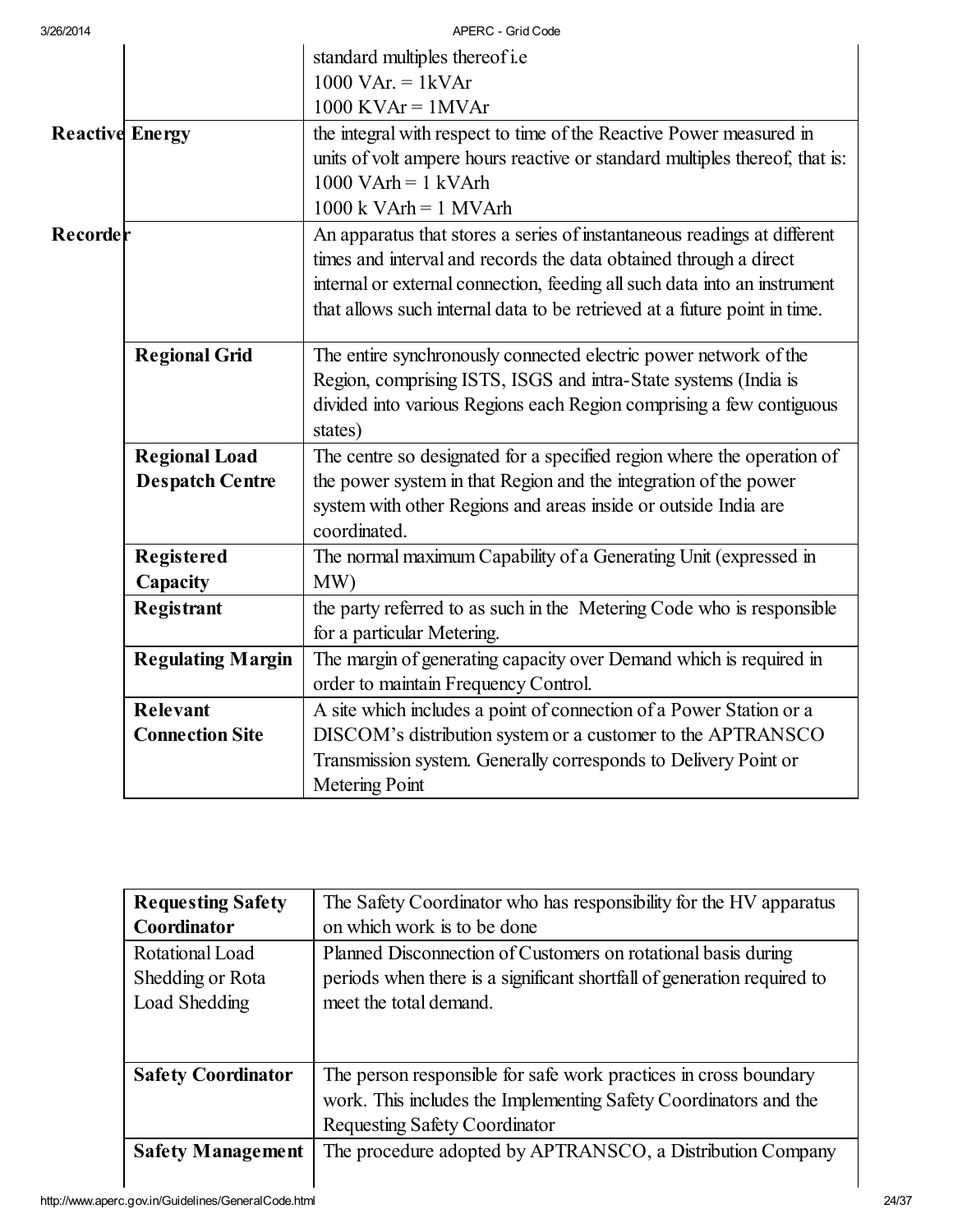| 3/26/2014         |                             | APERC - Grid Code                                                                                                                                    |
|-------------------|-----------------------------|------------------------------------------------------------------------------------------------------------------------------------------------------|
|                   |                             | or a User to ensure the safe operation of its system and the safety of                                                                               |
|                   |                             | personnel required to work on that system.                                                                                                           |
|                   | <b>Safety Precautions</b>   | Methods and procedures adopted to ensure safety and avoid danger                                                                                     |
|                   |                             | when working in hazardous environment. In relation to working on                                                                                     |
|                   |                             | HV apparatus, this entails but is not limited to Isolation and/or                                                                                    |
|                   |                             | Earthing.                                                                                                                                            |
|                   | <b>Safety Procedures</b>    | The procedures specified within a safety management system.                                                                                          |
| <b>SCADA</b>      |                             | See "Supervisory Control and Data Acquisition"                                                                                                       |
| <b>Scheduling</b> |                             | The process of compiling a Generating schedule as set out by the<br>SLDC, and the term "scheduled" and like terms shall be construed<br>accordingly. |
|                   | <b>Secondary</b>            | The automatic governor response to Frequency transients which is                                                                                     |
|                   | <b>Response</b>             | fully available within 30 seconds from the time the Frequency transient                                                                              |
|                   |                             | occurs and maintained for at least 30 minutes                                                                                                        |
|                   | <b>Settlement Period</b>    | In relation to metering, any period of 15 minutes commencing on the                                                                                  |
|                   |                             | hour or half hour or quarter hour                                                                                                                    |
|                   | <b>Settlement Values</b>    | Values of Active Energy and Reactive Energy delivered and the                                                                                        |
|                   |                             | maximum demand occurring over a settlement period, as recorded by                                                                                    |
|                   |                             | metering required by and operating in accordance with the Metering                                                                                   |
|                   |                             | Code, or as estimated or submitted in accordance with the Metering                                                                                   |
|                   |                             | Code. Settlement values are identified by the time at the end of the                                                                                 |
|                   |                             | relevant settlement period                                                                                                                           |
|                   | <b>Shut Down</b>            | The condition of a Generating Unit where it is at rest or on barring                                                                                 |
|                   |                             | gear.                                                                                                                                                |
|                   | <b>Significant Incident</b> | An event with a significant effect on either the APTRANSCO system                                                                                    |
|                   |                             | or a User's system and usually entails one or more of the following                                                                                  |
|                   |                             | operational effects:                                                                                                                                 |
|                   |                             | Tripping of plant and/ or apparatus manually or automatically                                                                                        |
|                   |                             | Voltage outside statutory limits                                                                                                                     |
|                   |                             | System frequency outside statutory limits                                                                                                            |
|                   |                             | System instability                                                                                                                                   |
|                   |                             | System overload                                                                                                                                      |
|                   |                             | Whether an event has a significant effect on a system is determined by                                                                               |
|                   |                             | the entity (APTRANSCO or User) that owns that system.                                                                                                |
|                   | <b>Site Responsibility</b>  | For connection to the APTRANSCO system for which a connection                                                                                        |
|                   | <b>Schedule</b>             | agreement is required, a schedule prepared by APTRANSCO                                                                                              |
|                   |                             | pursuant to the relevant connection agreement which shall state for                                                                                  |
|                   |                             | each item of plant and apparatus at the connection site:-                                                                                            |
|                   |                             | 1) Ownership of the Plant/Apparatus                                                                                                                  |
|                   |                             | 2) Responsibility for control of the Plant/Apparatus                                                                                                 |
|                   |                             | 3) Responsibility for operation of the Plant/Apparatus                                                                                               |
|                   |                             | 4) Responsibility for maintenance of the Plant/Apparatus and                                                                                         |
|                   |                             | 5) Responsibility for all matters relating to the safety of any person at                                                                            |
|                   |                             |                                                                                                                                                      |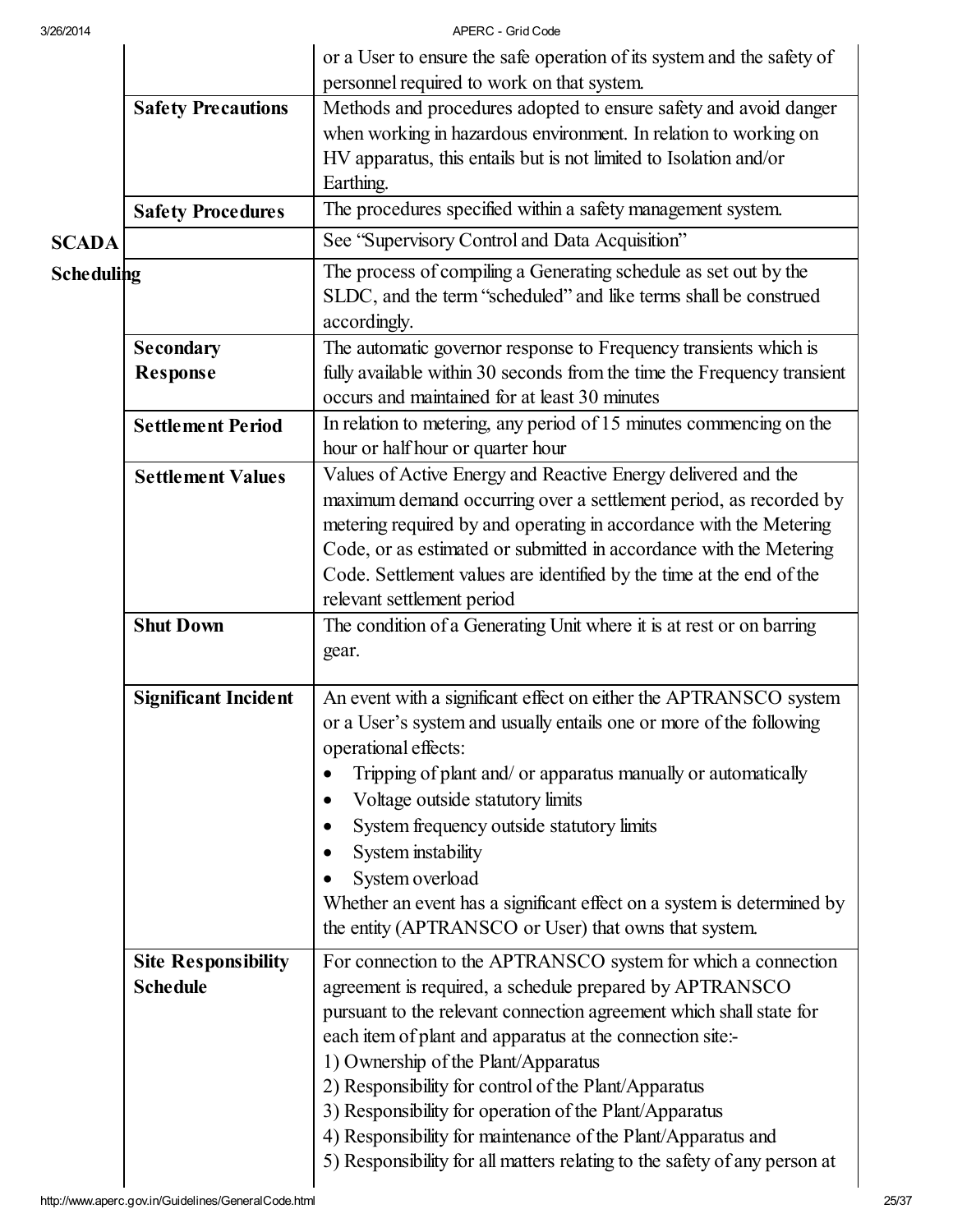|                            | the connection site.                                                  |
|----------------------------|-----------------------------------------------------------------------|
| <b>Site Common</b>         | Drawings prepared for each connection point, which incorporates       |
| Diagram                    | layout drawings, electrical layout drawing, common protection/control |
|                            | drawings and common service drawings.                                 |
|                            | State Load Despatch Centre situated at Hyderabad. The SLDC is         |
|                            | responsible for system control and load despatch on real time basis   |
|                            | round the clock for the State of Andhra Pradesh.                      |
| <b>Southern Region</b>     | A unified computerised facility for carrying out advanced system      |
| <b>System Coordination</b> | operational functions for the power system in the Southern Region     |
| and Control Project        | (including SCADA and EMS functions) and comprising SRLDC              |
|                            | (Bangalore), SLDC of all constituent States and ALDCS in each         |
|                            | State as main stations.                                               |
| <b>Spinning Reserve</b>    | Unloaded generating capacity, which is synchronized to the system     |
|                            | and is ready to provide increased generation at short notice pursuant |
|                            | to Despatch Instruction or instantaneously and automatically in       |
|                            | response to Frequency drop.                                           |
| <b>Spinning Reserve</b>    | The ability of a CDGU to provide Spinning Reserve as specified in the |
| Capability                 | relevant PPA                                                          |
|                            |                                                                       |
|                            | A schedule supplied to APTRANSCO in accordance with the               |
| <b>Spinning Reserve</b>    | Planning Code, listing all CDGU's of a Generator and setting out the  |
| <b>Capability Schedule</b> | reserve required at each MW output of each CDGU                       |
| <b>SREB</b>                | The Southern Regional Electricity Board                               |
| <b>SRLDC</b>               | The Southern Regional Load Despatch Centre                            |
| <b>Standing</b>            | An instruction for the Despatch of a CDGU notified to a Generator in  |
| <b>Instructions</b>        | advance by APTRANSCO, whereby when the specified                      |
|                            | circumstances arise (which will be capable of being known by the      |
|                            | Generator), the Generator will take the specified action as though a  |
|                            | valid Despatch Instruction had been issued by APTRANSCO.              |
| <b>Standard Metering</b>   | The Metering System that as a whole and all its component parts       |
|                            | conform to the relevant Indian Standards and the Metering Code.       |

| Start date (outage)        | The date on which a planned outage is to begin                         |
|----------------------------|------------------------------------------------------------------------|
| <b>Start time (outage)</b> | The time at which a planned outage is to begin                         |
| Start-up                   | The action of bringing a Generating unit from shut down to the speed   |
|                            | required by the Generating unit to enable it to be synchronized to the |
|                            | APTRANSCO system.                                                      |
| <b>Start-up Price</b>      | That element of the Generation Prices for a CDGU which relates to the  |
|                            | start-up of the CDGU.                                                  |
| <b>State</b>               | The State of Andhra Pradesh                                            |
| <b>State Government</b>    | Government of Andhra Pradesh State.                                    |
| <b>Static Var.</b>         | An electrical facility designed for the purpose of generating or       |
|                            |                                                                        |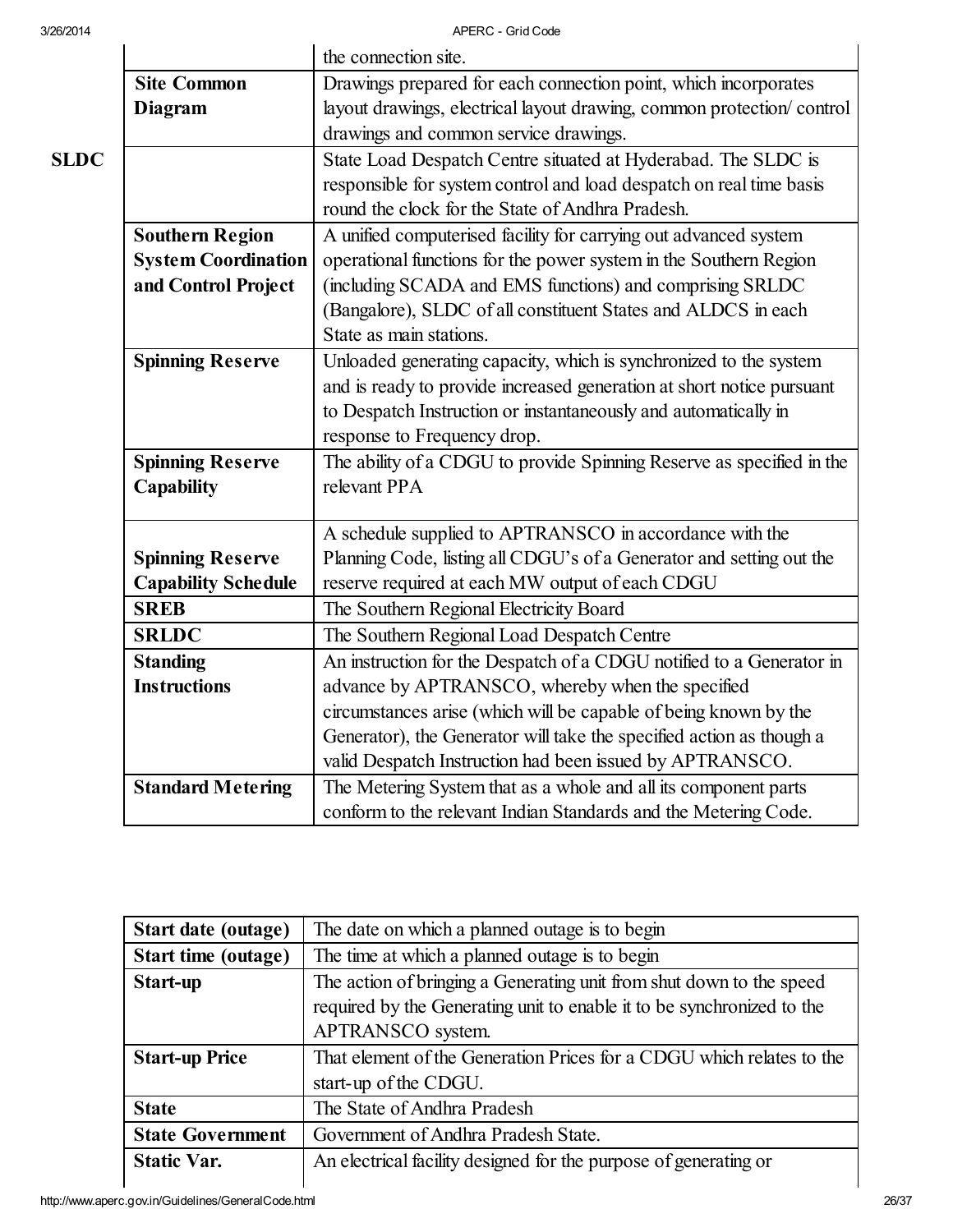|                   | Compensator<br>(SVC)     | absorbing reactive power.                                                |
|-------------------|--------------------------|--------------------------------------------------------------------------|
|                   | <b>Statutory</b>         | In accordance with the stipulation under Rule.55 of the Indian           |
|                   | <b>Requirements for</b>  | Electricity Rules 1956 the Frequency of supply of alternating current    |
|                   | <b>Frequency Control</b> | shall not vary by more than 3 percent from the declared frequency        |
|                   |                          | which is 50Hz.                                                           |
| <b>STU</b>        |                          | State Transmission Utility. An Organisation which owns and operates      |
|                   |                          | the Transmission System of the State.                                    |
| <b>Substation</b> |                          | An assembly of equipment including any necessary housing for the         |
|                   |                          | conversion, transformation, switching or control of electrical power.    |
| Subsystem         |                          | Part of a System which by itself constitutes a system such as a type of  |
|                   |                          | equipment in a generating plant                                          |
|                   | <b>Supervisory</b>       | A real time control and monitoring system in which the control and data  |
|                   | <b>Control and Data</b>  | collection functions are carried out from a central station through a    |
|                   | <b>Acquisition or</b>    | communications system. System data is monitored and fed back to the      |
|                   | <b>SCADA</b>             | central terminal continually, based on which control instructions are    |
|                   |                          | issued to all parts the system. The communication system can be          |
|                   |                          | telephone lines, radio, microwave or any other means of                  |
|                   |                          | communication.                                                           |
| <b>Supplier</b>   |                          | A person authorised to supply electricity to a consumer under a License  |
|                   |                          | issued by the Commission pursuant to the Act. A Distribution Division    |
|                   |                          | under APTRANSCO drawing power from a Grid substation shall be            |
|                   |                          | treated as Supplier until the Distribution is privatised or corporatised |
|                   | <b>Synchronized</b>      | The condition where an incoming Generating unit or system is             |
|                   |                          | connected to another system so that the frequencies and phase            |
|                   |                          | relationships of that Generating Unit or System, as the case may be and  |
|                   |                          | the system to which it is connected are identical and the terms          |
|                   |                          | "Synchronize" and "Synchronization" shall be construed accordingly.      |

|                        | <b>Synchronous</b><br>compensation | The operation of rotating synchronous Apparatus for the specific<br>purpose of either the generation or absorption of Reactive Power.                                                                                                                                                     |
|------------------------|------------------------------------|-------------------------------------------------------------------------------------------------------------------------------------------------------------------------------------------------------------------------------------------------------------------------------------------|
| <b>System Test</b>     |                                    | A Test carried out by a User or APTRANSCO which involves<br>simulating conditions or the controlled application of irregular, unusual<br>or extreme conditions on the User's system or the APTRANSCO<br>system which may affect the Total System.                                         |
| <b>Tariff Customer</b> |                                    | A person who requires a supply of electricity and is supplied by a<br>supplier on general terms and conditions which are applicable to all<br>customers belonging to that particular category.                                                                                            |
| <b>Tariff Metering</b> |                                    | The entire system of measurement of active and reactive energy or<br>relating to a Relevant Connection Site, comprising meters, associated<br>current and voltage transformers, metering protection equipment<br>including alarms, electrical circuitry, their associated data collectors |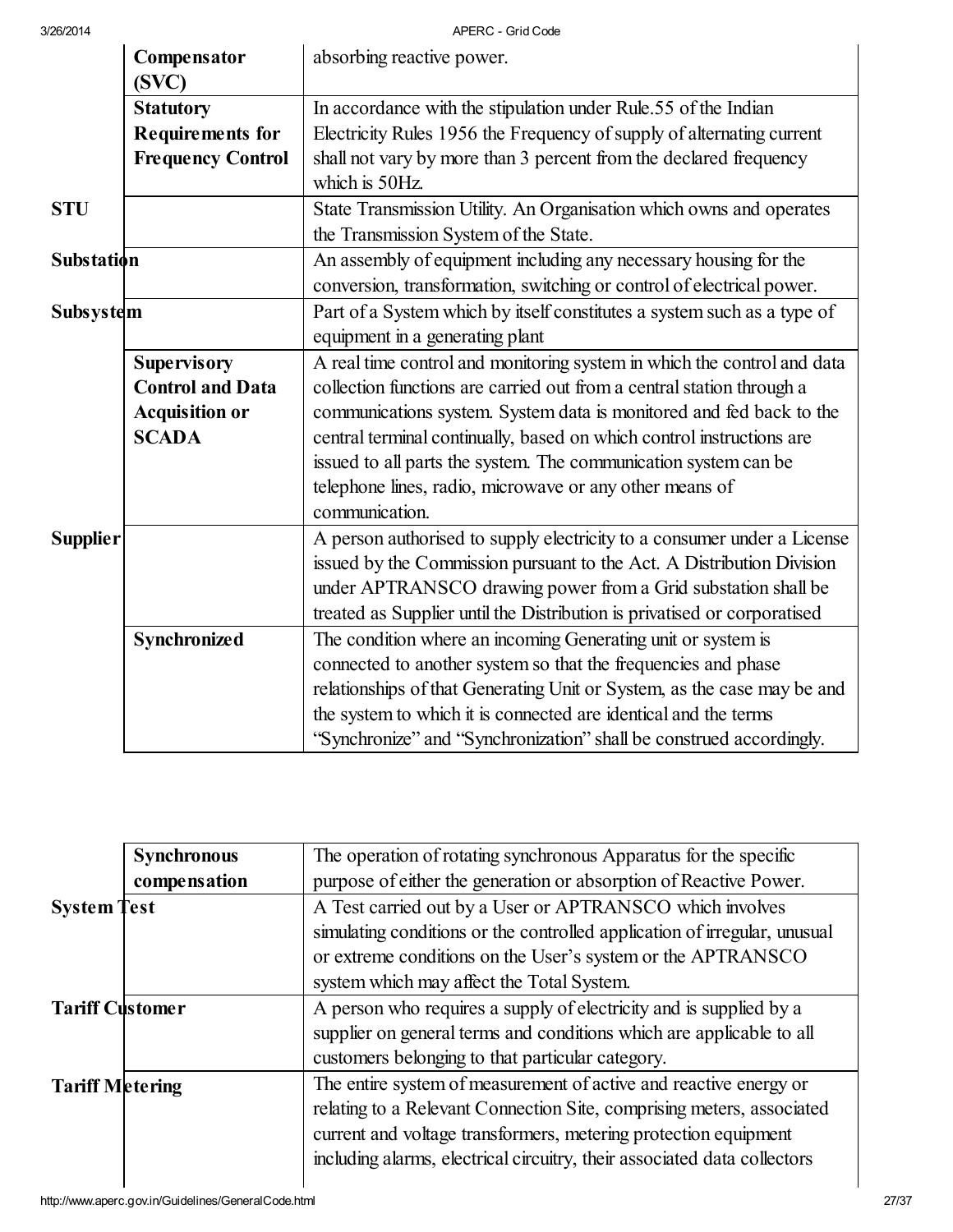| 3/26/2014             |                        | APERC - Grid Code                                                        |
|-----------------------|------------------------|--------------------------------------------------------------------------|
|                       |                        | (including Generator data collectors) and wiring and other devices or    |
|                       |                        | any part thereof. Based on these measurements, the energy supplying      |
|                       |                        | entity raises bills payable by the energy receiving entity.              |
| <b>Test Panel</b>     |                        | A panel made up of representatives of APTRANSCO, Generators and          |
|                       |                        | DISCOMs as detailed in the Operating Code, which is responsible for      |
|                       |                        | various matters including consideration of proposed system tests and     |
|                       |                        | preparation of a Test Programme.                                         |
| <b>Test Programme</b> |                        | A programme prepared by APTRANSCO for conducting tests on the            |
|                       |                        | system which will include.                                               |
|                       |                        | (a) Procedures to be adopted for carrying out the system test including  |
|                       |                        | the switching sequence and proposed timings of the sequence.             |
|                       |                        | (b) The manner in which the system test is to be maintained.             |
|                       |                        | (c) List of members of staff who will be involved in carrying out the    |
|                       |                        | system test including those who will be responsible for safety at the    |
|                       |                        | connection site/Power station and                                        |
|                       |                        | (d) Other matters that APTRANSCO considers appropriate including         |
|                       |                        | matters suggested by Users and identified by APTRANSCO.                  |
| <b>Test Proposer</b>  |                        | The entity or authority who first proposes the system test.              |
| <b>Testing</b>        |                        | Testing carried out by APTRANSCO pursuant to System Tests of             |
|                       |                        | CDGUs and User's Equipment and the term "Test" shall be construed        |
|                       |                        | accordingly.                                                             |
| <b>Tolerance</b>      |                        | The allowable deviation from despatch instructions such that at the end  |
|                       |                        | of the Monitoring Period, if the Generator has achieved each Despatch    |
|                       |                        | instruction for the period within the relevant tolerance limits as per   |
|                       |                        | provisions in the PPA, the CDGU will be deemed to have complied          |
|                       |                        | with each Despatch instruction.                                          |
| <b>Total Shutdown</b> |                        | The condition of complete loss of generation in the total system with no |
|                       |                        | electricity supply from any External Interconnection. The total system   |
|                       |                        | will not begin to function again without APTRANSCO's directions          |
|                       |                        | relating to Black Start.                                                 |
| <b>Total System</b>   |                        | Together, the APTRANSCO system and all other User systems in A.P         |
|                       |                        | State.                                                                   |
| <b>Transfer Date</b>  |                        | The date notified by the Government of A.P under Section 23(b) of the    |
|                       |                        | Act                                                                      |
|                       | <b>Transmission</b>    | The system consisting of EHV lines owned and/or operated by              |
|                       | <b>System</b>          | APTRANSCO for the purposes of the transmission of electricity from       |
|                       |                        | a Power Station to a Substation or to another Power Station or           |
|                       |                        | between Substations or to or from any External Interconnection           |
|                       |                        | including any plant and Apparatus and meters owned or used by            |
|                       |                        | APTRANSCO in connection with the transmission of electricity.            |
|                       | <b>Under Frequency</b> | An electric measuring relay intended to operate when its characteristic  |
|                       | <b>Relay or Low</b>    | quantity (frequency) decreases below the relay setting by decrease in    |
|                       | Frequency relay        | frequency.                                                               |
|                       | <b>Unit Load</b>       | A device which regulates the generation level when the Generating Unit   |
|                       |                        |                                                                          |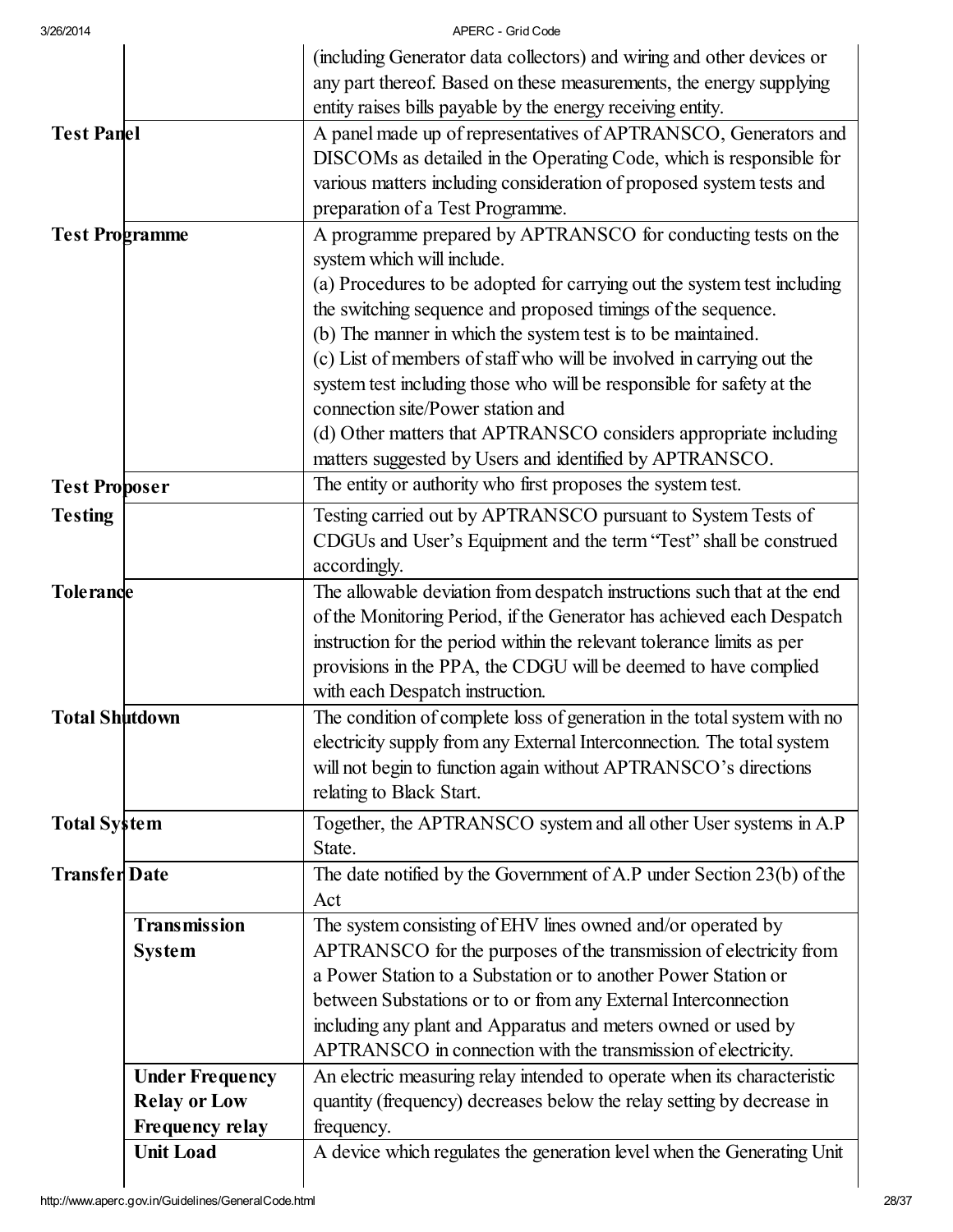|                       | <b>Controller</b>       | is operating in a Frequency Sensitive Mode to ensure (so far as           |
|-----------------------|-------------------------|---------------------------------------------------------------------------|
|                       |                         | possible) that it does not exceed or fall short of previously set limits. |
| <b>User</b>           |                         | Person or entity that uses the APTRANSCO system. More specific            |
|                       |                         | definitions are identified in each Section of the Code of Technical       |
|                       |                         | Interface. Examples: A Generator whose generating unit is connected to    |
|                       |                         | the APTRANSCO's system and a DISCOM whose distribution                    |
|                       |                         | system is connected to, and receives power from, the APTRANSCO's          |
|                       |                         | system.                                                                   |
| <b>User System</b>    |                         | Any System owned or operated by a User including Generating Units,        |
|                       |                         | Distribution Systems and Customer equipment together with plant           |
|                       |                         | and/or Apparatus connecting them to the APTRANSCO system                  |
| <b>Utility</b>        |                         | Any person or entity engaged in the generation, transmission, sale,       |
|                       |                         | distribution or supply, as the case may be of energy.                     |
| Var                   |                         | A single unit of Reactive Power (Volt-ampere reactive)                    |
|                       | <b>Virtual Metering</b> | An effective point of measurement, that may or may not be physically      |
|                       | Point                   | locatable, where active energy or reactive energy deemed to have been     |
|                       |                         | transferred through the point is derived from an algorithmic manipulation |
|                       |                         | of the active energy and reactive energy data of one or more metering     |
|                       |                         | points. The phrases "Virtual measurement point", "real metering point"    |
|                       |                         | and "real measurement point" are to be construed accordingly.             |
| <b>Warning Notice</b> |                         | A notice issued by APTRANSCO to a Generator informing the                 |
|                       |                         | Generator that it has failed to comply with Despatch instructions         |
|                       |                         | All the expressions used herein but not specifically defined shall have   |
|                       |                         | the same meaning as defined in the I.E Act, 1910, Electricity Supply      |
|                       |                         | Act, 1948 and the rules framed there under and if the said Act, Rules     |
|                       |                         | and Codes are silent, the expressions shall have the same meaning         |
|                       |                         | assigned to them in the General Clause Act, 1877 or in the absence        |
|                       |                         | thereof, the meaning as commonly understood in the Electricity            |
|                       |                         | Supply Industry and current Electrical Engineering practices.             |
|                       |                         |                                                                           |

# 1.3 Management of the Code of Technical Interface (CTI)

# *1.3.1 Introduction*

Under the terms of the A. P. Transmission and Bulk Supply License, The Licensee (APTRANSCO) is required to implement and comply with the CTI and periodically review the same and its implementation.

For the above purpose a CTI Review Panel comprising representatives of all Users of the Transmission System shall be established.

Except under conditions described in the next paragraph, no revision or modification of the CTI may be made without being discussed at the CTI Review Panel meeting and approved by the Andhra Pradesh Electricity Regulatory Commission (APERC).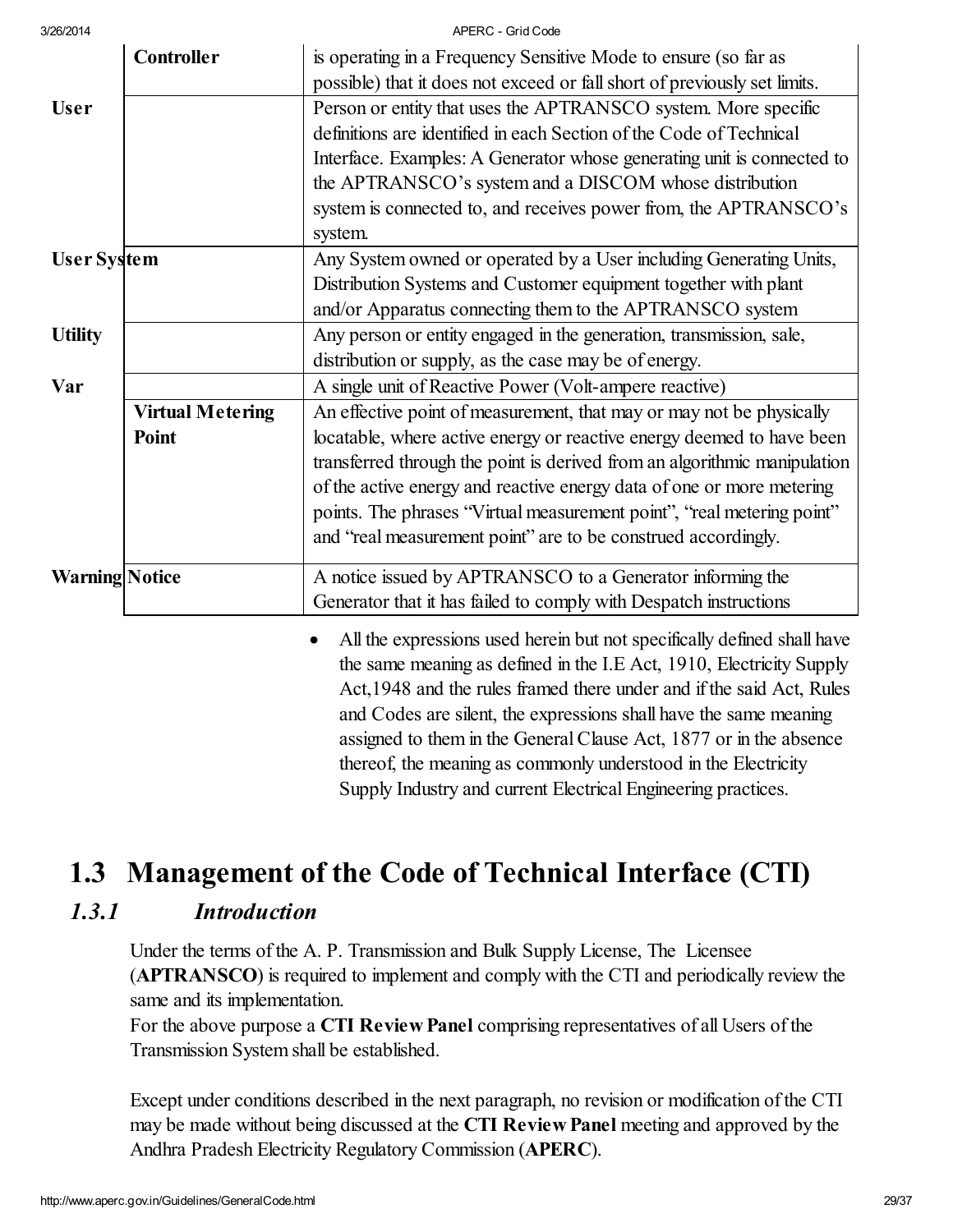In an unusual situation where normal day to day operation is not possible without revision of some clauses of CTI., a provisional revision may be implemented before approval of  $APERC$  is received, but only after discussion at a special Review Panel Meeting convened on emergency basis. The APERC should promptly be intimated about the provisional revision by recorded means of communication.

The APERC may issue directions requiring APTRANSCO to revise the CTI in such a manner as may be specified in those directions, and **APTRANSCO** shall promptly comply with any such directions.

The document defines the procedure to be followed by APTRANSCO in maintaining the CTI and also in pursuing any change.

# <span id="page-29-0"></span>*1.3.2 Objective*

The objective of this procedure is to define the method of managing the CTI., submitting and pursuing of any proposed change to the CTI and the responsibility of all Users to effect that change.

# *1.3.3 Responsibilities*

APTRANSCO will be responsible for managing and servicing the CTI., for discharging its obligations under the License. APTRANSCO shall establish and service the requirements of the CTI Review Panel in accordance with provisions of the relevant sections of the Code.

# <span id="page-29-1"></span>*1.3.4 C.T.I. Review Panel*

APTRANSCO will inform all Users of the names and addresses of the PanelChairman and Member Secretary at least seven days before the first Panel meeting and shall inform Users in writing of any subsequent changes.

Each User shall inform the Panel Member Secretary of the names and designations of their Panel Representatives not less than 3 days before the first Panel meeting and shall inform the Panel Member Secretary in writing of any subsequent change.

The Panel shall be chaired by **APTRANSCO** and shall consist of the following members:

- Chairman to be nominated by **APTRANSCO**
- Member Secretary to be nominated by **APTRANSCO**
- One Member from APGENCO to represent all Hydel Stations
- One Member from APGENCO to represent all Thermal Stations
- One Member from **N.T.P.C**.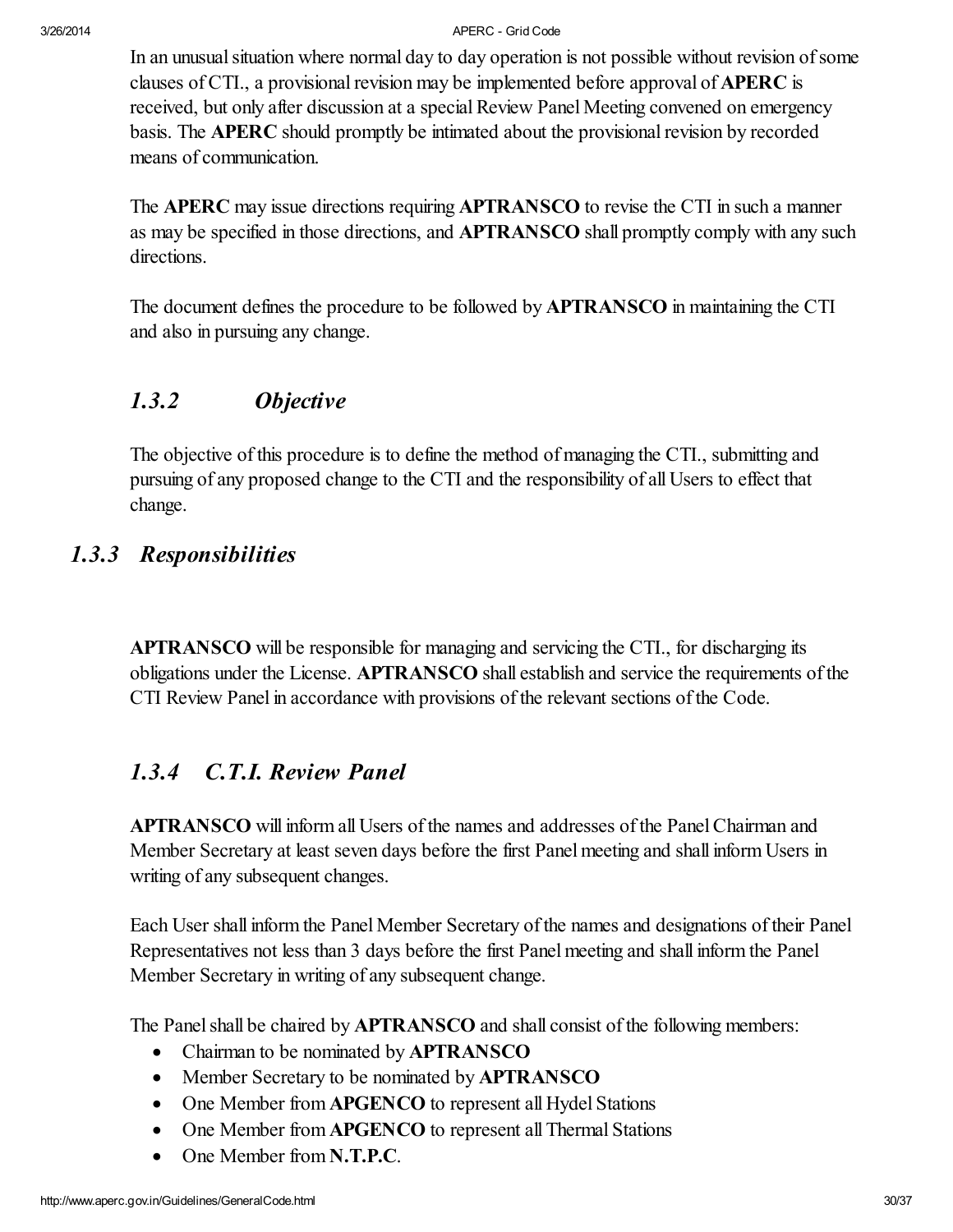- One Member from **PGCIL**.
- One Member from **SRLDC** (Southern Regional Load Dispatch Centre)
- One Member to represent all Joint Venture Companies
- One Member from each Distribution Companies
- One Member to represent all private IPPs
- One Member to represent all Captive Power Plants
- One Member to represent all EHT Consumers
- The Chairman of the Metering Committee is an Ex–Officio Member of the Panel.

The Chairman of the Protection Committee is an Ex-Officio Member of the Panel and shall attend the Panel meeting whenever protection matters are discussed.

The Panel shall invite the Chairman of each of the Standing Committees concerned with particular items of the Agenda. The Chairman of a Standing Committee may delegate a representative to take part in the discussion.

The Panel may invite representatives from Consultants, CEA, Central Electricity Regulatory Commission or, at their discretion, any other Organization such as Railways, Telecom Department, Indian Standards Organization, Financing Institutions or academic / technical institutions, to attend the Panel Meeting as observers or non-voting Members, depending on the Agenda.

The rules to be followed by the Panel in conducting its business shall be formulated by the Panel itself and shall be approved by the APERC. The Panel will meet at least once in three months.

The functions of the Panel are as follows:

- 1. To keep CTI and its workings under continuous scrutiny and review.
- 1. To analyze any major Grid disturbances soon after the occurrence, and evolve any consequent revision to the CTI.
- 2. To consider allrequests for amendment to the CTI which are proposed by the Users.
- 3. To publish recommendations for changes to the CTI together with the reasons for the changes and any objections, if applicable.
- 4. To issue guidance on the interpretations and implementation of the CTI
- 5. To examine problems raised by Users.
- 6. To prepare operating instructions

APTRANSCO may hold sub-meetings with a User to discuss individual requirements and with a group of Users to prepare proposals for the Panel meeting. The Panel may set up sub-committees for detailed study of related problems.

# *1.3.5 CTI Review and Revisions*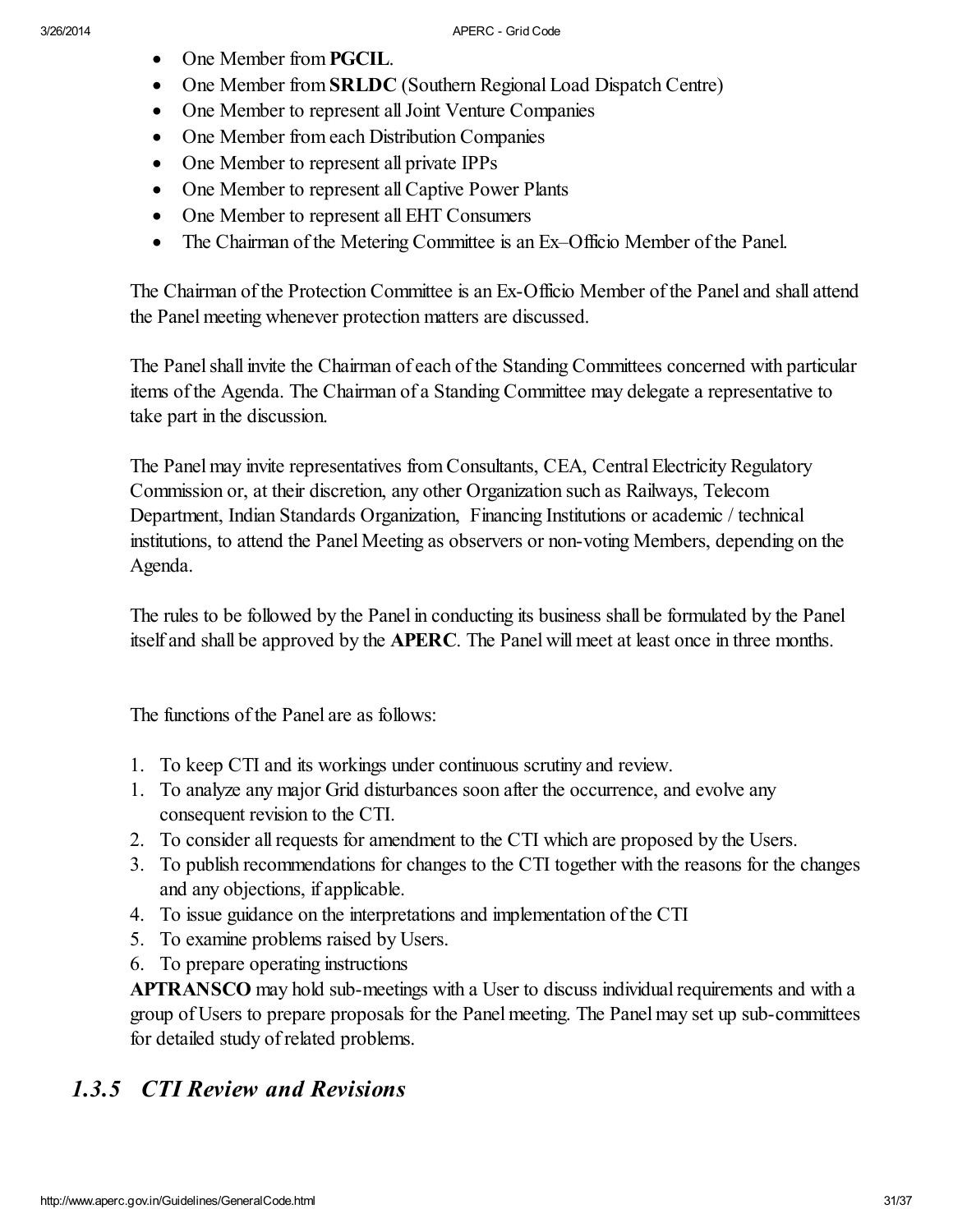The Member Secretary shall present all proposed revisions of the CTI to the Panelfor its consideration.

APTRANSCO shall send the following reports to the Commission at the conclusion of each review meeting of the Panel.

- 1. A report on the outcome of such review.
- 2. Any proposed revisions to the CTI as **APTRANSCO** reasonably thinks necessary for achievement of the objectives referred to in the relevant paragraph of the Transmission & Bulk Supply License.
- 3. All written representations or objections from Users raised during the review.

All revisions to the CTI shall require approval of the Commission. APTRANSCO shall publish revisions to the CTI., once approved by the APERC.

APTRANSCO shall present proposals to the APERC to allow relaxation, where Users have difficulties in meeting the CTI.

Every change from the previous Version shall be clearly marked in the margin. In addition, a revision sheet shall be placed at the front of the Revised Version noting the number of every changed sub-section, together with a brief statement of change.

APTRANSCO shall keep an up-to-date list of the recipients and locations of all serviced copies of the CTI.

# <span id="page-31-0"></span>1.4 Communications Between Entities

The Communications existing on the date of issue of approved CTI are the minimum requirements of communications and shall be maintained by the respective corporations in good working condition. The additional communication facilities as prescribed in the following paragraphs shall be established within a period of five years from the date of issue of approved version of the CTI.

### *1.4.1 Head Office Communications*

The following communications are to be established between APTRANSCO's Registered office and Business Head Quarters and each Generating station.

PSTN Telephone (Listed) PSTN Telephone (Unlisted) FAX on DoT Telephone FAX on Wide band Telecom network

APTRANSCO Head Quarters shall have wide band Optical Fiber/Digital Microwave network communication with all Generating Stations of 50 MW installed capacity and higher, 400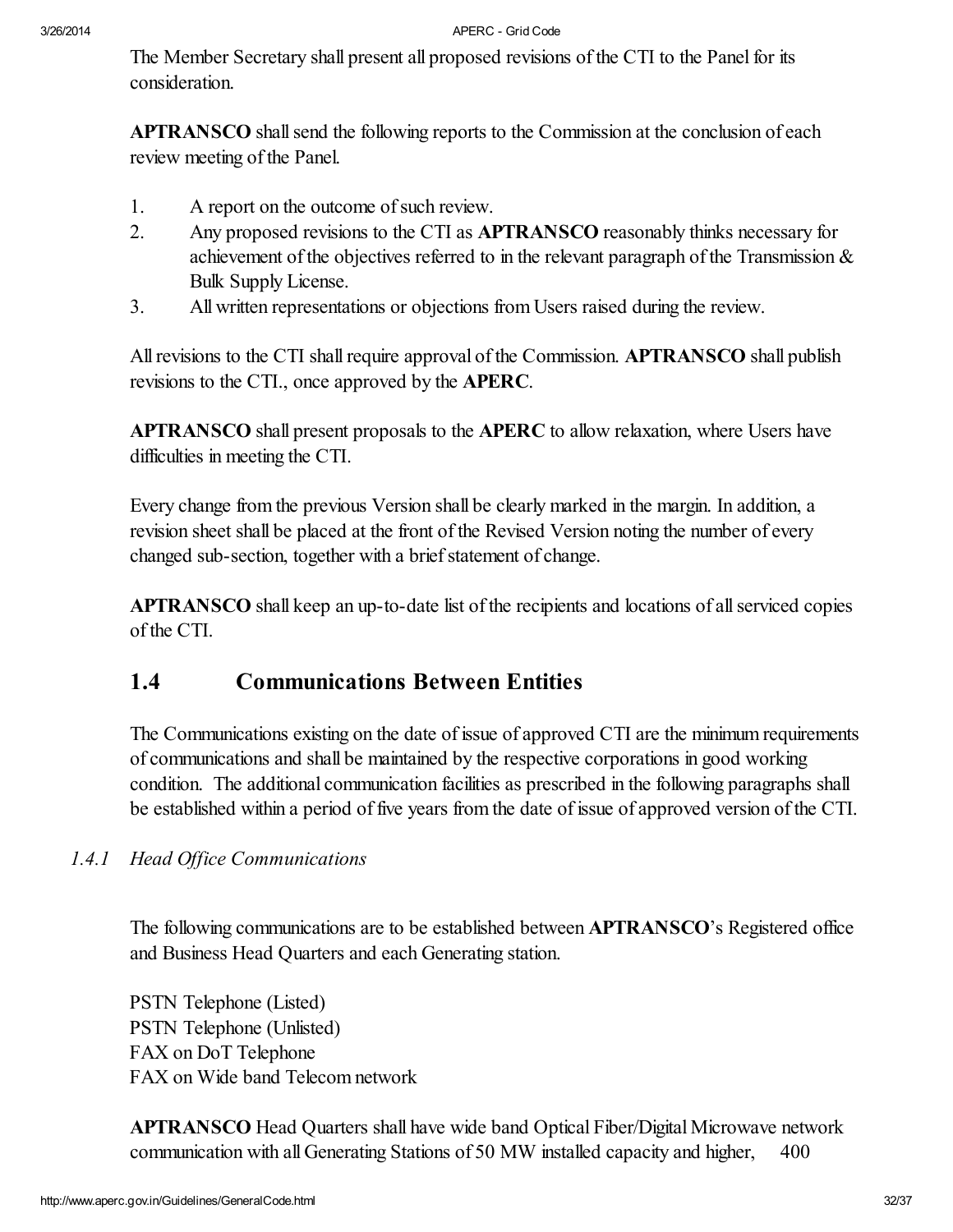kVSSs, 220 kVSSs and Inter System Power Exchange Stations connected to PLCC at nodal points. All EHT sub-stations shall also have DoT telephones as backup communication.

#### *1.4.2 Communication Between SLDC and Sub-LDC*

The following communications are to be established between SLDC and Sub-LDC offices:

4-Synchronous Data channels for computer to computer linkage.

4-Voice channels on administrative network.

4-Voice channels on Express network.

All the above channels shall be connected on Wide Band network communication system i.e., either Optical Fiber or Digital Microwave.

#### *1.4.3 Communication Between SLDC & Generating Stations.*

The following communications are to be established between SLDC and Generating Stations:

Express channel to Generating Stations either directly or through EPAX of Sub-LDC connected on Wide Band Network/PLCC.

One administrative channel to a Generating station through EPAX of Sub-LDC.

DoT Telephone in all Generating stations and Sub-stations.

SLDC shall have Hot Line connection with all generating stations of 200 MW capacity and higher on the Wide Band/Digital network.

#### *1.4.4 Communication Between Remote Terminal Unit Location And Sub-LDC*

The following communications are to be established between Remote Terminal Unit locations and Sub-LDC offices:

| Data             | Asynchronous Data channel to Sub-LDC<br>connecting the RTU at each EHT SS to the |
|------------------|----------------------------------------------------------------------------------|
|                  | computer at the respective Sub-LDC.                                              |
| Voice on Admin   | Admin. Voice channel to Sub-LDC generally                                        |
| Dialing Network  | routed through EPAX at intermediate Substations                                  |
|                  | (not more than two or three PLCC lines)                                          |
| Voice on Express | One Express voice channel single PLCC hop                                        |
| Dialing Network  | between RTU location and Sub-LDC with back to                                    |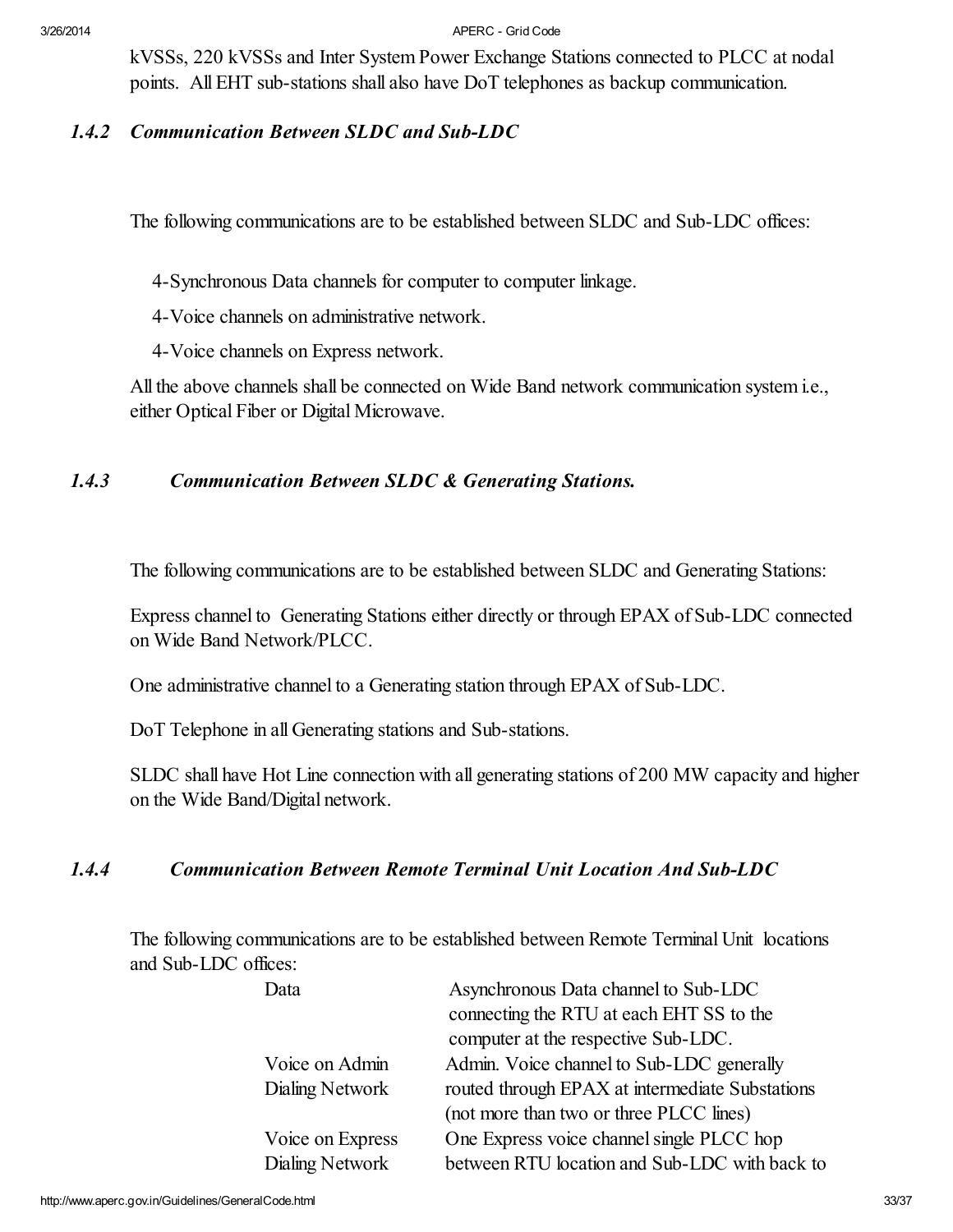back connections at intermediate stations terminated on EPAXs at either end. Alternate routes to Sub-LDC via., neighboring PLCC nodes for redundancy wherever possible PSTN Telephone AllRTU locations and Sub-LDCs shall have PSTN telephones as backup for Voice

#### *1.4.5 Communication Between Corporate of ices of DISCOMs / District Head Quarters*

The following communications are to be established between Corporate offices of DISCOMs and District Headquarters, either on PLCC or WIDE-BAND communications:

Administrative Channel to Sub-LDC Express Channel to sub-LDC Express channel to SLDC Administrative Channel to SLDC

**APTRANSCO** Headquarters shall have INTERNET connection. Major EHT consumers having a demand of 30 MW or more or having captive power plant that can be connected to the Grid, shall have suitable radio communication to the connected APTRANSCO substation and DoT/PSTN phone for voice communication as back-up.

Mini Generating Stations of capacity less than 30 MW shall have VHF wireless communication with the connected **APTRANSCO** substations.

#### *1.4.6 Communication Between EHT Substations*

Wide band Network connected between EHT substations shall also cater to Data and Voice Communication with PLCC as backup. EHT substations not on Wide-Band network shall have PLCC, PSTN Telephones for Voice / FAX requirements.

#### *1.4.7 Communication between EHT Substations and 33 kV SS*

Point–to–Multipoint Radio Communication systems shall be provided from each EHT Substation (Master Station) to all 33 kVSSs (Outstations). Master stations shall be interfaced to the Broad Band Telecom Network at the nearest node. PSTN Telephones shall also be connected at all 33 kV Substations as backup.

#### *1.4.8 Communication For Emergency & Disaster Management (Voice, Data and MIS) Inter / Intra Entities*

VSAT based Satellite Communication shall be provided at all Generating Stations, 220 kV Substations, Intersystem Power Exchange Points and nodal 132 kV Substations among and within the entities for Voice, Data throughout and MIS requirements as backup and for emergency and disaster management.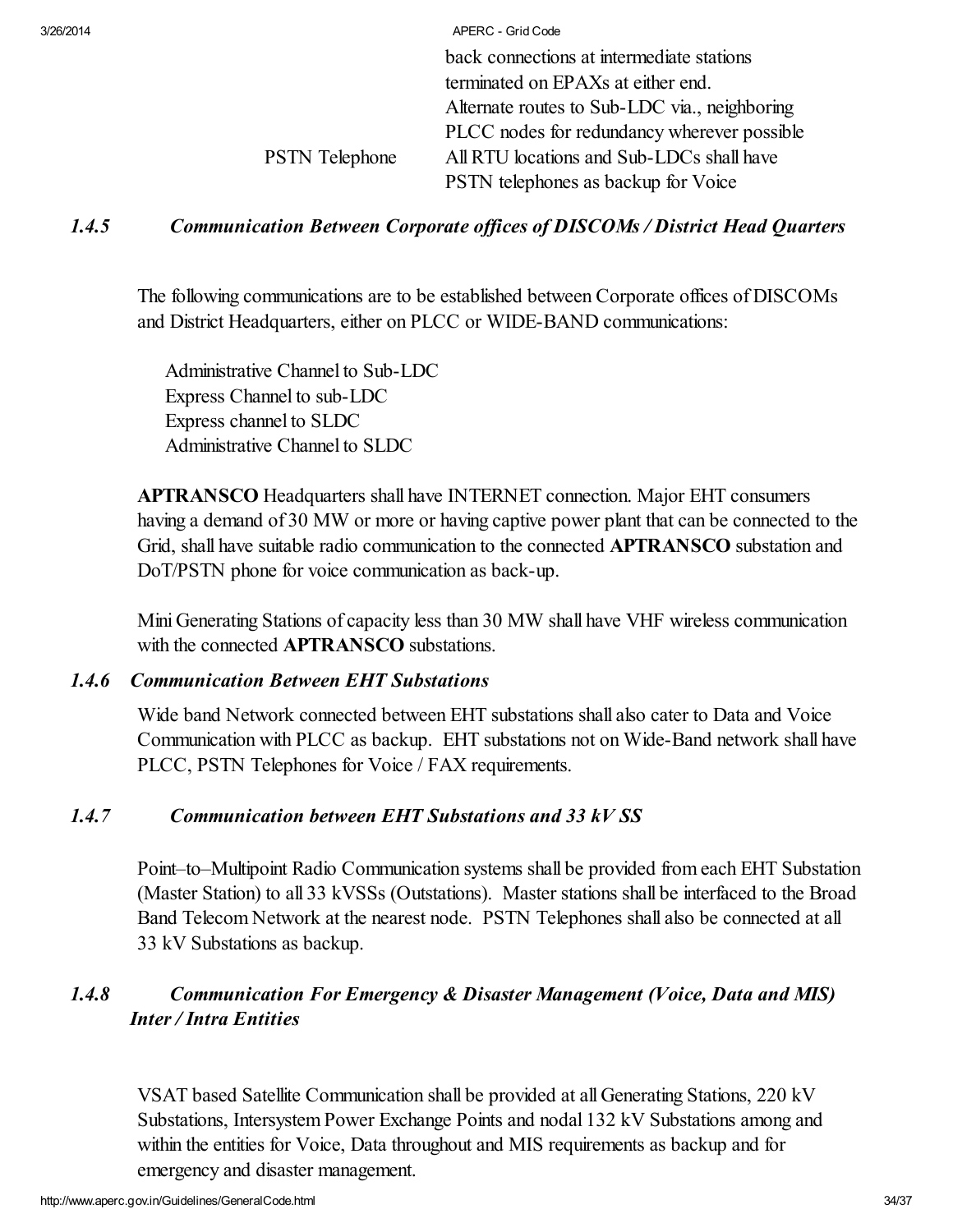#### *1.4.9 Written Confirmation*

all oral or telephonic communications between different entities must be confirmed in writing within a reasonable period.

*1.4.10* Communication between SLDC and SRLDC. As required by SRLDC.

#### 1.5 Disputes

#### *1.5.1 Disputes regarding interpretation of C.T.I:*

The provisional Agreement between the Corporations having different interpretations is to be followed till a ruling is issued by the CTI Review Panel. If one or both parties are not satisfied with the ruling of the Panel the matter shall be referred to APERC whose decision is final.

#### *1.5.2 Dispute pertaining to issues not covered by CTI:*

The issue shall be discussed by the executives of the corporations who shall arrive at an Agreement. If an Agreement cannot be reached the executives shall formulate a provisional working arrangement and then refer the issues to the CTI Review Panel even if the issue is not covered by the C.T.I. The ruling issued by the CTI Review Panel shall supercede the provisional agreement and shall be implemented, by all parties. If any party is not satisfied by the ruling of the CTI Review Panel the matter shall be referred to the APERC. The decision of APERC shall be final and binding.

#### *1.5.3 Continuity of Functioning of Corporations:*

Immediately after a dispute arises the entities shall discuss and arrive at an agreement. If an agreement cannot be reached the corporations shall, after deliberations, formualte a provisional working arrangement which shall be implemented till a valid ruling is issued by an appropriate authority / arbitrator. The objective of this procedure is that no dispute should stall the daily operations of any Corporation.

# 1.6 Unforeseen Circumstances:

In situations not addressed by any clause of the Code of Technical Interface, APTRANSCO shall convene an emergency meeting with all affected entities to formulate a solution and the actions to be taken in the circumstance by the various entities. If no agreement can be reached, APTRANSCO shall provisionally determine the action to be taken after giving consideration to the views expressed by other corporations. APTRANSCO shall, as soon as possible, refer the matter to the CTI Review Panel whose decision shall prevail over the provisional determination of APTRANSCO. If any entity appeals to APERC over the decision of the Panel, the decision of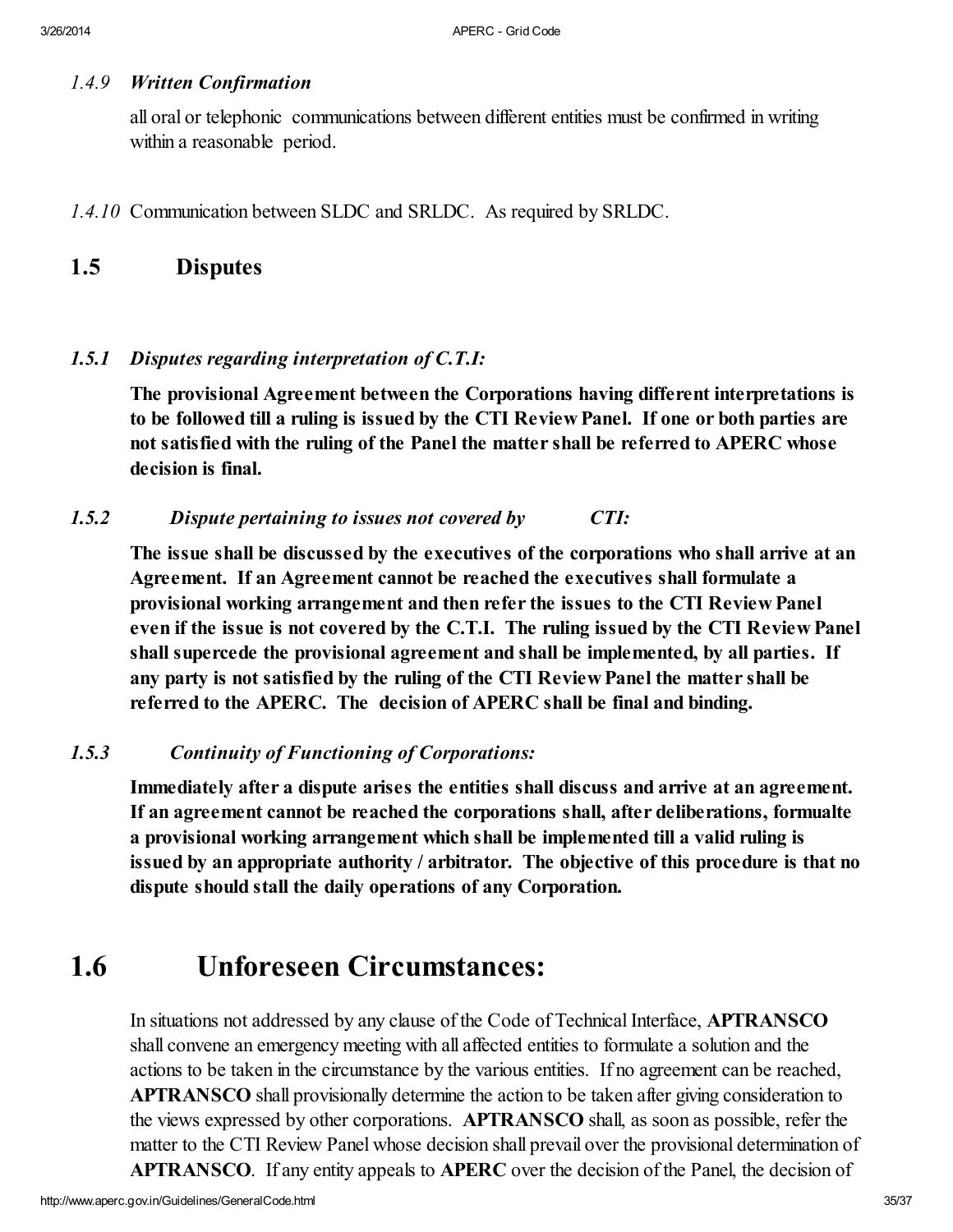APERC shall supersede the decision of the Panel. The normal operations of any Corporation should never be disrupted by any situation or dispute. The majority decision of the meeting of entities or the considered determination of APTRANSCO shall be implemented unless and until the CTI Review Panel issues a different ruling; and the ruling of the Panel shall be in force unless and until a different decision is issued by APERC (if the issue is referred to APERC). The decision of APERC is ultimate and shall be implemented by all corporations.

# 1.7 Equipment owned by Third party:

References in the CTI to Plant/Apparatus/Equipment shall include the Plant/ Apparatus/equipment owned by a third party but used by a User/APTRANSCO under any agreement with the third party.

# 1.8 System Control:

Where a User's system is, by aggreement, under the control of **APTRANSCO**, then for the purposes of coordination, communication and operational schedules, APTRANSCO may treat that User's system, as part of APTRANSCO's system, but, as between APTRANSCO and Users, it shall remain to be treated as the User's system.

# 1.9 Emergency Periods:

In periods of emergency like fuel shortage, war, national calamities and abnormal law and order situations the State Government or Government of India may issue certain directions, restrictions, controls and orders, and if these orders contradict any provisions of the CTI those provisions, paragraphs or clauses of the CTI shall be treated as temporarily suspended so as to facilitate implementation of the Government's orders as long as the emergency lasts.

# 1.10 Precedence of Indian Electricity Grid Code:

This CTI is prepared such that it is consistent with the IEGC. However if any clause of the AP CTI (AP Grid Code) contradicts the provision of the IEGC during a realsituation, the IEGC takes precedence. It is open to APTRANSCO to obtain from CERC exemption from any provision of IEGC in favour of a clause of AP CTI where the issue pertains solely to the internal system of A.P (considering the present, future, direct and indirect impacts) and does not impact the Southern Regional Grid or the system any of the other constituents of the Southern Regional Grid.

### 1.11 Availability Based Tariff and other Commercial Aspects:

In para 1.8 of the Indian Electricity Grid Code the rate to be charged for reactive energy exchange is stipulated. Complementary Commercial Mechanisms are also provided in the IEGC.